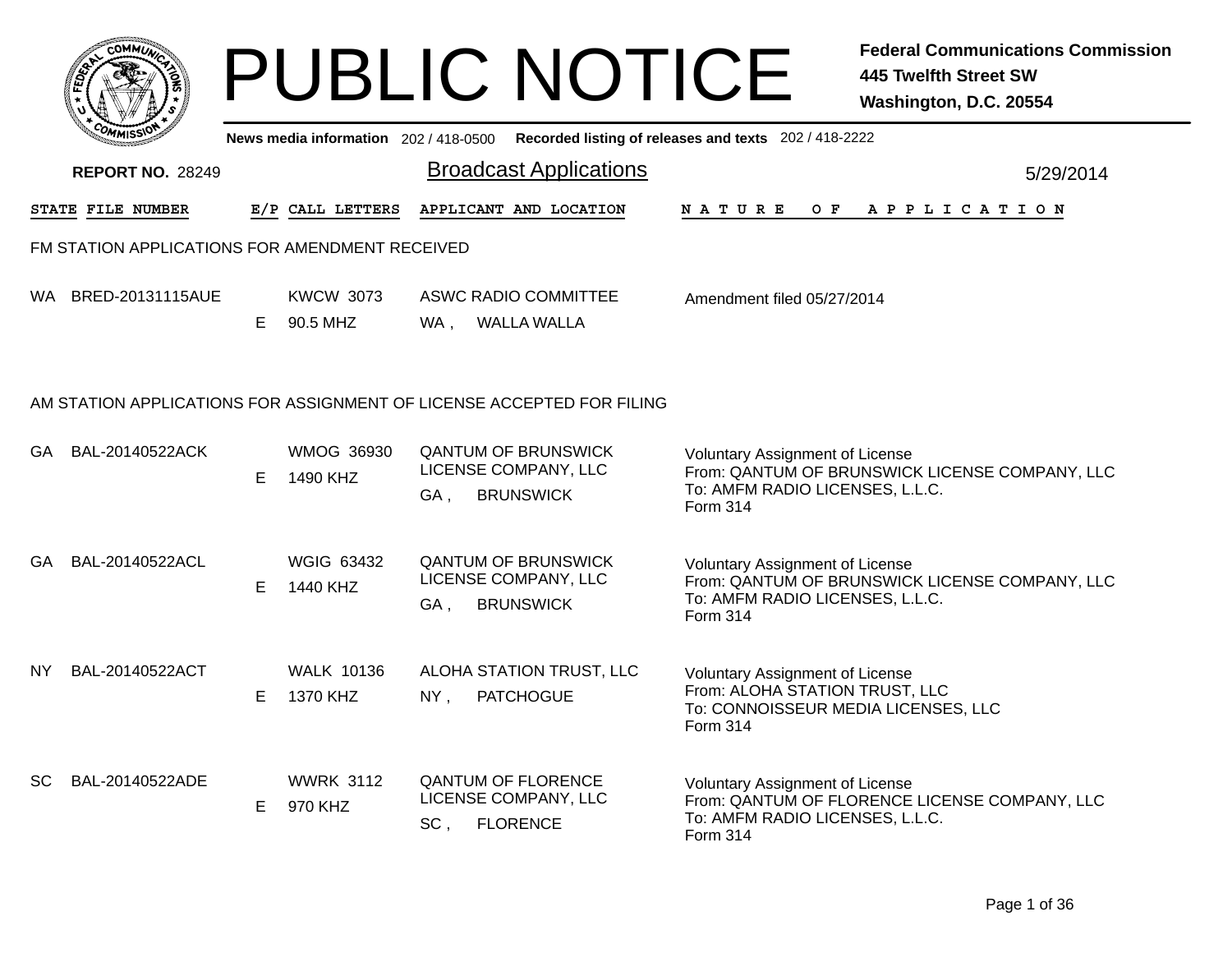|       | MMUNICT<br>c۵۱ |  |
|-------|----------------|--|
| FEDET |                |  |
|       |                |  |
|       | COMI<br>MISS   |  |

| יככוואויי<br>News media information 202/418-0500 Recorded listing of releases and texts 202/418-2222 |                          |    |                               |                     |                                                                        |                                                                                                                                        |  |  |  |
|------------------------------------------------------------------------------------------------------|--------------------------|----|-------------------------------|---------------------|------------------------------------------------------------------------|----------------------------------------------------------------------------------------------------------------------------------------|--|--|--|
|                                                                                                      | <b>REPORT NO. 28249</b>  |    |                               |                     | <b>Broadcast Applications</b>                                          | 5/29/2014                                                                                                                              |  |  |  |
|                                                                                                      | <b>STATE FILE NUMBER</b> |    | E/P CALL LETTERS              |                     | APPLICANT AND LOCATION                                                 | <b>NATURE</b><br>O F<br>APPLICATION                                                                                                    |  |  |  |
|                                                                                                      |                          |    |                               |                     | AM STATION APPLICATIONS FOR ASSIGNMENT OF LICENSE ACCEPTED FOR FILING  |                                                                                                                                        |  |  |  |
| <b>SC</b>                                                                                            | BAL-20140522ADI          | E  | <b>WJMX 3119</b><br>1400 KHZ  | SC,                 | <b>QANTUM OF FLORENCE</b><br>LICENSE COMPANY, LLC<br><b>DARLINGTON</b> | Voluntary Assignment of License<br>From: QANTUM OF FLORENCE LICENSE COMPANY, LLC<br>To: AMFM RADIO LICENSES, L.L.C.<br>Form 314        |  |  |  |
| <b>SC</b>                                                                                            | BAL-20140522ADN          | E. | <b>WDSC 16935</b><br>800 KHZ  | SC,                 | <b>QANTUM OF FLORENCE</b><br>LICENSE COMPANY, LLC<br><b>DILLON</b>     | <b>Voluntary Assignment of License</b><br>From: QANTUM OF FLORENCE LICENSE COMPANY, LLC<br>To: AMFM RADIO LICENSES, L.L.C.<br>Form 314 |  |  |  |
| AL                                                                                                   | BAL-20140522ADR          | E  | <b>WTLM 22876</b><br>1520 KHZ | COMPANY, LLC<br>AL, | <b>QANTUM OF AUBURN LICENSE</b><br><b>OPELIKA</b>                      | <b>Voluntary Assignment of License</b><br>From: QANTUM OF AUBURN LICENSE COMPANY, LLC<br>To: AMFM RADIO LICENSES, L.L.C.<br>Form 314   |  |  |  |
| AL                                                                                                   | BAL-20140522ADT          | E. | WZMG 24255<br>910 KHZ         | COMPANY, LLC<br>AL, | <b>QANTUM OF AUBURN LICENSE</b><br>PEPPERELL                           | <b>Voluntary Assignment of License</b><br>From: QANTUM OF AUBURN LICENSE COMPANY, LLC<br>To: AMFM RADIO LICENSES, L.L.C.<br>Form 314   |  |  |  |
| GA                                                                                                   | BAL-20140522ADV          | E  | <b>WPLV 54864</b><br>1310 KHZ | COMPANY, LLC<br>GA, | <b>QANTUM OF AUBURN LICENSE</b><br><b>WEST POINT</b>                   | <b>Voluntary Assignment of License</b><br>From: QANTUM OF AUBURN LICENSE COMPANY, LLC<br>To: AMFM RADIO LICENSES, L.L.C.<br>Form 314   |  |  |  |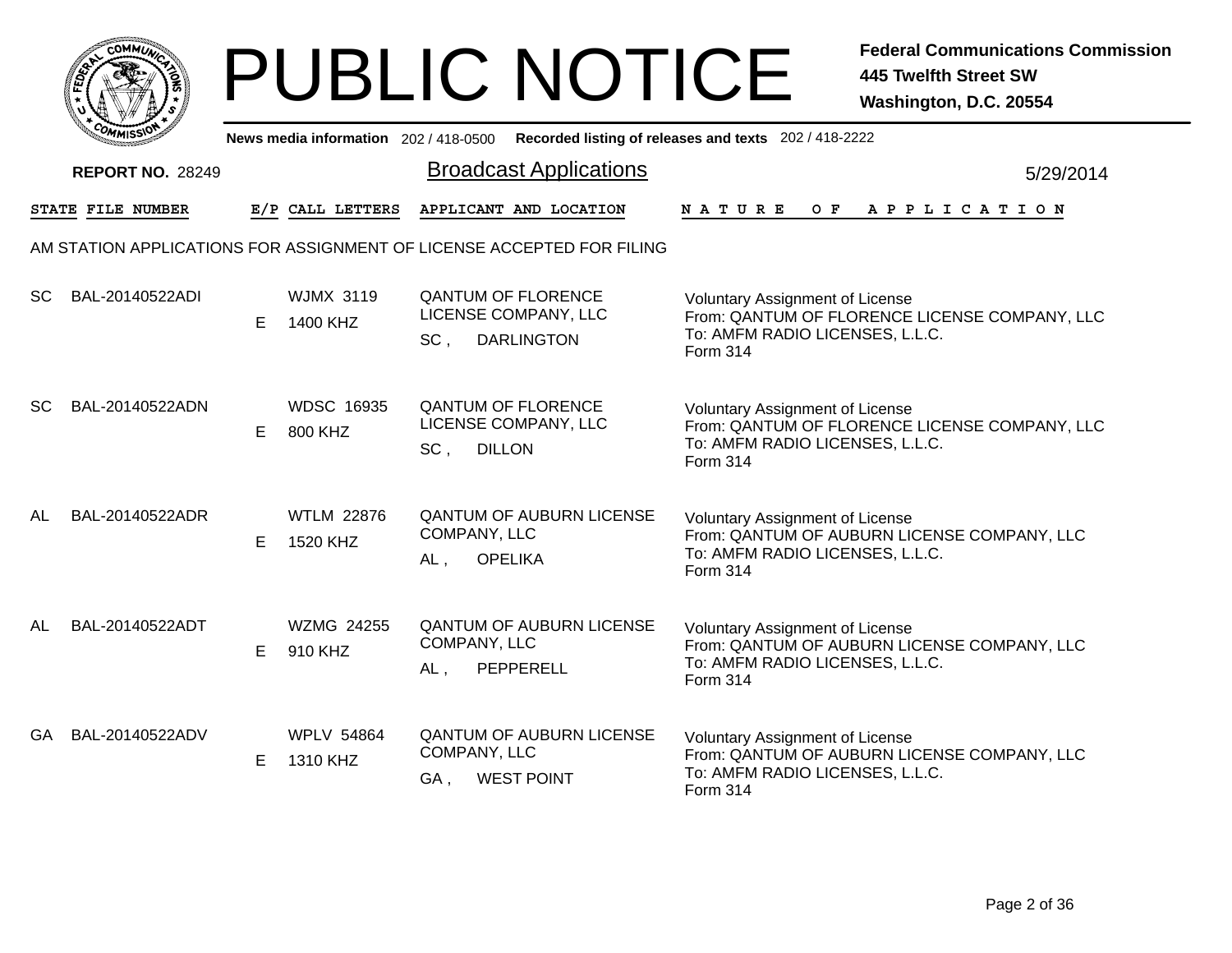|     |                         |    |                                       | <b>PUBLIC NOTICE</b>                                                                          | <b>Federal Communications Commission</b><br><b>445 Twelfth Street SW</b><br>Washington, D.C. 20554                                 |
|-----|-------------------------|----|---------------------------------------|-----------------------------------------------------------------------------------------------|------------------------------------------------------------------------------------------------------------------------------------|
|     |                         |    | News media information 202 / 418-0500 |                                                                                               | Recorded listing of releases and texts 202 / 418-2222                                                                              |
|     | <b>REPORT NO. 28249</b> |    |                                       | <b>Broadcast Applications</b>                                                                 | 5/29/2014                                                                                                                          |
|     | STATE FILE NUMBER       |    | E/P CALL LETTERS                      | APPLICANT AND LOCATION                                                                        | APPLICATION<br>N A T U R E<br>O F                                                                                                  |
|     |                         |    |                                       | AM STATION APPLICATIONS FOR ASSIGNMENT OF LICENSE ACCEPTED FOR FILING                         |                                                                                                                                    |
| CA  | BAL-20140522AGE         | F. | <b>KNSN 30831</b><br>1240 KHZ         | MULTICULTURAL RADIO<br>BROADCASTING LICENSEE, LLC<br><b>SAN DIEGO</b><br>CA,                  | <b>Voluntary Assignment of License</b><br>From: MULTICULTURAL RADIO BROADCASTING LICENSEE, LLC<br>To: KIERTRON, INC.<br>Form 314   |
|     |                         |    |                                       | DIGITAL TRANSLATOR OR DIGITAL LPTV APPLICATIONS FOR ASSIGNMENT OF LICENSE ACCEPTED FOR FILING |                                                                                                                                    |
| IA  | BALDTL-20140522ABY      | E  | CHAN-24                               | KRUB-LD 63225 TIGER EYE BROADCASTING<br><b>CORPORATION</b><br><b>CEDAR RAPIDS</b><br>IA,      | <b>Voluntary Assignment of License</b><br>From: TIGER EYE BROADCASTING CORPORATION<br>To: KING FORWARD, INC.<br>Form 345           |
| IA  | BALDTL-20140522ABZ      | E. | CHAN-45                               | KCDR-LD 63224 TIGER EYE BROADCASTING<br>CORPORATION<br><b>CEDAR RAPIDS</b><br>$IA$ ,          | <b>Voluntary Assignment of License</b><br>From: TIGER EYE BROADCASTING CORPORATION<br>To: KING FORWARD, INC.<br>Form 345           |
|     |                         |    |                                       | DIGITAL TV APPLICATIONS FOR ASSIGNMENT OF LICENSE ACCEPTED FOR FILING                         |                                                                                                                                    |
| NE. | BALCDT-20140522AFX      | E. | CHAN-5                                | KHAS-TV 48003 HOAK MEDIA OF NEBRASKA<br>LICENSE, LLC<br>NE, HASTINGS                          | <b>Voluntary Assignment of License</b><br>From: HOAK MEDIA OF NEBRASKA LICENSE, LLC<br>To: HOAK MEDIA OF HASTINGS, LLC<br>Form 316 |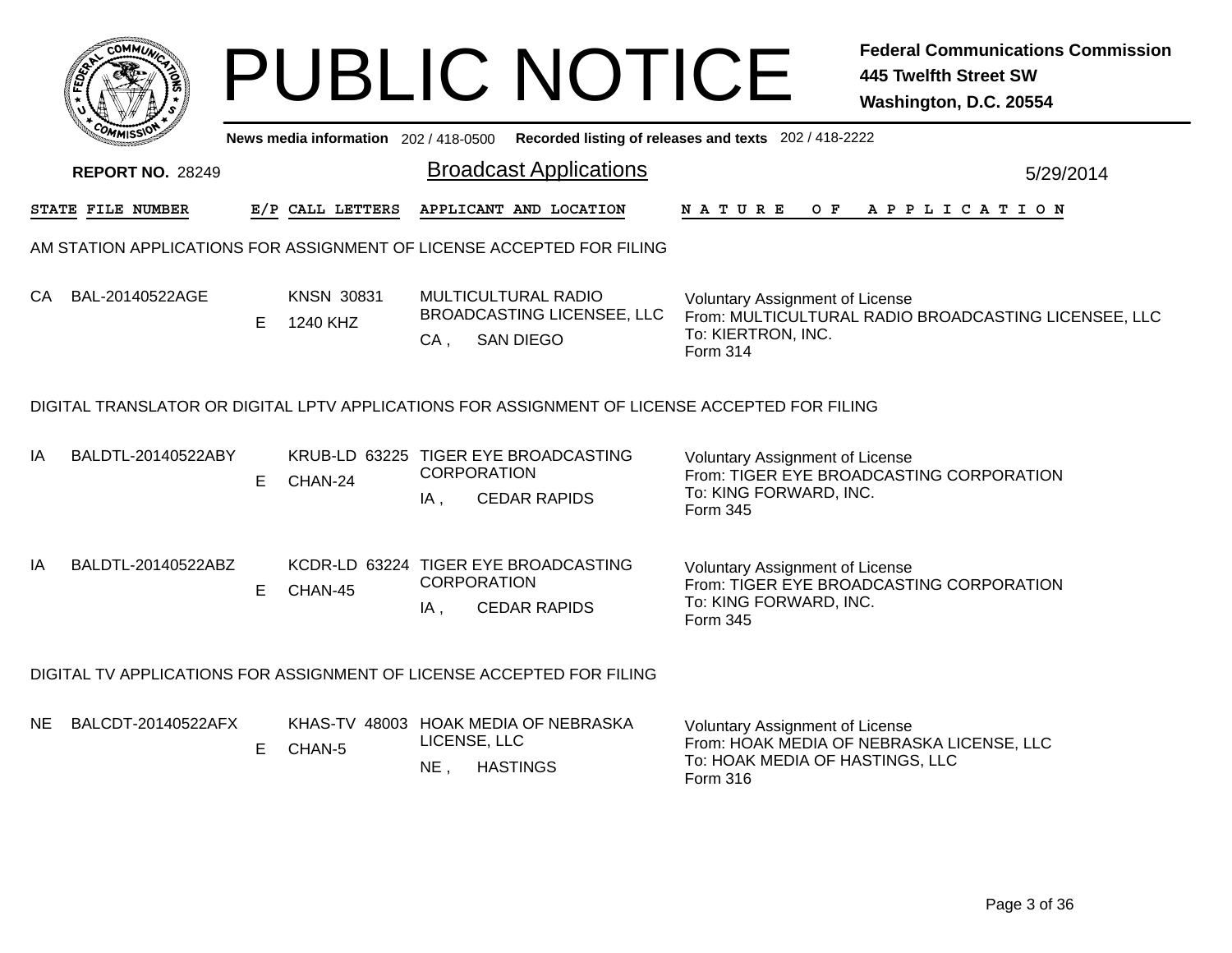|       | MMUNICT<br>CO <sub>1</sub> |  |
|-------|----------------------------|--|
| FEDET |                            |  |
|       |                            |  |
|       | COA<br>MISS                |  |

|     | <b>MMISSY</b>           |    |                                |        | News media information 202 / 418-0500 Recorded listing of releases and texts 202 / 418-2222 |                                                                                                                                         |           |
|-----|-------------------------|----|--------------------------------|--------|---------------------------------------------------------------------------------------------|-----------------------------------------------------------------------------------------------------------------------------------------|-----------|
|     | <b>REPORT NO. 28249</b> |    |                                |        | <b>Broadcast Applications</b>                                                               |                                                                                                                                         | 5/29/2014 |
|     | STATE FILE NUMBER       |    | E/P CALL LETTERS               |        | APPLICANT AND LOCATION                                                                      | <b>NATURE</b><br>O F<br>A P P L I C A T I O N                                                                                           |           |
|     |                         |    |                                |        | FM STATION APPLICATIONS FOR ASSIGNMENT OF LICENSE ACCEPTED FOR FILING                       |                                                                                                                                         |           |
| GA. | BALH-20140522ACI        | E  | <b>WYNR 57785</b><br>102.5 MHZ | GA,    | <b>QANTUM OF BRUNSWICK</b><br>LICENSE COMPANY, LLC<br><b>WAYCROSS</b>                       | <b>Voluntary Assignment of License</b><br>From: QANTUM OF BRUNSWICK LICENSE COMPANY, LLC<br>To: AMFM RADIO LICENSES, L.L.C.<br>Form 314 |           |
| GA. | BALH-20140522ACJ        | Е  | <b>WQGA 65020</b><br>103.3 MHZ | GA,    | <b>QANTUM OF BRUNSWICK</b><br>LICENSE COMPANY, LLC<br><b>WAYCROSS</b>                       | <b>Voluntary Assignment of License</b><br>From: QANTUM OF BRUNSWICK LICENSE COMPANY, LLC<br>To: AMFM RADIO LICENSES, L.L.C.<br>Form 314 |           |
| GA. | BALH-20140522ACM        | E. | <b>WHFX 63431</b><br>107.7 MHZ | GA,    | <b>QANTUM OF BRUNSWICK</b><br>LICENSE COMPANY, LLC<br><b>DARIEN</b>                         | <b>Voluntary Assignment of License</b><br>From: QANTUM OF BRUNSWICK LICENSE COMPANY, LLC<br>To: AMFM RADIO LICENSES, L.L.C.<br>Form 314 |           |
| GA  | BALH-20140522ACR        | E. | <b>WBGA 36929</b><br>92.7 MHZ  | GA,    | <b>QANTUM OF BRUNSWICK</b><br>LICENSE COMPANY, LLC<br><b>ST. SIMONS ISLAND</b>              | <b>Voluntary Assignment of License</b><br>From: QANTUM OF BRUNSWICK LICENSE COMPANY, LLC<br>To: BRUNSWICK STATION TRUST LLC<br>Form 314 |           |
| NY. | BALH-20140522ACU        | E  | 97.5 MHZ                       | $NY$ , | WALK-FM 10137 ALOHA STATION TRUST, LLC<br><b>PATCHOGUE</b>                                  | Voluntary Assignment of License<br>From: ALOHA STATION TRUST, LLC<br>To: CONNOISSEUR MEDIA LICENSES, LLC<br>Form 314                    |           |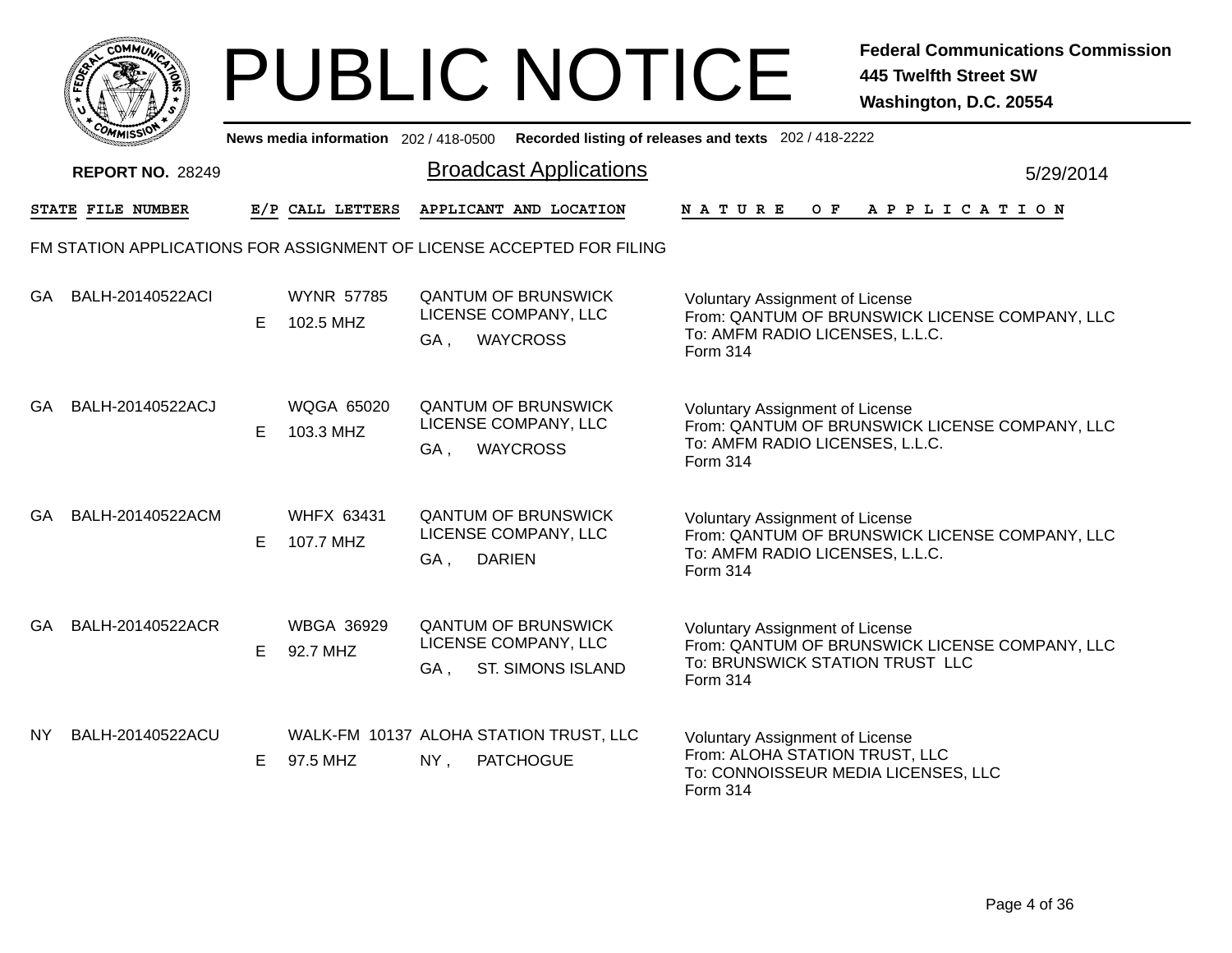|      |     | <b>COMMUNT</b> |   |  |
|------|-----|----------------|---|--|
| EDE) |     |                | ્ |  |
|      |     |                |   |  |
|      | COM | MISS           |   |  |

|     | <b><i>MMISSIV</i></b>    |    |                                |                 | News media information 202/418-0500 Recorded listing of releases and texts 202/418-2222 |                                                                                                                                            |           |
|-----|--------------------------|----|--------------------------------|-----------------|-----------------------------------------------------------------------------------------|--------------------------------------------------------------------------------------------------------------------------------------------|-----------|
|     | <b>REPORT NO. 28249</b>  |    |                                |                 | <b>Broadcast Applications</b>                                                           |                                                                                                                                            | 5/29/2014 |
|     | <b>STATE FILE NUMBER</b> |    | E/P CALL LETTERS               |                 | APPLICANT AND LOCATION                                                                  | OF APPLICATION<br>NATURE                                                                                                                   |           |
|     |                          |    |                                |                 | FM STATION APPLICATIONS FOR ASSIGNMENT OF LICENSE ACCEPTED FOR FILING                   |                                                                                                                                            |           |
| SC  | BALH-20140522ACY         | E. | <b>WWXM 12181</b><br>97.7 MHZ  | $SC$ ,          | <b>QANTUM OF MYRTLE BEACH</b><br>LICENSE COMPANY, LLC<br><b>GARDEN CITY</b>             | <b>Voluntary Assignment of License</b><br>From: QANTUM OF MYRTLE BEACH LICENSE COMPANY, LLC<br>To: AMFM RADIO LICENSES, L.L.C.<br>Form 314 |           |
| SC  | BALH-20140522ACZ         | E. | <b>WGTR 3118</b><br>107.9 MHZ  | SC <sub>1</sub> | <b>QANTUM OF MYRTLE BEACH</b><br>LICENSE COMPANY, LLC<br><b>BUCKSPORT</b>               | <b>Voluntary Assignment of License</b><br>From: QANTUM OF MYRTLE BEACH LICENSE COMPANY, LLC<br>To: AMFM RADIO LICENSES, L.L.C.<br>Form 314 |           |
| SC. | BALH-20140522ADA         | E. | <b>WRXZ 66138</b><br>107.1 MHZ | SC.             | <b>QANTUM OF MYRTLE BEACH</b><br>LICENSE COMPANY, LLC<br><b>BRIARCLIFF ACRES</b>        | Voluntary Assignment of License<br>From: QANTUM OF MYRTLE BEACH LICENSE COMPANY, LLC<br>To: AMFM RADIO LICENSES, L.L.C.<br>Form 314        |           |
| NC. | BALH-20140522ADB         | E. | <b>WLQB 3122</b><br>93.5 MHZ   | NC <sub>1</sub> | <b>QANTUM OF MYRTLE BEACH</b><br>LICENSE COMPANY, LLC<br><b>OCEAN ISLE BEACH</b>        | Voluntary Assignment of License<br>From: QANTUM OF MYRTLE BEACH LICENSE COMPANY, LLC<br>To: AMFM RADIO LICENSES, L.L.C.<br>Form 314        |           |
|     | NC BALH-20140522ADC      | E. | WYNA 24932<br>104.9 MHZ        | NC,             | <b>QANTUM OF MYRTLE BEACH</b><br>LICENSE COMPANY, LLC<br>CALABASH                       | Voluntary Assignment of License<br>From: QANTUM OF MYRTLE BEACH LICENSE COMPANY, LLC<br>To: AMFM RADIO LICENSES, L.L.C.<br>Form 314        |           |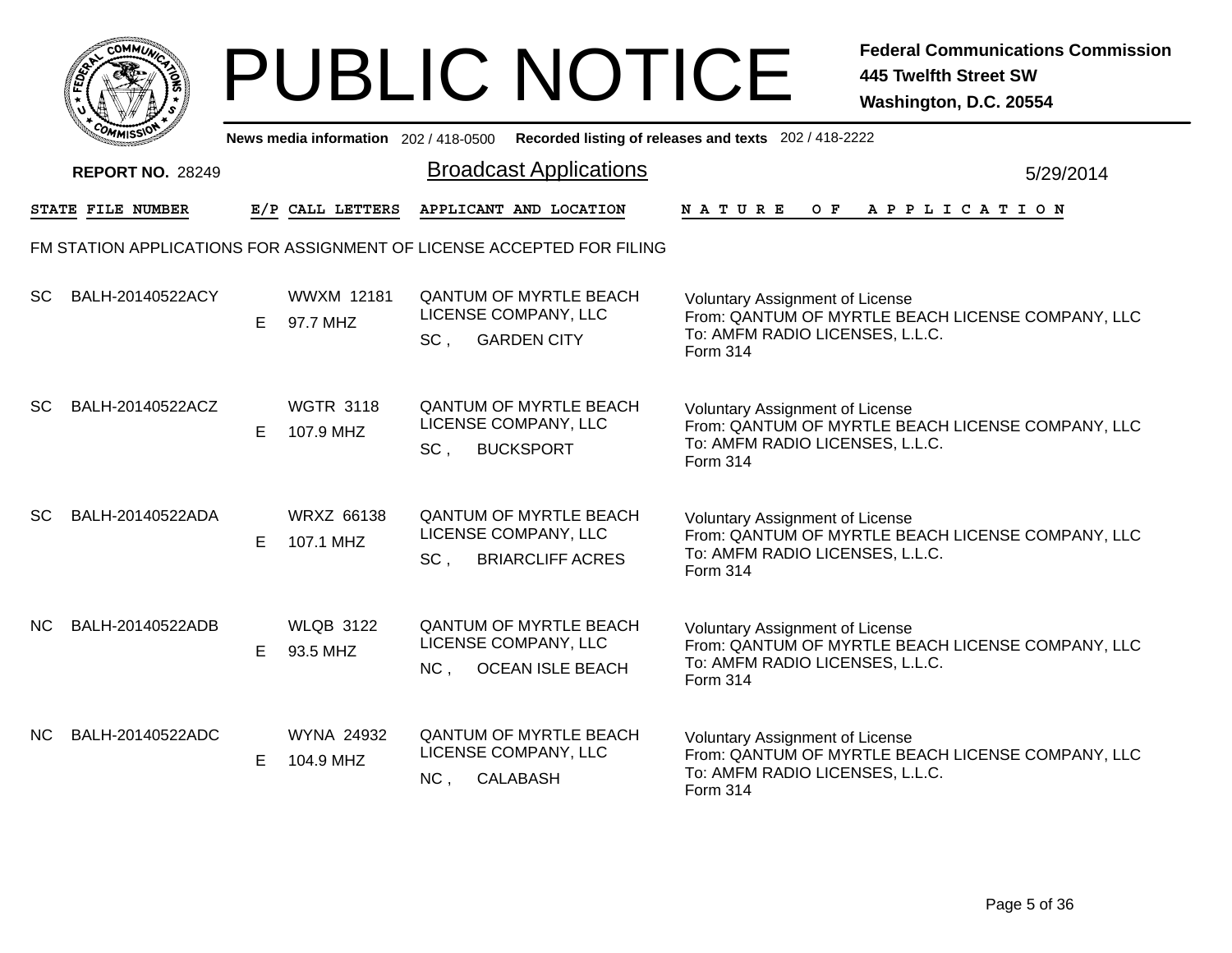|       | MMUNICT<br>CO <sub>1</sub> |  |
|-------|----------------------------|--|
| FEDET |                            |  |
|       |                            |  |
|       | COA<br>MISS                |  |

|           | -พิพเรจง                |   |                               |                 |                                                                              | News media information 202 / 418-0500 Recorded listing of releases and texts 202 / 418-2222                                            |
|-----------|-------------------------|---|-------------------------------|-----------------|------------------------------------------------------------------------------|----------------------------------------------------------------------------------------------------------------------------------------|
|           | <b>REPORT NO. 28249</b> |   |                               |                 | <b>Broadcast Applications</b>                                                | 5/29/2014                                                                                                                              |
|           | STATE FILE NUMBER       |   | E/P CALL LETTERS              |                 | APPLICANT AND LOCATION                                                       | NATURE<br>OF APPLICATION                                                                                                               |
|           |                         |   |                               |                 | FM STATION APPLICATIONS FOR ASSIGNMENT OF LICENSE ACCEPTED FOR FILING        |                                                                                                                                        |
| <b>SC</b> | BALH-20140522ADF        | E | 103.3 MHZ                     | SC,             | WJMX-FM 3114 QANTUM OF FLORENCE<br>LICENSE COMPANY, LLC<br><b>CHERAW</b>     | <b>Voluntary Assignment of License</b><br>From: QANTUM OF FLORENCE LICENSE COMPANY, LLC<br>To: AMFM RADIO LICENSES, L.L.C.<br>Form 314 |
| <b>SC</b> | BALH-20140522ADH        | E | 105.5 MHZ                     | SC,             | WDAR-FM 3120 QANTUM OF FLORENCE<br>LICENSE COMPANY, LLC<br><b>DARLINGTON</b> | <b>Voluntary Assignment of License</b><br>From: QANTUM OF FLORENCE LICENSE COMPANY, LLC<br>To: AMFM RADIO LICENSES, L.L.C.<br>Form 314 |
| SC.       | BALH-20140522ADJ        | E | <b>WZTF 3115</b><br>102.9 MHZ | SC <sub>1</sub> | <b>QANTUM OF FLORENCE</b><br>LICENSE COMPANY, LLC<br><b>SCRANTON</b>         | Voluntary Assignment of License<br>From: QANTUM OF FLORENCE LICENSE COMPANY, LLC<br>To: AMFM RADIO LICENSES, L.L.C.<br><b>Form 314</b> |
| <b>SC</b> | BALH-20140522ADL        | E | <b>WRZE 3121</b><br>94.1 MHZ  | SC,             | <b>QANTUM OF FLORENCE</b><br>LICENSE COMPANY, LLC<br><b>KINGSTREE</b>        | <b>Voluntary Assignment of License</b><br>From: QANTUM OF FLORENCE LICENSE COMPANY, LLC<br>To: AMFM RADIO LICENSES, L.L.C.<br>Form 314 |
| <b>SC</b> | BALH-20140522ADM        | E | <b>WEGX 16936</b><br>92.9 MHZ | SC,             | <b>QANTUM OF FLORENCE</b><br>LICENSE COMPANY, LLC<br><b>DILLON</b>           | Voluntary Assignment of License<br>From: QANTUM OF FLORENCE LICENSE COMPANY, LLC<br>To: AMFM RADIO LICENSES, L.L.C.<br><b>Form 314</b> |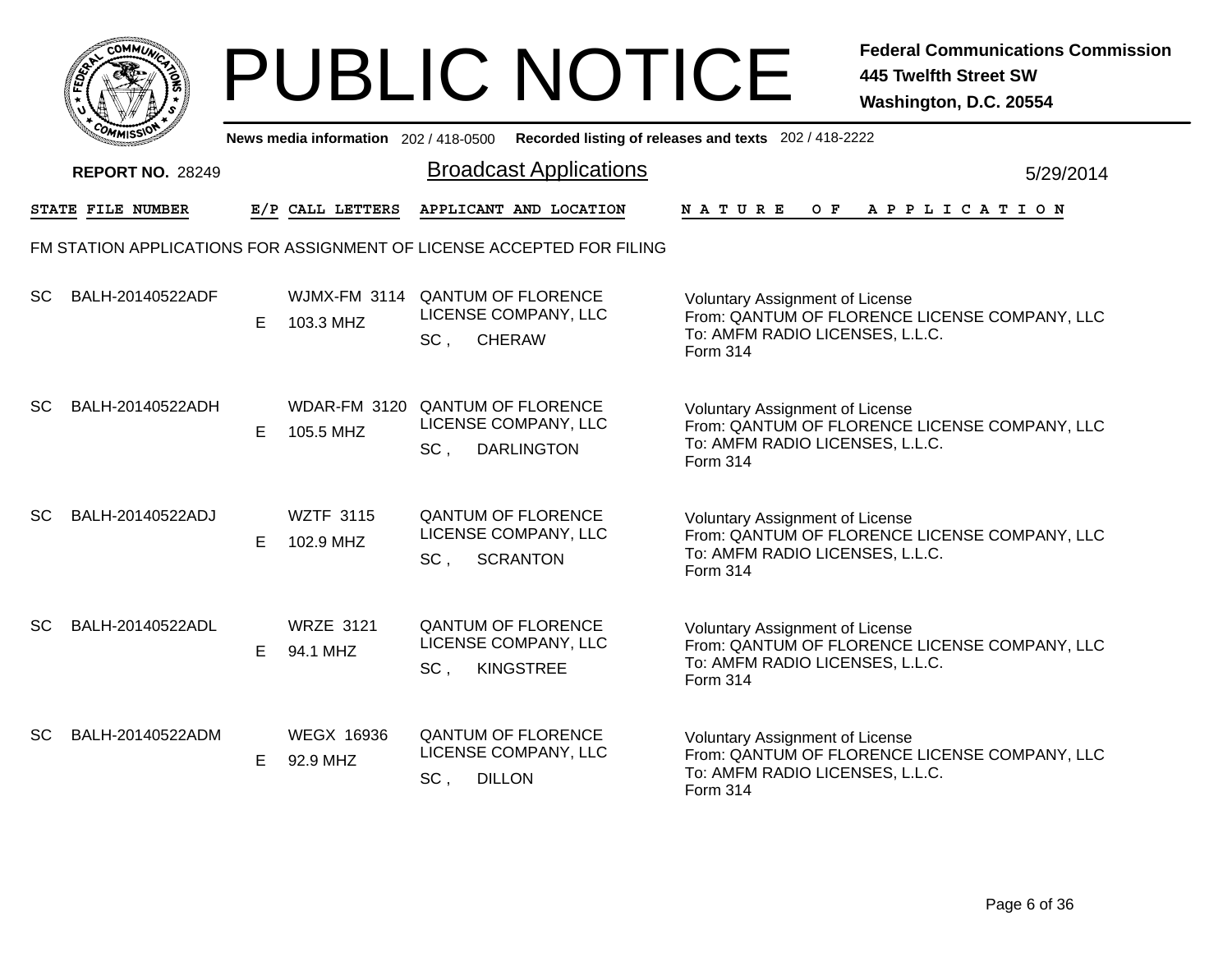|           | <b>MMUNICT</b><br>CO <sub>1</sub> |  |
|-----------|-----------------------------------|--|
| ট্রু<br>c |                                   |  |
|           |                                   |  |
|           | COM<br>MISS'<br>----              |  |

|           | ັຟຟISລາ                 |    |                               |                     |                                                                       | News media information 202 / 418-0500 Recorded listing of releases and texts 202 / 418-2222                                                                |  |  |
|-----------|-------------------------|----|-------------------------------|---------------------|-----------------------------------------------------------------------|------------------------------------------------------------------------------------------------------------------------------------------------------------|--|--|
|           | <b>REPORT NO. 28249</b> |    |                               |                     | <b>Broadcast Applications</b>                                         | 5/29/2014                                                                                                                                                  |  |  |
|           | STATE FILE NUMBER       |    | E/P CALL LETTERS              |                     | APPLICANT AND LOCATION                                                | <b>NATURE</b><br>O F<br>APPLICATION                                                                                                                        |  |  |
|           |                         |    |                               |                     | FM STATION APPLICATIONS FOR ASSIGNMENT OF LICENSE ACCEPTED FOR FILING |                                                                                                                                                            |  |  |
| AL        | BALH-20140522ADQ        | E. | <b>WKKR 22875</b><br>97.7 MHZ | COMPANY, LLC<br>AL, | <b>QANTUM OF AUBURN LICENSE</b><br><b>AUBURN</b>                      | <b>Voluntary Assignment of License</b><br>From: QANTUM OF AUBURN LICENSE COMPANY, LLC<br>To: AMFM RADIO LICENSES, L.L.C.<br>Form 314                       |  |  |
| <b>AL</b> | BALH-20140522ADS        | E  | <b>WMXA 22877</b><br>96.7 MHZ | COMPANY, LLC<br>AL, | <b>QANTUM OF AUBURN LICENSE</b><br><b>OPELIKA</b>                     | <b>Voluntary Assignment of License</b><br>From: QANTUM OF AUBURN LICENSE COMPANY, LLC<br>To: AMFM RADIO LICENSES, L.L.C.<br>Form 314                       |  |  |
| <b>GA</b> | BALH-20140522ADU        | Е  | 100.9 MHZ                     | COMPANY, LLC<br>GA, | WCJM-FM 54863 QANTUM OF AUBURN LICENSE<br><b>WEST POINT</b>           | Voluntary Assignment of License<br>From: QANTUM OF AUBURN LICENSE COMPANY, LLC<br>To: AMFM RADIO LICENSES, L.L.C.<br>Form 314                              |  |  |
| MA        | BALH-20140522ADW        | Е  | <b>WEII 54037</b><br>96.3 MHZ | COMPANY, LLC<br>MA, | <b>DENNIS</b>                                                         | QANTUM OF CAPE COD LICENSE Voluntary Assignment of License<br>From: QANTUM OF CAPE COD LICENSE COMPANY, LLC<br>To: AMFM RADIO LICENSES, L.L.C.<br>Form 314 |  |  |
| MA        | BALH-20140522ADX        | E  | <b>WCIB 2683</b><br>101.9 MHZ | COMPANY, LLC<br>MA, | <b>QANTUM OF CAPE COD LICENSE</b><br><b>FALMOUTH</b>                  | Voluntary Assignment of License<br>From: QANTUM OF CAPE COD LICENSE COMPANY, LLC<br>To: AMFM RADIO LICENSES, L.L.C.<br>Form 314                            |  |  |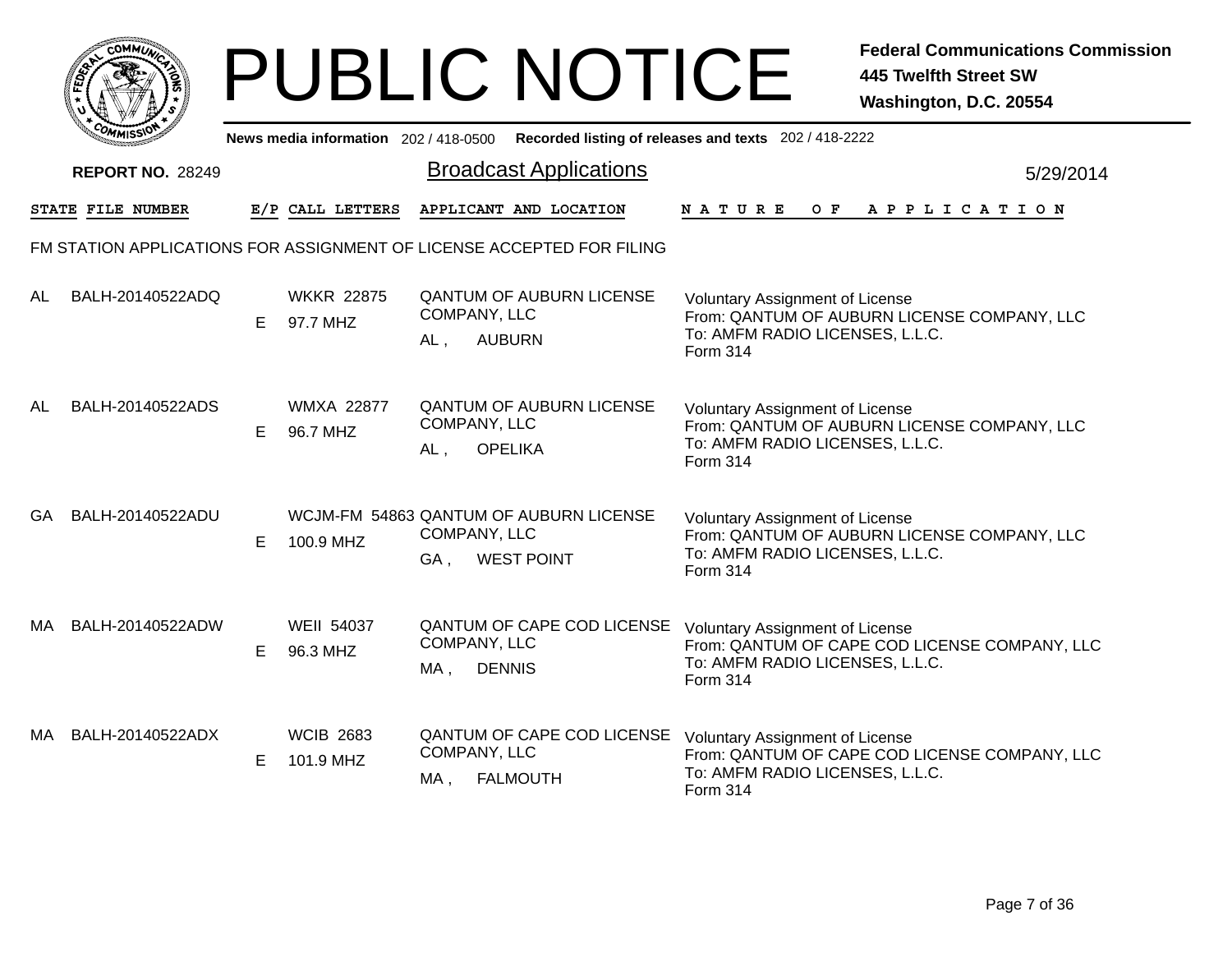|     |                                                                       |   |                                       |                             | <b>PUBLIC NOTICE</b>                                     |                                                                                              | <b>Federal Communications Commission</b><br><b>445 Twelfth Street SW</b><br>Washington, D.C. 20554 |
|-----|-----------------------------------------------------------------------|---|---------------------------------------|-----------------------------|----------------------------------------------------------|----------------------------------------------------------------------------------------------|----------------------------------------------------------------------------------------------------|
|     |                                                                       |   | News media information 202 / 418-0500 |                             |                                                          | Recorded listing of releases and texts 202 / 418-2222                                        |                                                                                                    |
|     | <b>REPORT NO. 28249</b>                                               |   |                                       |                             | <b>Broadcast Applications</b>                            |                                                                                              | 5/29/2014                                                                                          |
|     | STATE FILE NUMBER                                                     |   | E/P CALL LETTERS                      |                             | APPLICANT AND LOCATION                                   | N A T U R E<br>O F                                                                           | A P P L I C A T I O N                                                                              |
|     | FM STATION APPLICATIONS FOR ASSIGNMENT OF LICENSE ACCEPTED FOR FILING |   |                                       |                             |                                                          |                                                                                              |                                                                                                    |
| MA. | BALH-20140522ADY                                                      | E | <b>WXTK 6250</b><br>95.1 MHZ          | COMPANY, LLC<br>MA          | QANTUM OF CAPE COD LICENSE<br><b>WEST YARMOUTH</b>       | <b>Voluntary Assignment of License</b><br>To: AMFM RADIO LICENSES, L.L.C.<br><b>Form 314</b> | From: QANTUM OF CAPE COD LICENSE COMPANY, LLC                                                      |
| MA. | BALH-20140522ADZ                                                      | E | WCOD-FM<br>29568<br>106.1 MHZ         | COMPANY, LLC<br>MA, HYANNIS | QANTUM OF CAPE COD LICENSE                               | <b>Voluntary Assignment of License</b><br>To: AMFM RADIO LICENSES, L.L.C.<br>Form 314        | From: QANTUM OF CAPE COD LICENSE COMPANY, LLC                                                      |
|     | FM STATION APPLICATIONS FOR ASSIGNMENT OF LICENSE                     |   |                                       |                             |                                                          |                                                                                              |                                                                                                    |
| AK. | BALED-20140121AAZ                                                     |   | E 88.9 MHZ                            | <b>SYSTEM, INC</b><br>AK,   | KABN-FM 93588 ALASKA EDUCATIONAL RADIO<br><b>KASILOF</b> | Voluntary Assignment of License, as amended<br>To: KENAI CARES. INC.<br>Form 314             | From: ALASKA EDUCATIONAL RADIO SYSTEM, INC.                                                        |
|     |                                                                       |   |                                       |                             |                                                          | COMPANY, LLC                                                                                 | Informal Objection filed 04/16/2014 by TURQUOISE BROADCASTING                                      |
|     |                                                                       |   |                                       |                             |                                                          | INC.                                                                                         | Reply Filed 05/05/2014 by ALASKA EDUCATIONAL RADIO SYSTEM,                                         |
|     |                                                                       |   |                                       |                             |                                                          | COMPANY, LLC                                                                                 | Informal Objection filed 05/27/2014 by TURQUOISE BROADCASTING                                      |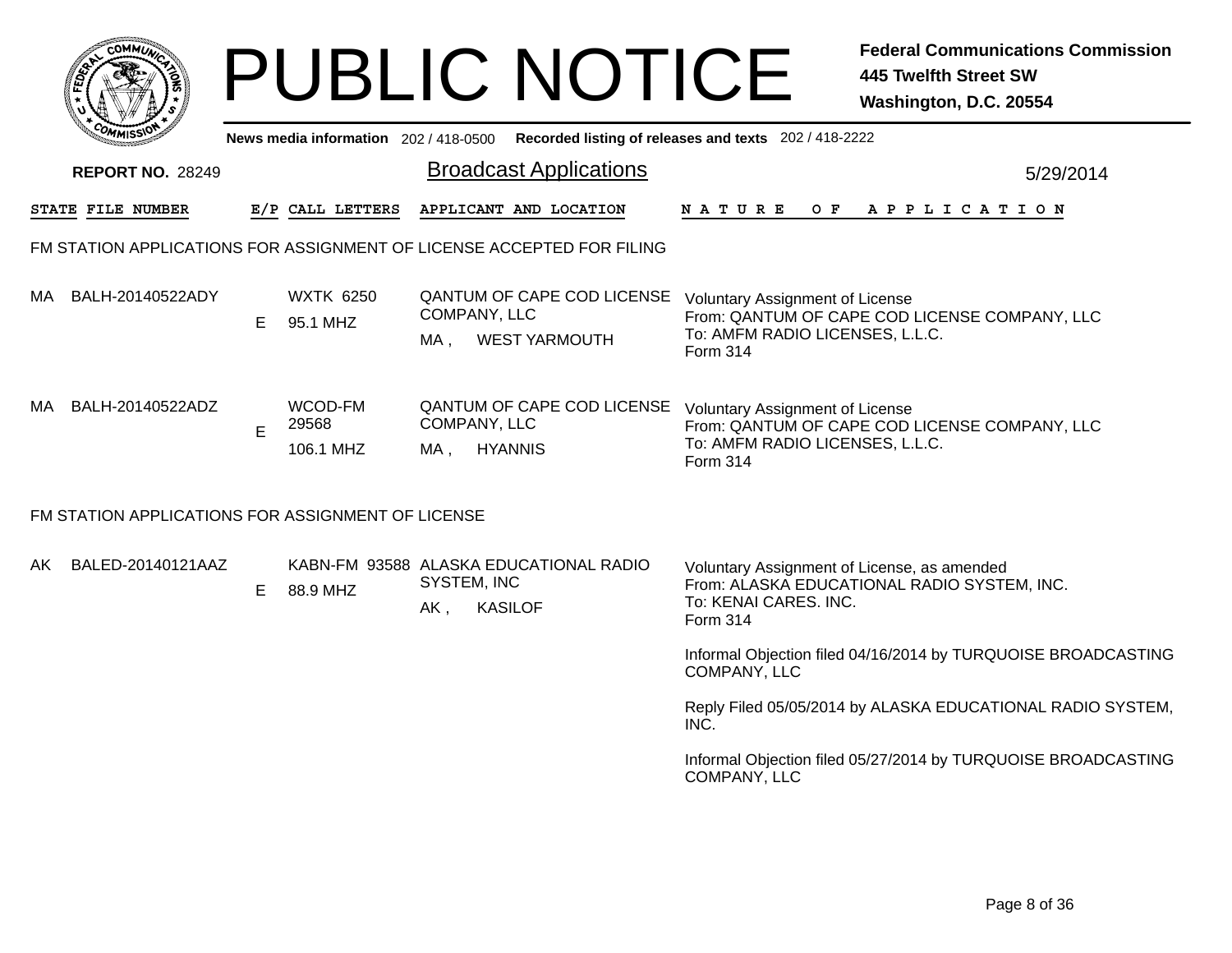|           |                         |    |                                       |                                                                                      | <b>PUBLIC NOTICE</b>                                  | <b>Federal Communications Commission</b><br>445 Twelfth Street SW<br>Washington, D.C. 20554                                 |
|-----------|-------------------------|----|---------------------------------------|--------------------------------------------------------------------------------------|-------------------------------------------------------|-----------------------------------------------------------------------------------------------------------------------------|
|           |                         |    | News media information 202 / 418-0500 |                                                                                      | Recorded listing of releases and texts 202 / 418-2222 |                                                                                                                             |
|           | <b>REPORT NO. 28249</b> |    |                                       | <b>Broadcast Applications</b>                                                        |                                                       | 5/29/2014                                                                                                                   |
|           | STATE FILE NUMBER       |    | E/P CALL LETTERS                      | APPLICANT AND LOCATION                                                               | N A T U R E                                           | OF APPLICATION                                                                                                              |
|           |                         |    |                                       | FM TRANSLATOR APPLICATIONS FOR ASSIGNMENT OF LICENSE ACCEPTED FOR FILING             |                                                       |                                                                                                                             |
| GA.       | BAPFT-20140522ACN       | E. | 96.3 MHZ                              | W242CJ 141780 QANTUM OF BRUNSWICK<br>LICENSE COMPANY, LLC<br><b>BRUNSWICK</b><br>GA, | Form 314                                              | <b>Voluntary Assignment of License</b><br>From: QANTUM OF BRUNSWICK LICENSE COMPANY, LLC<br>To: AMFM RADIO LICENSES, L.L.C. |
| <b>SC</b> | BALFT-20140522ADG       | E  | W283AB 3116<br>104.5 MHZ              | <b>QANTUM OF FLORENCE</b><br>LICENSE COMPANY, LLC<br><b>FLORENCE</b><br>SC,          | Form 314                                              | <b>Voluntary Assignment of License</b><br>From: QANTUM OF FLORENCE LICENSE COMPANY, LLC<br>To: AMFM RADIO LICENSES, L.L.C.  |
| SC.       | BALFT-20140522ADK       | E  | 97.9 MHZ                              | W250BJ 158024 QANTUM OF FLORENCE<br>LICENSE COMPANY, LLC<br><b>FLORENCE</b><br>SC,   | Form 314                                              | Voluntary Assignment of License<br>From: QANTUM OF FLORENCE LICENSE COMPANY, LLC<br>To: AMFM RADIO LICENSES, L.L.C.         |
| <b>SC</b> | BALFT-20140522ADO       | E. | W290CD 3117<br>105.9 MHZ              | <b>QANTUM OF FLORENCE</b><br>LICENSE COMPANY, LLC<br>SC,<br><b>DARLINGTON</b>        | Form 314                                              | <b>Voluntary Assignment of License</b><br>From: QANTUM OF FLORENCE LICENSE COMPANY, LLC<br>To: AMFM RADIO LICENSES, L.L.C.  |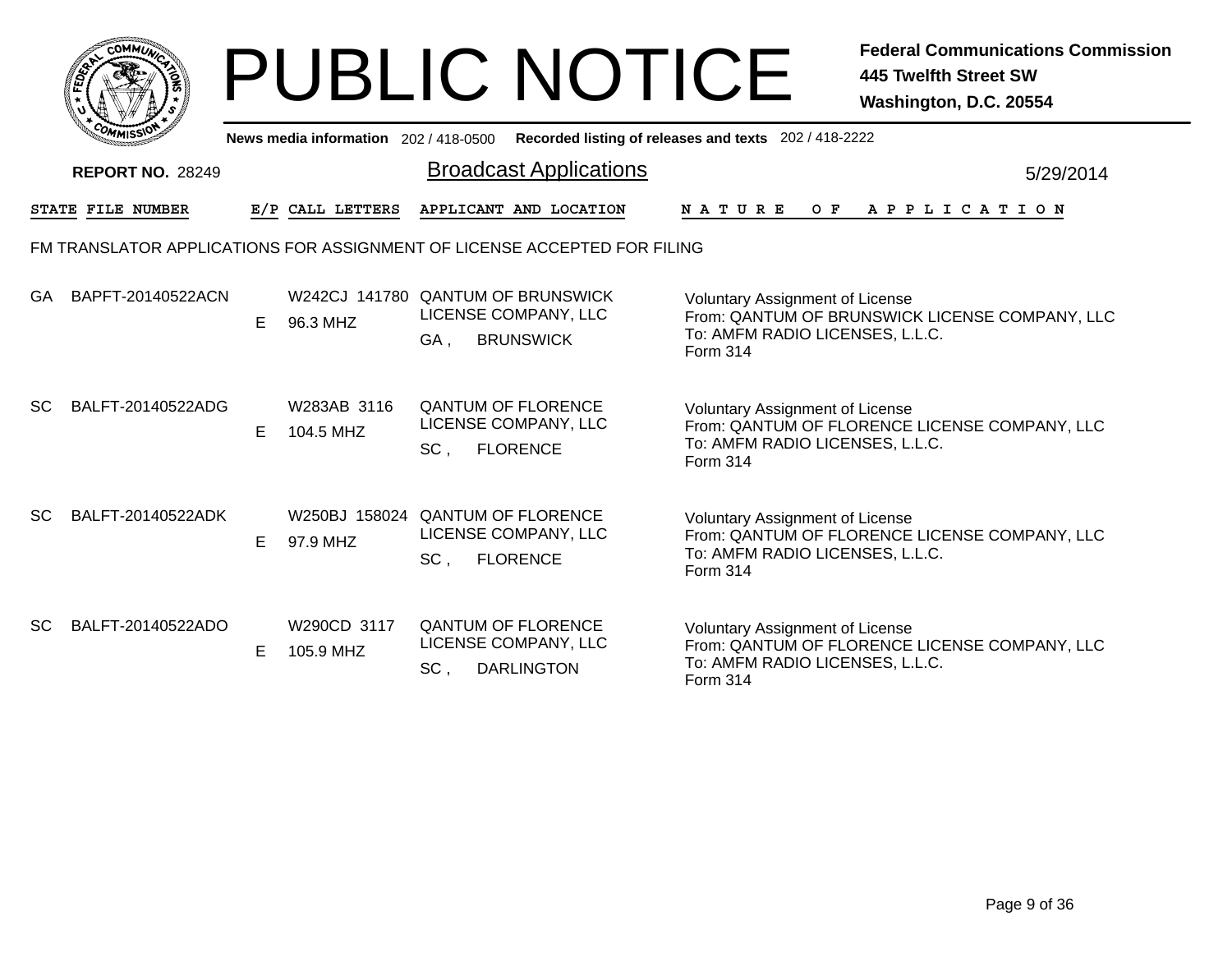|     |                                                                                          |    |                             |        | <b>PUBLIC NOTICE</b>                                                            |                                                                                         | <b>Federal Communications Commission</b><br><b>445 Twelfth Street SW</b><br>Washington, D.C. 20554 |
|-----|------------------------------------------------------------------------------------------|----|-----------------------------|--------|---------------------------------------------------------------------------------|-----------------------------------------------------------------------------------------|----------------------------------------------------------------------------------------------------|
|     |                                                                                          |    |                             |        |                                                                                 | News media information 202/418-0500 Recorded listing of releases and texts 202/418-2222 |                                                                                                    |
|     | <b>REPORT NO. 28249</b>                                                                  |    |                             |        | <b>Broadcast Applications</b>                                                   |                                                                                         | 5/29/2014                                                                                          |
|     | STATE FILE NUMBER                                                                        |    | E/P CALL LETTERS            |        | APPLICANT AND LOCATION                                                          | NATURE<br>O F                                                                           | A P P L I C A T I O N                                                                              |
|     | FM TRANSLATOR APPLICATIONS FOR ASSIGNMENT OF LICENSE                                     |    |                             |        |                                                                                 |                                                                                         |                                                                                                    |
| AK. | BALFT-20130930ASV                                                                        | E. | 92.5 MHZ                    | AK,    | K223BJ 146553 ALASKA EDUCATIONAL RADIO<br>SYSTEM, INC.<br><b>EAGLE RIVER</b>    | Voluntary Assignment of License, as amended<br>To: KENAI CARES, INC.<br>Form 345        | From: ALASKA EDUCATIONAL RADIO SYSTEM, INC.                                                        |
|     |                                                                                          |    |                             |        |                                                                                 | COMPANY, LLC                                                                            | Informal Objection filed 05/27/2014 by TURQUOISE BROADCASTING                                      |
|     | TV TRANSLATOR OR LPTV STATION APPLICATIONS FOR ASSIGNMENT OF LICENSE ACCEPTED FOR FILING |    |                             |        |                                                                                 |                                                                                         |                                                                                                    |
| ΙA  | BALTTL-20140522ABX                                                                       | E. | CHAN-43                     | $IA$ , | KRPG-LP 31926 TIGER EYE BROADCASTING<br><b>CORPORATION</b><br><b>DES MOINES</b> | Voluntary Assignment of License<br>To: KING FORWARD, INC.<br>Form 345                   | From: TIGER EYE BROADCASTING CORPORATION                                                           |
| AL  | BALTTL-20140522ACA                                                                       | Е  | CHAN-38                     | $AL$ , | WBMG-LP 31650 TIGER EYE BROADCASTING<br><b>CORPORATION</b><br><b>MOODY</b>      | <b>Voluntary Assignment of License</b><br>To: DTV AMERICA CORPORATION<br>Form 345       | From: TIGER EYE BROADCASTING CORPORATION                                                           |
| AL  | BALTTL-20140522ACB                                                                       | E  | WWBH-LP<br>10940<br>CHAN-27 | AL,    | TIGER EYE BROADCASTING<br><b>CORPORATION</b><br><b>MOBILE</b>                   | <b>Voluntary Assignment of License</b><br>To: DTV AMERICA CORPORATION<br>Form 345       | From: TIGER EYE BROADCASTING CORPORATION                                                           |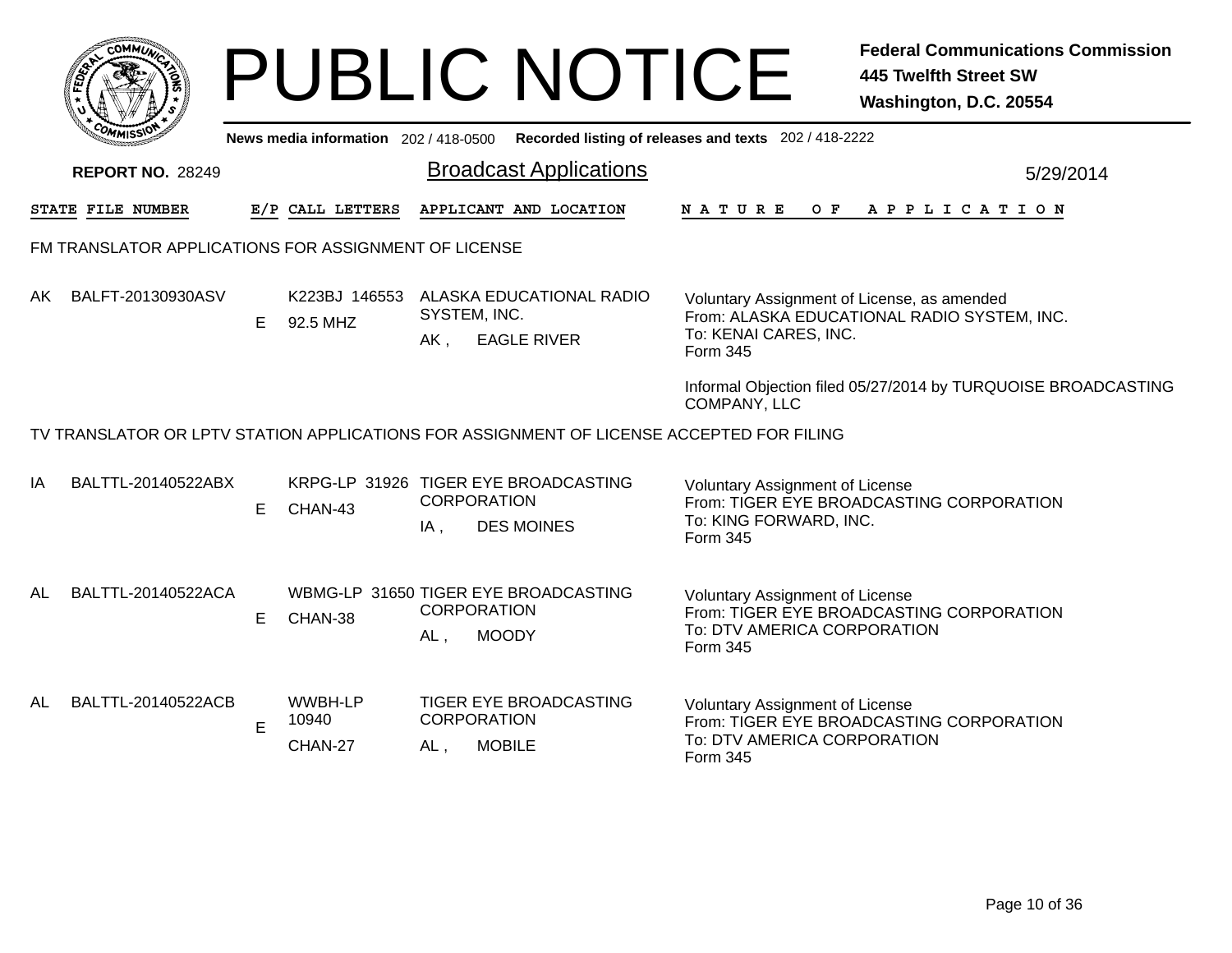|                                                                                          |                                                     |    |                                       |        | <b>PUBLIC NOTICE</b>                                                                     |                                                                                                   | <b>Federal Communications Commission</b><br><b>445 Twelfth Street SW</b><br>Washington, D.C. 20554 |  |  |  |  |
|------------------------------------------------------------------------------------------|-----------------------------------------------------|----|---------------------------------------|--------|------------------------------------------------------------------------------------------|---------------------------------------------------------------------------------------------------|----------------------------------------------------------------------------------------------------|--|--|--|--|
|                                                                                          |                                                     |    | News media information $202/418-0500$ |        |                                                                                          | Recorded listing of releases and texts 202 / 418-2222                                             |                                                                                                    |  |  |  |  |
|                                                                                          | <b>REPORT NO. 28249</b>                             |    |                                       |        | <b>Broadcast Applications</b>                                                            |                                                                                                   | 5/29/2014                                                                                          |  |  |  |  |
|                                                                                          | STATE FILE NUMBER                                   |    | E/P CALL LETTERS                      |        | APPLICANT AND LOCATION                                                                   | O F<br>N A T U R E                                                                                | A P P L I C A T I O N                                                                              |  |  |  |  |
| TV TRANSLATOR OR LPTV STATION APPLICATIONS FOR ASSIGNMENT OF LICENSE ACCEPTED FOR FILING |                                                     |    |                                       |        |                                                                                          |                                                                                                   |                                                                                                    |  |  |  |  |
| AL.                                                                                      | BALTVL-20140522ACC                                  | E. | CHAN-12                               | AL,    | WMOE-LP 10937 TIGER EYE BROADCASTING<br><b>CORPORATION</b><br><b>MOBILE</b>              | Voluntary Assignment of License<br>To: DTV AMERICA CORPORATION<br>Form 345                        | From: TIGER EYE BROADCASTING CORPORATION                                                           |  |  |  |  |
| NM.                                                                                      | BALTT-20140523ACR                                   | E. | K35FP 68710<br>CHAN-35                | NM.    | UHF TV ASSOCIATION<br><b>TUCUMCARI</b>                                                   | <b>Voluntary Assignment of License</b><br>From: UHF TV ASSOCIATION<br>To: KOB-TV, LLC<br>Form 345 |                                                                                                    |  |  |  |  |
|                                                                                          | FM TRANSLATOR APPLICATIONS FOR ASSIGNMENT OF PERMIT |    |                                       |        |                                                                                          |                                                                                                   |                                                                                                    |  |  |  |  |
| AK.                                                                                      | BAPFT-20140512ACY                                   | E  | 100.1 MHZ                             | AK,    | K261EJ 153978 ALASKA EDUCATIONAL RADIO<br>SYSTEM, INC.<br><b>HOPE</b>                    | <b>Voluntary Assignment of Construction Permit</b><br>Form 345                                    | From: ALASKA EDUCATIONAL RADIO SYSTEM, INC.<br>To: KENAI MOUNTAINS PUBLIC MEDIA, INC.              |  |  |  |  |
|                                                                                          |                                                     |    |                                       |        |                                                                                          | COMPANY, LLC                                                                                      | Petition to Deny filed 05/27/2014 by TURQUOISE BROADCASTING                                        |  |  |  |  |
|                                                                                          |                                                     |    |                                       |        | DIGITAL TRANSLATOR OR DIGITAL LPTV APPLICATIONS FOR LICENSE TO COVER ACCEPTED FOR FILING |                                                                                                   |                                                                                                    |  |  |  |  |
| TN.                                                                                      | BLDTL-20140516ABM                                   | E  | WADR-LD<br>188036<br>CHAN-27          | $TN$ , | DTV AMERICA CORPORATION<br><b>JACKSON</b>                                                | callsign WYJJ-LD.                                                                                 | License to cover construction permit no: BMPDTL-20140430ACX,                                       |  |  |  |  |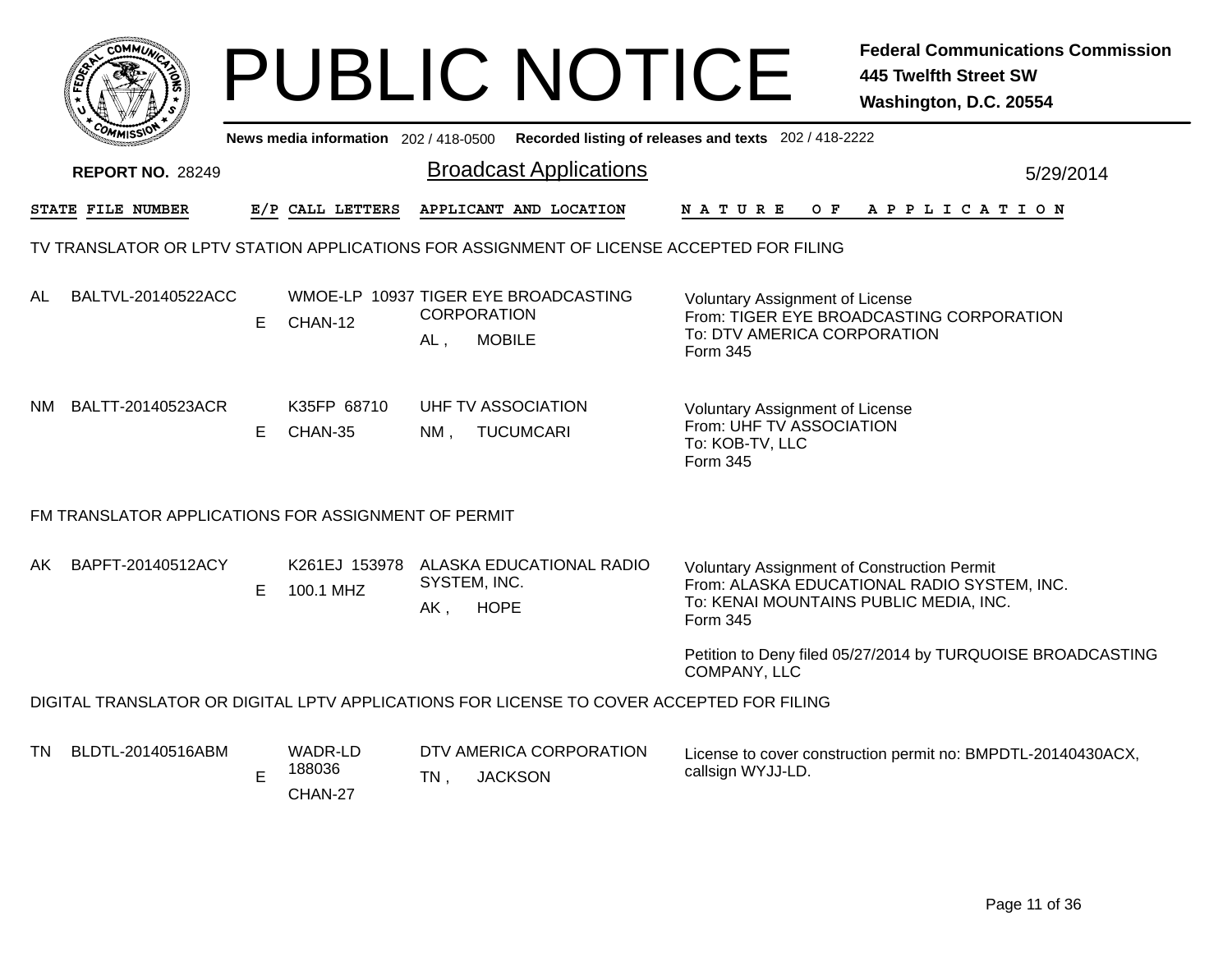|     | <b>COMMUT</b>                                                    |    |                                       |                   | <b>PUBLIC NOTICE</b>                                                |                                                       | <b>Federal Communications Commission</b><br><b>445 Twelfth Street SW</b><br>Washington, D.C. 20554 |  |  |  |  |  |
|-----|------------------------------------------------------------------|----|---------------------------------------|-------------------|---------------------------------------------------------------------|-------------------------------------------------------|----------------------------------------------------------------------------------------------------|--|--|--|--|--|
|     |                                                                  |    | News media information 202 / 418-0500 |                   |                                                                     | Recorded listing of releases and texts 202 / 418-2222 |                                                                                                    |  |  |  |  |  |
|     | <b>REPORT NO. 28249</b>                                          |    |                                       |                   | <b>Broadcast Applications</b>                                       |                                                       | 5/29/2014                                                                                          |  |  |  |  |  |
|     | STATE FILE NUMBER                                                |    | E/P CALL LETTERS                      |                   | APPLICANT AND LOCATION                                              | N A T U R E<br>O F                                    | A P P L I C A T I O N                                                                              |  |  |  |  |  |
|     | FM STATION APPLICATIONS FOR LICENSE TO COVER ACCEPTED FOR FILING |    |                                       |                   |                                                                     |                                                       |                                                                                                    |  |  |  |  |  |
| MA. | BLED-20140523ABD                                                 | E. | WYZX 175310<br>88.3 MHZ               | <b>FELLOWSHIP</b> | <b>HORIZON CHRISTIAN</b>                                            | License to cover.                                     |                                                                                                    |  |  |  |  |  |
|     |                                                                  |    |                                       | MA,               | <b>EAST FALMOUTH</b>                                                |                                                       |                                                                                                    |  |  |  |  |  |
| NE. | BLH-20140523ACZ                                                  |    | KBIE 63953                            |                   | FLOOD BROADCASTING, INC.                                            | License to cover.                                     |                                                                                                    |  |  |  |  |  |
|     |                                                                  | E. | 103.1 MHZ                             | NE,               | <b>AUBURN</b>                                                       |                                                       |                                                                                                    |  |  |  |  |  |
| ТX  | BLH-20140523ADA                                                  |    | KCHT 170985                           |                   | JAMES G. BOLES, JR.                                                 | License to cover.                                     |                                                                                                    |  |  |  |  |  |
|     |                                                                  | E. | 99.7 MHZ                              | TX,               | <b>CHILDRESS</b>                                                    |                                                       |                                                                                                    |  |  |  |  |  |
|     |                                                                  |    |                                       |                   |                                                                     |                                                       |                                                                                                    |  |  |  |  |  |
| WI  | BLED-20140527ABA                                                 | E. | WGBT 176219<br>91.3 MHZ               |                   | <b>TOMAHAWK LIGHT</b><br><b>BROADCASTING, INC.</b>                  | License to cover.                                     |                                                                                                    |  |  |  |  |  |
|     |                                                                  |    |                                       | Wl,               | <b>TOMAHAWK</b>                                                     |                                                       |                                                                                                    |  |  |  |  |  |
|     |                                                                  |    |                                       |                   | FM TRANSLATOR APPLICATIONS FOR LICENSE TO COVER ACCEPTED FOR FILING |                                                       |                                                                                                    |  |  |  |  |  |
| WI. | BLFT-20140522ACS                                                 |    |                                       |                   | W250BN 155293 EL SOL BROADCASTING                                   | License to cover.                                     |                                                                                                    |  |  |  |  |  |
|     |                                                                  | E. | 97.9 MHZ                              | WI,               | <b>WEST ALLIS</b>                                                   |                                                       |                                                                                                    |  |  |  |  |  |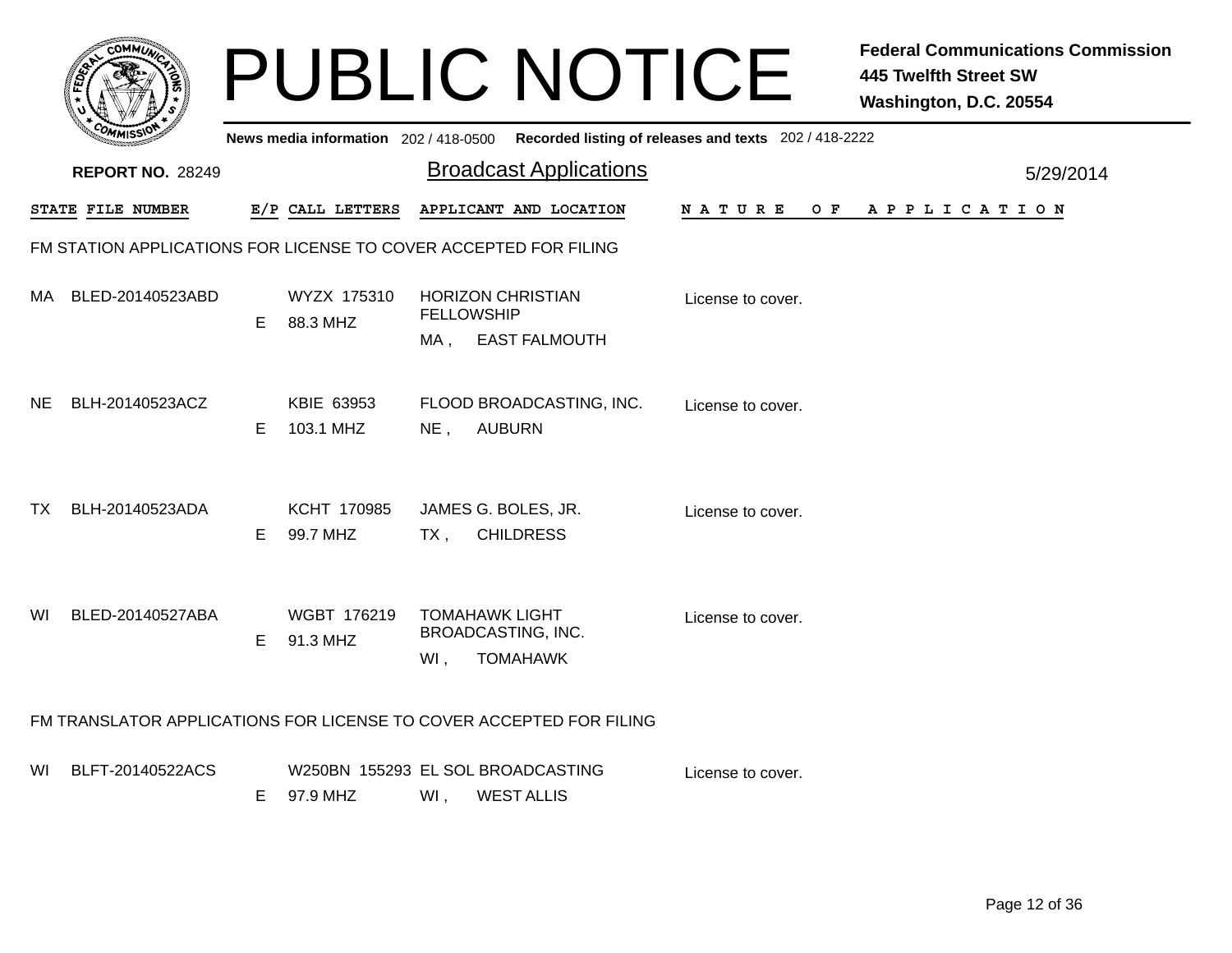|     |                                                                     |    |                                       | <b>PUBLIC NOTICE</b>                                                                   |                                                       | <b>Federal Communications Commission</b><br><b>445 Twelfth Street SW</b><br>Washington, D.C. 20554 |
|-----|---------------------------------------------------------------------|----|---------------------------------------|----------------------------------------------------------------------------------------|-------------------------------------------------------|----------------------------------------------------------------------------------------------------|
|     |                                                                     |    | News media information 202 / 418-0500 |                                                                                        | Recorded listing of releases and texts 202 / 418-2222 |                                                                                                    |
|     | <b>REPORT NO. 28249</b>                                             |    |                                       | <b>Broadcast Applications</b>                                                          |                                                       | 5/29/2014                                                                                          |
|     | STATE FILE NUMBER                                                   |    | E/P CALL LETTERS                      | APPLICANT AND LOCATION                                                                 | NATURE<br>O F                                         | APPLICATION                                                                                        |
|     | FM TRANSLATOR APPLICATIONS FOR LICENSE TO COVER ACCEPTED FOR FILING |    |                                       |                                                                                        |                                                       |                                                                                                    |
|     | GA BLFT-20140522AFV                                                 | E. | 99.7 MHZ                              | W259CD 141697 RADIO WEBS, INC<br><b>DAMASCUS</b><br>GA,                                | License to cover.                                     |                                                                                                    |
|     | OH BLFT-20140523ABC                                                 | E. | 99.7 MHZ                              | W259BW 144998 CAPSTAR TX LIMITED<br>PARTNERSHIP<br><b>CANTON</b><br>OH,                | License to cover.                                     |                                                                                                    |
| TX. | BLFT-20140523ADC                                                    | E  | K272FK 156813<br>102.3 MHZ            | <b>BRAZOS VALLEY</b><br><b>COMMUNICATIONS, LTD</b><br><b>COLLEGE STATION</b><br>$TX$ , | License to cover.                                     |                                                                                                    |
| TN. | BLFT-20140523ADF                                                    | E. | W258AJ 85723<br>99.5 MHZ              | BOARD OF REGENTS, MURRAY<br><b>STATE UNIVERSITY</b><br><b>PARIS</b><br>$TN$ ,          | License to cover.                                     |                                                                                                    |
|     | OR BLFT-20140527AAA                                                 | E. | K264AA 65756<br>100.7 MHZ             | THE KBOO FOUNDATION<br>OR, CORVALLIS, ETC.                                             | License to cover.                                     |                                                                                                    |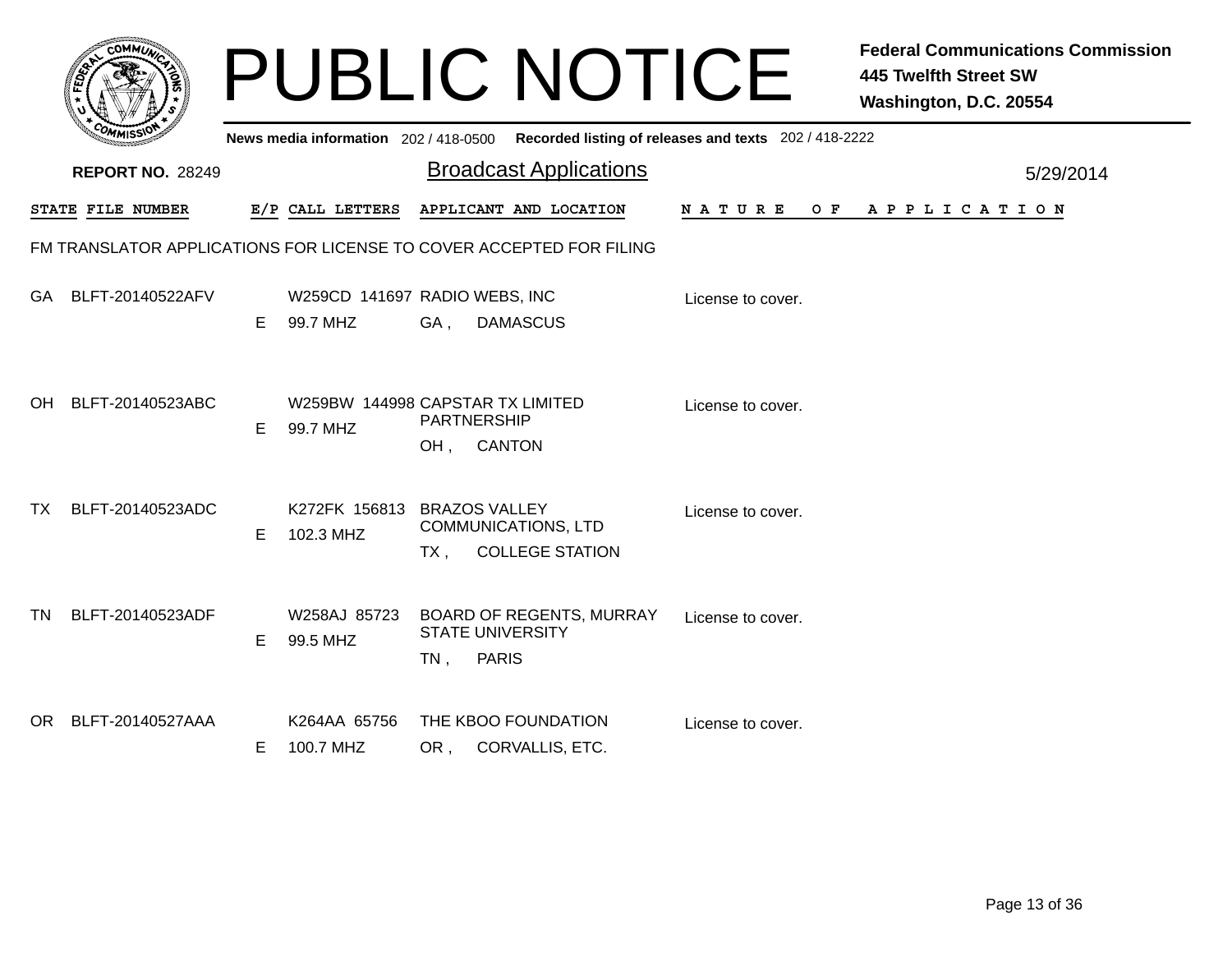|                                       |                                                                    |    |                                |                                 | <b>PUBLIC NOTICE</b>                                               | <b>Federal Communications Commission</b><br>445 Twelfth Street SW<br>Washington, D.C. 20554 |  |  |  |  |  |  |  |
|---------------------------------------|--------------------------------------------------------------------|----|--------------------------------|---------------------------------|--------------------------------------------------------------------|---------------------------------------------------------------------------------------------|--|--|--|--|--|--|--|
|                                       |                                                                    |    |                                |                                 |                                                                    | News media information 202 / 418-0500 Recorded listing of releases and texts 202 / 418-2222 |  |  |  |  |  |  |  |
|                                       | <b>REPORT NO. 28249</b>                                            |    |                                |                                 | <b>Broadcast Applications</b>                                      | 5/29/2014                                                                                   |  |  |  |  |  |  |  |
| STATE FILE NUMBER<br>E/P CALL LETTERS |                                                                    |    |                                |                                 | APPLICANT AND LOCATION                                             | N A T U R E<br>O F<br>A P P L I C A T I O N                                                 |  |  |  |  |  |  |  |
|                                       | FM TRANSLATOR APPLICATIONS FOR LICENSE TO COVER                    |    |                                |                                 |                                                                    |                                                                                             |  |  |  |  |  |  |  |
| VA                                    | BLFT-20121023ACS                                                   |    |                                | W275BO 142771 METRO RADIO, INC. |                                                                    | License to cover.                                                                           |  |  |  |  |  |  |  |
|                                       |                                                                    | E. | 102.9 MHZ                      | VA,                             | <b>CHANTILLY</b>                                                   | Informal Objection filed 05/07/2014 by SOMAR COMMUNICATIONS,<br>INC.                        |  |  |  |  |  |  |  |
|                                       |                                                                    |    |                                |                                 |                                                                    | Opposition filed 05/13/2014 by METRO RADIO, INC.                                            |  |  |  |  |  |  |  |
|                                       |                                                                    |    |                                |                                 |                                                                    | Informal Objection filed 05/23/2014 by SOMAR COMMUNICATIONS,<br>INC.                        |  |  |  |  |  |  |  |
|                                       | FM TRANSLATOR APPLICATIONS FOR LICENSE TO COVER                    |    |                                |                                 |                                                                    |                                                                                             |  |  |  |  |  |  |  |
| NM                                    | BLFT-20140520ADZ                                                   |    | K290AY 156941 BERNIE M. WOODS  |                                 |                                                                    | License to cover.                                                                           |  |  |  |  |  |  |  |
|                                       |                                                                    | Е  | 105.9 MHZ                      | $NM$ ,                          | <b>RUIDOSO</b>                                                     | Petition to Deny filed 05/27/2014 by MARIA E CANDELARIA                                     |  |  |  |  |  |  |  |
|                                       | LOW POWER FM APPLICATIONS FOR LICENSE TO COVER ACCEPTED FOR FILING |    |                                |                                 |                                                                    |                                                                                             |  |  |  |  |  |  |  |
| MI                                    | BLL-20140527AAN                                                    | Е  | WAWL-LP<br>196109<br>103.5 MHZ | MI,                             | TRI-CITIES BROADCASTING<br><b>FOUNDATION</b><br><b>GRAND HAVEN</b> | License to cover.                                                                           |  |  |  |  |  |  |  |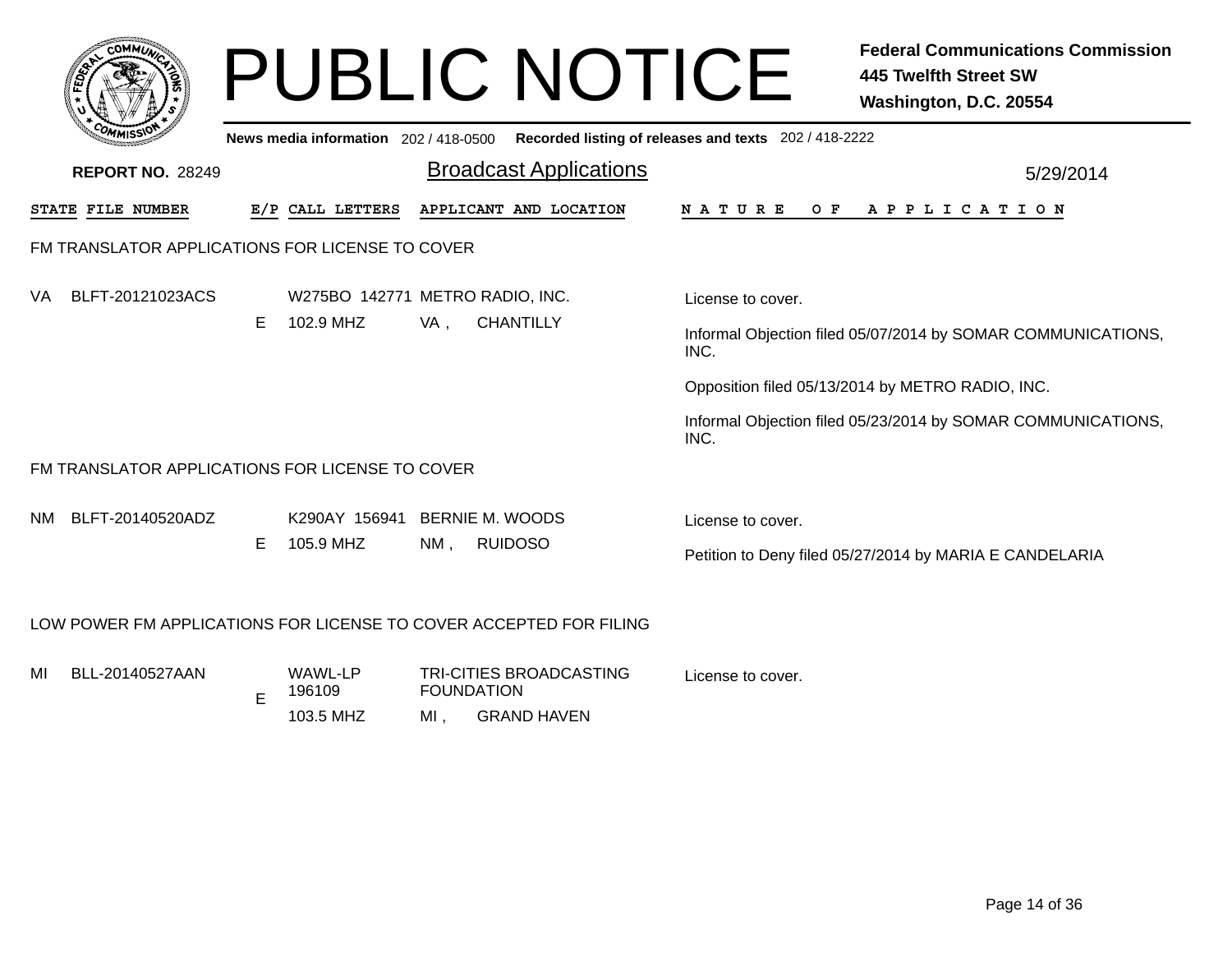|     |                         |    |                                              |        | <b>PUBLIC NOTICE</b>                                                                                        |                                    |     | <b>Federal Communications Commission</b><br><b>445 Twelfth Street SW</b><br>Washington, D.C. 20554 |
|-----|-------------------------|----|----------------------------------------------|--------|-------------------------------------------------------------------------------------------------------------|------------------------------------|-----|----------------------------------------------------------------------------------------------------|
|     |                         |    | News media information 202 / 418-0500        |        | Recorded listing of releases and texts 202 / 418-2222                                                       |                                    |     |                                                                                                    |
|     | <b>REPORT NO. 28249</b> |    |                                              |        | <b>Broadcast Applications</b>                                                                               |                                    |     | 5/29/2014                                                                                          |
|     | STATE FILE NUMBER       |    | E/P CALL LETTERS                             |        | APPLICANT AND LOCATION                                                                                      | N A T U R E                        | O F | A P P L I C A T I O N                                                                              |
|     |                         |    |                                              |        | FM AUXILIARY TRANSMITTING ANTENNA APPLICATIONS FOR LICENSE TO COVER AUXILIARY PERMIT ACCEPTED FOR FILING    |                                    |     |                                                                                                    |
| CA. | BXLH-20140523ABB        | E. | KDES-FM 24253 GLEN BARNETT, INC.<br>98.5 MHZ | $CA$ , | <b>CATHEDRAL CITY</b>                                                                                       | License to cover auxiliary permit. |     |                                                                                                    |
| WA. | BXLED-20140523AEI       | E. | KROH 173495<br>91.1 MHZ                      | WA .   | <b>OLYMPIC MEDIA</b><br>PORT TOWNSEND                                                                       | License to cover auxiliary permit. |     |                                                                                                    |
|     |                         |    |                                              |        | DIGITAL TRANSLATOR OR DIGITAL LPTV APPLICATIONS FOR MINOR CHANGE TO A LICENSED FACILITY ACCEPTED FOR FILING |                                    |     |                                                                                                    |
| IN  | BPDTL-20140527AAG       | E. | W30DI-D 184100 KING FORWARD, INC.<br>CHAN-30 | IN,    | <b>WOLCOTT</b>                                                                                              |                                    |     | Minor change in licensed facilities, callsign W30DI-D.                                             |
| IN  | BPDTL-20140527AAH       | E  | W33DE-D<br>184101<br>CHAN-33                 | IN,    | KING FORWARD, INC.<br><b>WOLCOTT</b>                                                                        |                                    |     | Minor change in licensed facilities, callsign W33DE-D.                                             |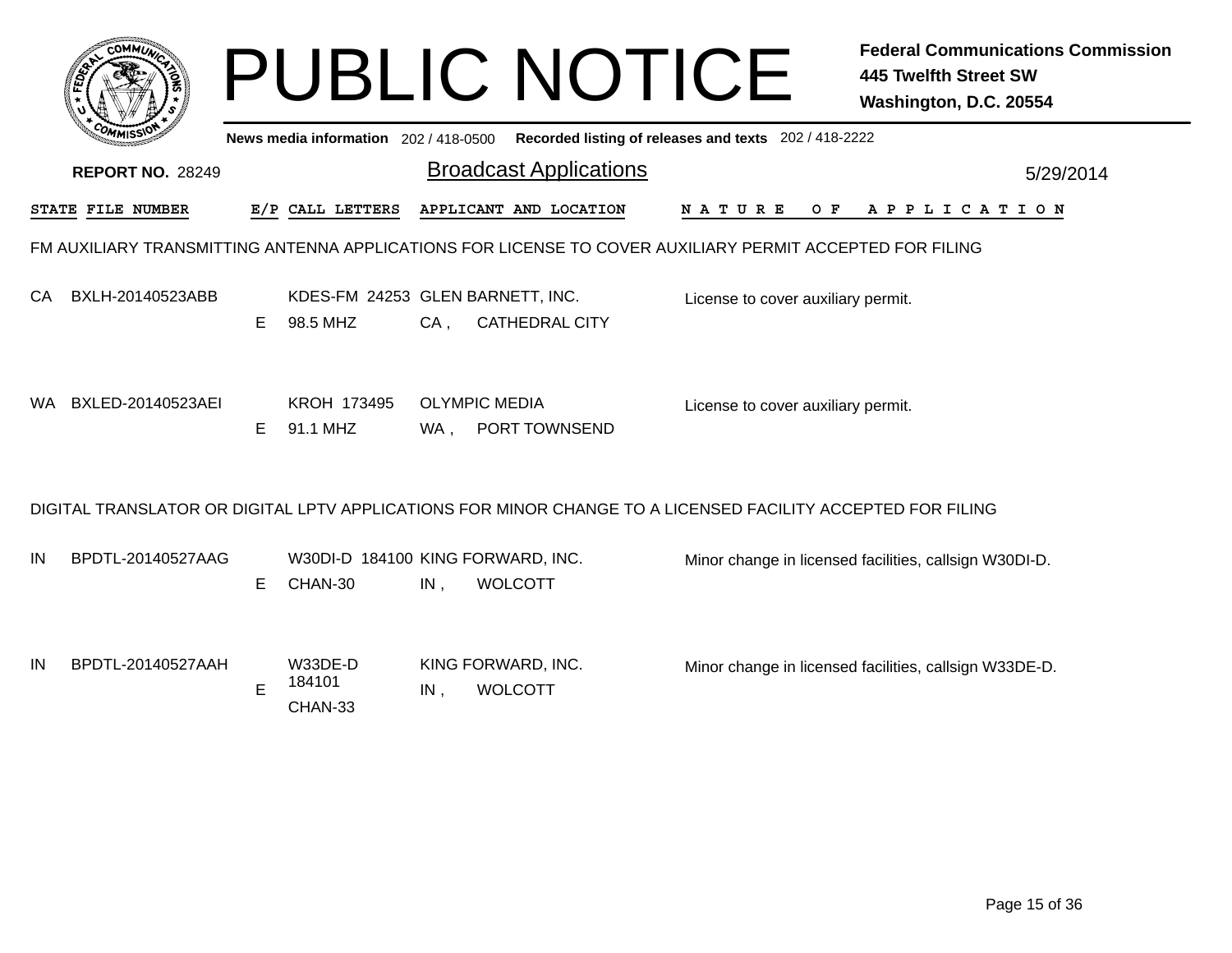|    |                         |    |                                       | <b>PUBLIC NOTICE</b>                                                                                | <b>Federal Communications Commission</b><br>445 Twelfth Street SW<br>Washington, D.C. 20554 |                       |  |  |  |  |  |  |
|----|-------------------------|----|---------------------------------------|-----------------------------------------------------------------------------------------------------|---------------------------------------------------------------------------------------------|-----------------------|--|--|--|--|--|--|
|    | <b>REPORT NO. 28249</b> |    | News media information 202 / 418-0500 | Recorded listing of releases and texts 202 / 418-2222<br>5/29/2014                                  |                                                                                             |                       |  |  |  |  |  |  |
|    | STATE FILE NUMBER       |    | E/P CALL LETTERS                      | APPLICANT AND LOCATION                                                                              | N A T U R E<br>O F                                                                          | A P P L I C A T I O N |  |  |  |  |  |  |
|    |                         |    |                                       | FM STATION APPLICATIONS FOR MINOR CHANGE TO A LICENSED FACILITY ACCEPTED FOR FILING                 |                                                                                             |                       |  |  |  |  |  |  |
| СT | BPH-20140522AGF         | E. | <b>WFOX 14379</b><br>95.9 MHZ         | <b>CONNOISSEUR MEDIA</b><br>LICENSES, LLC<br><b>NORWALK</b><br>CT.                                  | Minor change in licensed facilities.                                                        |                       |  |  |  |  |  |  |
| WI | BPED-20140523ACI        | E  | <b>WHND 83612</b><br>89.7 MHZ         | <b>STATE OF</b><br>WISCONSIN-EDUCATIONAL<br><b>COMMUNICATIONS BOARD</b><br><b>SISTER BAY</b><br>WI. | Minor change in licensed facilities.                                                        |                       |  |  |  |  |  |  |
|    |                         |    |                                       | FM STATION APPLICATIONS FOR MINOR CHANGE TO A LICENSED FACILITY RECEIVED                            |                                                                                             |                       |  |  |  |  |  |  |

IA KCII-FM 71015 HOME BROADCASTING, INC.  $IA,$ **WASHINGTON** BPH-20140220AAF E 106.1 MHZ Minor change in licensed facilities. Engineering Amendment filed 05/23/2014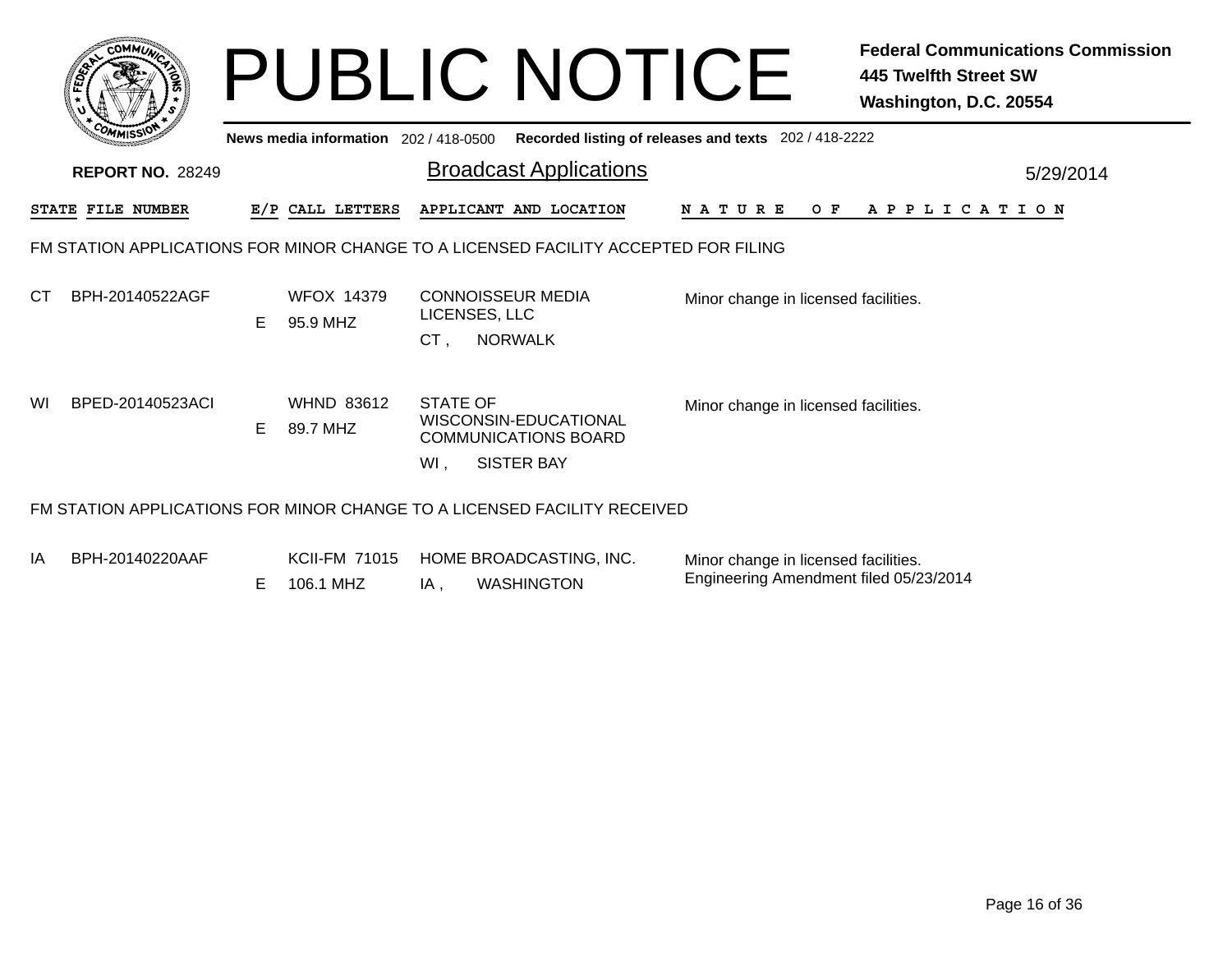|     | <b>COMMI</b>                                                                                 |    |                                           |                                               | <b>PUBLIC NOTICE</b>                                      |                                                                                                                                            | <b>Federal Communications Commission</b><br><b>445 Twelfth Street SW</b><br>Washington, D.C. 20554 |  |  |  |  |  |
|-----|----------------------------------------------------------------------------------------------|----|-------------------------------------------|-----------------------------------------------|-----------------------------------------------------------|--------------------------------------------------------------------------------------------------------------------------------------------|----------------------------------------------------------------------------------------------------|--|--|--|--|--|
|     |                                                                                              |    | News media information 202 / 418-0500     |                                               |                                                           | Recorded listing of releases and texts 202 / 418-2222                                                                                      |                                                                                                    |  |  |  |  |  |
|     | <b>REPORT NO. 28249</b>                                                                      |    |                                           |                                               | <b>Broadcast Applications</b>                             | 5/29/2014                                                                                                                                  |                                                                                                    |  |  |  |  |  |
|     | STATE FILE NUMBER                                                                            |    | E/P CALL LETTERS                          |                                               | APPLICANT AND LOCATION                                    | N A T U R E                                                                                                                                | OF APPLICATION                                                                                     |  |  |  |  |  |
|     | FM STATION APPLICATIONS FOR MINOR CHANGE TO A LICENSED FACILITY PETITION FOR RECONSIDERATION |    |                                           |                                               |                                                           |                                                                                                                                            |                                                                                                    |  |  |  |  |  |
| NJ  | BPH-20021107AAD                                                                              |    | WPAT-FM 51663 WPAT LICENSING, INC.        |                                               |                                                           | Minor change in licensed facilities                                                                                                        |                                                                                                    |  |  |  |  |  |
|     |                                                                                              | E. | 93.1 MHZ                                  | NJ,                                           | <b>PATERSON</b>                                           | Section 73.213(a) waiver denied 7/28/2003<br>Application dismissed 7/28/2003                                                               |                                                                                                    |  |  |  |  |  |
|     |                                                                                              |    |                                           |                                               |                                                           | Petition for Reconsideration filed 8/21/03                                                                                                 |                                                                                                    |  |  |  |  |  |
|     |                                                                                              |    |                                           |                                               |                                                           | Erratum to Pettion for Reconsideration filed 8/27/03<br>Opposition to Petition for Recon filed 9/4/03<br>Reply to Opposition filed 9/22/03 |                                                                                                    |  |  |  |  |  |
|     |                                                                                              |    |                                           |                                               |                                                           |                                                                                                                                            | Petition for Reconsideration Denied 5/23/2014 per letter ref: 1800B3-RFB                           |  |  |  |  |  |
|     | FM TRANSLATOR APPLICATIONS FOR MINOR CHANGE TO A LICENSED FACILITY ACCEPTED FOR FILING       |    |                                           |                                               |                                                           |                                                                                                                                            |                                                                                                    |  |  |  |  |  |
| FL. | BPFT-20140523AAN                                                                             | Е  | W288BI 150271<br>100.7 MHZ                | PENNSYLVANIA MEDIA<br>ASSOCIATES, INC.<br>FL, | <b>DELTONA</b>                                            |                                                                                                                                            | Minor change in licensed facilities, callsign W288BI.                                              |  |  |  |  |  |
| NE. | BPFT-20140523AEK                                                                             | E. | 98.9 MHZ                                  | NE,                                           | K255CK 153310 WAYNE RADIO WORKS, LLC<br><b>WEST POINT</b> |                                                                                                                                            | Minor change in licensed facilities, callsign K255CK.                                              |  |  |  |  |  |
| AR. | BPFT-20140527AAE                                                                             | E. | K250AX 154564 HOG RADIO, INC.<br>97.5 MHZ | AR,                                           | <b>SILOAM SPRINGS</b>                                     |                                                                                                                                            | Minor change in licensed facilities, callsign K250AX.                                              |  |  |  |  |  |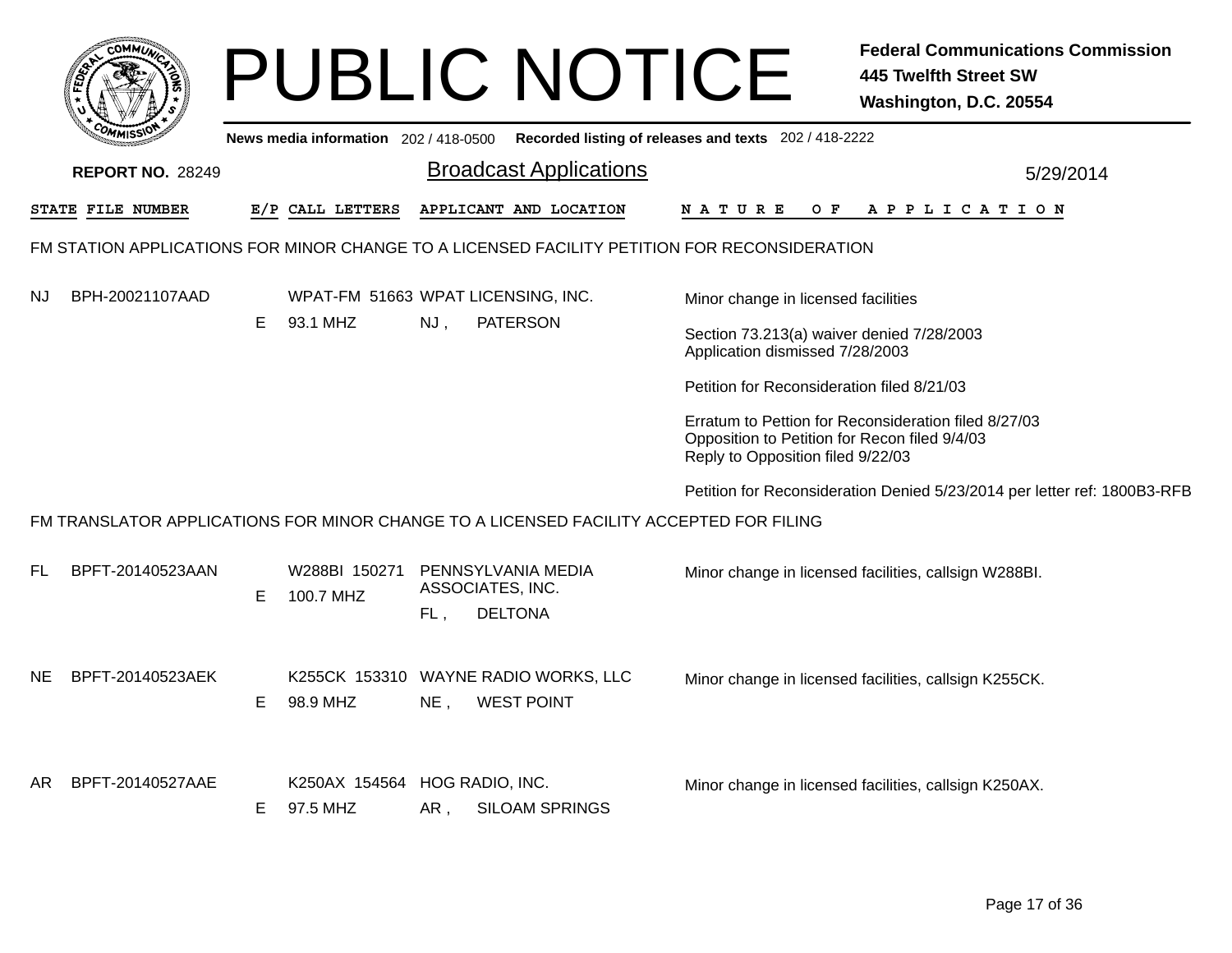|     |                                                                                        |    |                                       |                     | <b>PUBLIC NOTICE</b>                                 |                                                       | <b>Federal Communications Commission</b><br><b>445 Twelfth Street SW</b><br>Washington, D.C. 20554 |
|-----|----------------------------------------------------------------------------------------|----|---------------------------------------|---------------------|------------------------------------------------------|-------------------------------------------------------|----------------------------------------------------------------------------------------------------|
|     |                                                                                        |    | News media information 202 / 418-0500 |                     |                                                      | Recorded listing of releases and texts 202 / 418-2222 |                                                                                                    |
|     | <b>REPORT NO. 28249</b>                                                                |    |                                       |                     | <b>Broadcast Applications</b>                        |                                                       | 5/29/2014                                                                                          |
|     | STATE FILE NUMBER                                                                      |    | E/P CALL LETTERS                      |                     | APPLICANT AND LOCATION                               | <b>NATURE</b><br>O F                                  | A P P L I C A T I O N                                                                              |
|     | FM TRANSLATOR APPLICATIONS FOR MINOR CHANGE TO A LICENSED FACILITY ACCEPTED FOR FILING |    |                                       |                     |                                                      |                                                       |                                                                                                    |
| MN. | BPFT-20140527ABH                                                                       | E. | 91.7 MHZ                              | BOARD)              | W218CT 139325 REFUGE MEDIA GROUP (NEW                |                                                       | Minor change in licensed facilities, callsign W218CT.                                              |
|     |                                                                                        |    |                                       | $MN$ ,              | <b>NORTH BRANCH</b>                                  |                                                       |                                                                                                    |
| AZ. | BPFT-20140527ABI                                                                       | E. | K224BV 967<br>92.7 MHZ                | <b>SCHOOL</b>       | ADVANCE MINISTRIES, INC.<br>D/B/A NEW LIFE CHRISTIAN |                                                       | Minor change in licensed facilities, callsign K224BV.                                              |
|     |                                                                                        |    |                                       | $AZ$ ,              | <b>KINGMAN</b>                                       |                                                       |                                                                                                    |
|     | FM TRANSLATOR APPLICATIONS FOR MINOR CHANGE TO A LICENSED FACILITY RECEIVED            |    |                                       |                     |                                                      |                                                       |                                                                                                    |
| AZ. | BPFT-20140515AAZ                                                                       | E  | K269EE 61511<br>101.7 MHZ             | SOUTHWEST FM<br>AZ, | BROADCASTING CO., INC.<br><b>PRESCOTT</b>            | Engineering Amendment filed 05/23/2014                | Minor change in licensed facilities, callsign K269EE.                                              |
|     | LOW POWER FM APPLICATIONS FOR MINOR CHANGE TO A LICENSED FACILITY ACCEPTED FOR FILING  |    |                                       |                     |                                                      |                                                       |                                                                                                    |
| MI  | BPL-20140527AAO                                                                        | E  | WAWL-LP<br>196109                     | <b>FOUNDATION</b>   | TRI-CITIES BROADCASTING                              |                                                       | Low Power FM minor change in licensed facilities.                                                  |
|     |                                                                                        |    | 103.5 MHZ                             | MI.                 | <b>GRAND HAVEN</b>                                   |                                                       |                                                                                                    |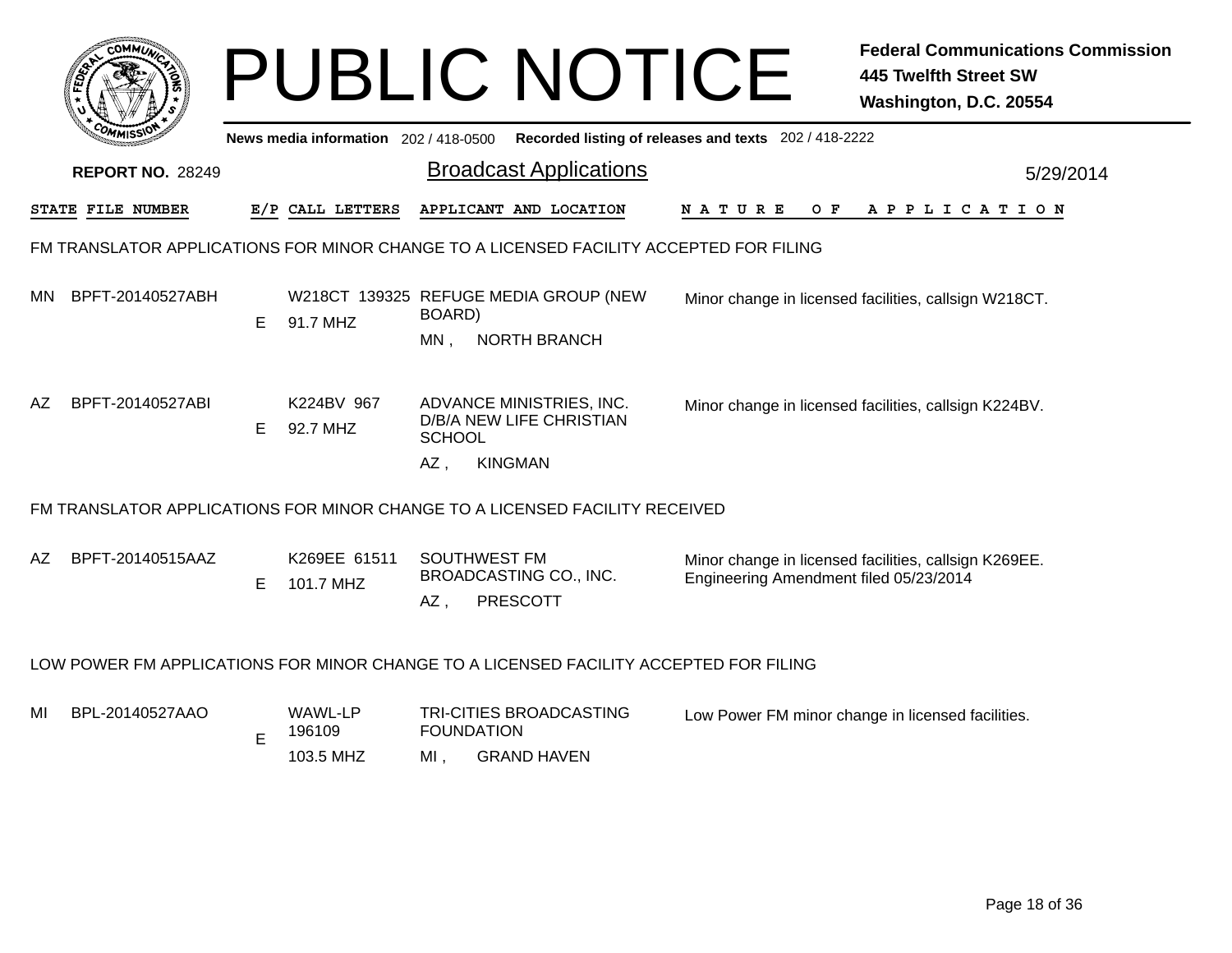| COMMU                                                                                                                         |    | <b>PUBLIC NOTICE</b>                             |                               |                                       |                    |  |                                                       |  |  |           |                     |                       |  |  |  |  | <b>445 Twelfth Street SW</b><br>Washington, D.C. 20554 |  |           |  |  | <b>Federal Communications Commission</b> |
|-------------------------------------------------------------------------------------------------------------------------------|----|--------------------------------------------------|-------------------------------|---------------------------------------|--------------------|--|-------------------------------------------------------|--|--|-----------|---------------------|-----------------------|--|--|--|--|--------------------------------------------------------|--|-----------|--|--|------------------------------------------|
|                                                                                                                               |    | News media information 202 / 418-0500            |                               |                                       |                    |  | Recorded listing of releases and texts 202 / 418-2222 |  |  |           |                     |                       |  |  |  |  |                                                        |  |           |  |  |                                          |
| <b>REPORT NO. 28249</b>                                                                                                       |    |                                                  | <b>Broadcast Applications</b> |                                       |                    |  |                                                       |  |  |           |                     |                       |  |  |  |  |                                                        |  | 5/29/2014 |  |  |                                          |
| E/P CALL LETTERS<br>STATE FILE NUMBER                                                                                         |    |                                                  |                               | APPLICANT AND LOCATION<br>N A T U R E |                    |  |                                                       |  |  | O F       |                     | A P P L I C A T I O N |  |  |  |  |                                                        |  |           |  |  |                                          |
| DIGITAL TRANSLATOR OR DIGITAL LPTV APPLICATIONS FOR MINOR MODIFICATION TO A CONSTRUCTION PERMIT ACCEPTED FOR<br><b>FILING</b> |    |                                                  |                               |                                       |                    |  |                                                       |  |  |           |                     |                       |  |  |  |  |                                                        |  |           |  |  |                                          |
| BMPDTL-20140523AAZ<br>FL                                                                                                      | E  | WUFX-LD<br>187680<br>CHAN-38                     | FL,                           |                                       | <b>TALLAHASSEE</b> |  | BUDD BROADCASTING CO., INC.                           |  |  |           | BNPDTL-20100719ADR. |                       |  |  |  |  | Modification of construction permit file number        |  |           |  |  |                                          |
| BMPDTL-20140527AAF<br>GA.                                                                                                     | E  | W21DA-D<br>181477<br>CHAN-21                     | KING FORWARD, INC.<br>GA,     | <b>DUBLIN</b>                         |                    |  |                                                       |  |  |           | BNPDTL-20090825AHZ. |                       |  |  |  |  | Modification of construction permit file number        |  |           |  |  |                                          |
| FM STATION APPLICATIONS FOR MINOR MODIFICATION TO A CONSTRUCTION PERMIT ACCEPTED FOR FILING                                   |    |                                                  |                               |                                       |                    |  |                                                       |  |  |           |                     |                       |  |  |  |  |                                                        |  |           |  |  |                                          |
| BMPH-20140522AGN<br>NM.                                                                                                       | F. | KZHM 189481<br>95.9 MHZ                          | NM, ALAMOGORDO                |                                       |                    |  | HISPANIC TARGET MEDIA, INC.                           |  |  |           | Mod of CP to chg    |                       |  |  |  |  |                                                        |  |           |  |  |                                          |
| FM TRANSLATOR APPLICATIONS FOR MINOR MODIFICATION TO A CONSTRUCTION PERMIT ACCEPTED FOR FILING                                |    |                                                  |                               |                                       |                    |  |                                                       |  |  |           |                     |                       |  |  |  |  |                                                        |  |           |  |  |                                          |
| BMPFT-20140523ABA<br>TN.                                                                                                      | E  | W223BE 147653 MIDDLE TENNESSEE STATE<br>92.3 MHZ | <b>UNIVERSITY</b><br>$TN$ ,   |                                       | <b>BLUHMTOWN</b>   |  |                                                       |  |  | Mod of CP |                     |                       |  |  |  |  |                                                        |  |           |  |  |                                          |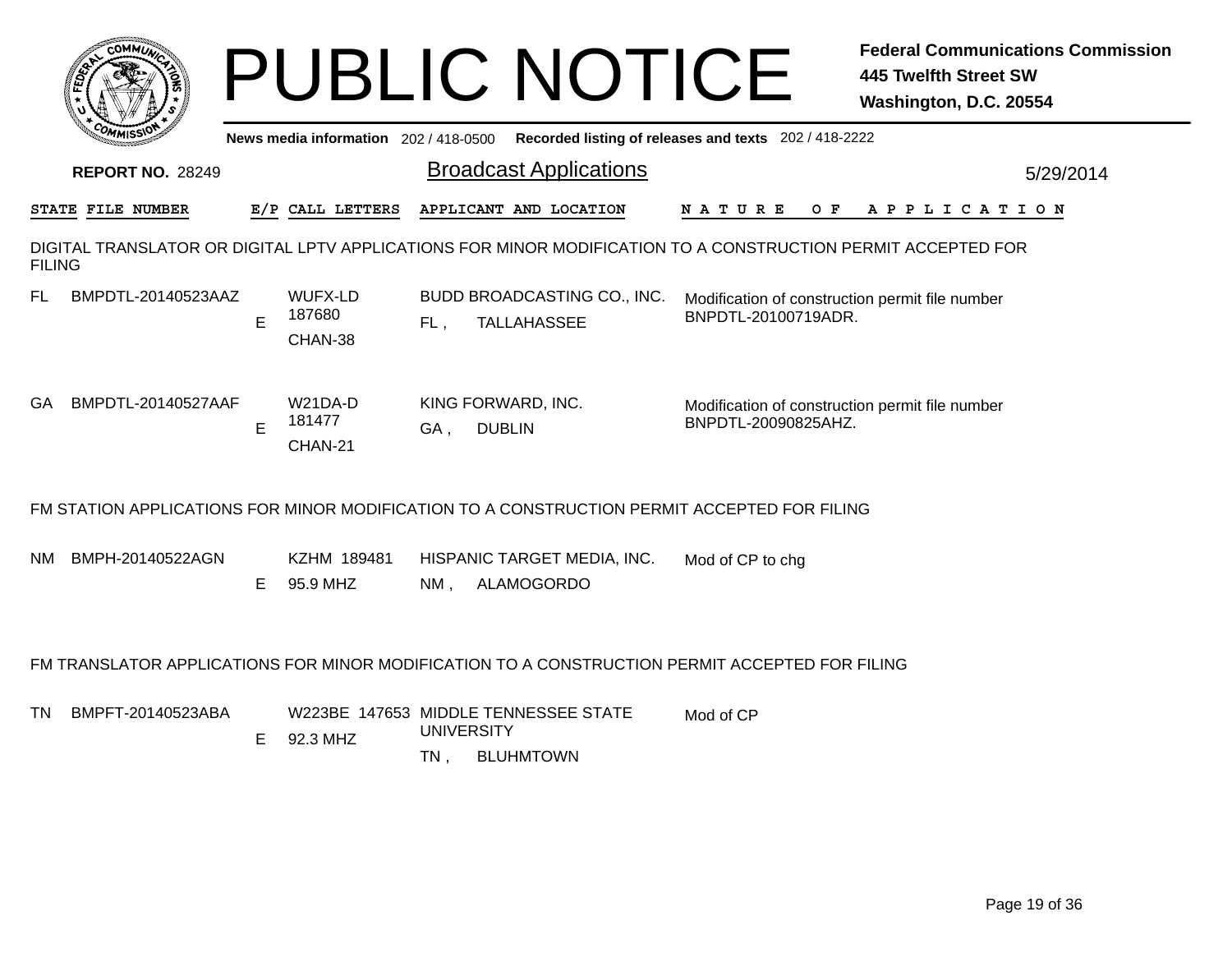|                                                                                                |                         |   |                                                    |                                        | <b>PUBLIC NOTICE</b>                                                                    |             |     | <b>Federal Communications Commission</b><br><b>445 Twelfth Street SW</b><br>Washington, D.C. 20554 |  |  |
|------------------------------------------------------------------------------------------------|-------------------------|---|----------------------------------------------------|----------------------------------------|-----------------------------------------------------------------------------------------|-------------|-----|----------------------------------------------------------------------------------------------------|--|--|
|                                                                                                |                         |   |                                                    |                                        | News media information 202/418-0500 Recorded listing of releases and texts 202/418-2222 |             |     |                                                                                                    |  |  |
|                                                                                                | <b>REPORT NO. 28249</b> |   |                                                    |                                        | <b>Broadcast Applications</b>                                                           |             |     | 5/29/2014                                                                                          |  |  |
|                                                                                                | STATE FILE NUMBER       |   | E/P CALL LETTERS                                   |                                        | APPLICANT AND LOCATION                                                                  | N A T U R E | O F | A P P L I C A T I O N                                                                              |  |  |
| FM TRANSLATOR APPLICATIONS FOR MINOR MODIFICATION TO A CONSTRUCTION PERMIT ACCEPTED FOR FILING |                         |   |                                                    |                                        |                                                                                         |             |     |                                                                                                    |  |  |
| MT                                                                                             | BMPFT-20140523ADN       | E | K290CA 155899 MAX T. NICHOLS<br>105.9 MHZ          | MT ,                                   | <b>WEST YELLOWSTONE</b>                                                                 | Mod of CP   |     |                                                                                                    |  |  |
| GA.                                                                                            | BMPFT-20140527AAD       | Е | W258AT 152329 SATILLA BROADCAST<br>99.5 MHZ        | PROPERTIES, LLC<br>GA,                 | <b>ST. MARYS</b>                                                                        | Mod of CP   |     |                                                                                                    |  |  |
| AZ                                                                                             | BMPFT-20140527ABJ       | Е | K232EY 149062 ADVANCE MINISTRIES, INC.<br>94.3 MHZ | <b>SCHOOL</b><br><b>KINGMAN</b><br>AZ, | D/B/A/ NEW LIFE CHRISTIAN                                                               | Mod of CP   |     |                                                                                                    |  |  |
| WY .                                                                                           | BMPFT-20140527ABL       | Е | K265ES 146570<br>100.3 MHZ                         | <b>MAX T. NICHOLS</b><br>WY, ALPINE    |                                                                                         | Mod of CP   |     |                                                                                                    |  |  |
| ME                                                                                             | BMPFT-20140527ABM       | Е | 106.1 MHZ                                          | INC.<br>ME,                            | W291CO 139337 LIGHTHOUSE RADIO NETWORK,<br><b>ELLSWORTH</b>                             | Mod of CP   |     |                                                                                                    |  |  |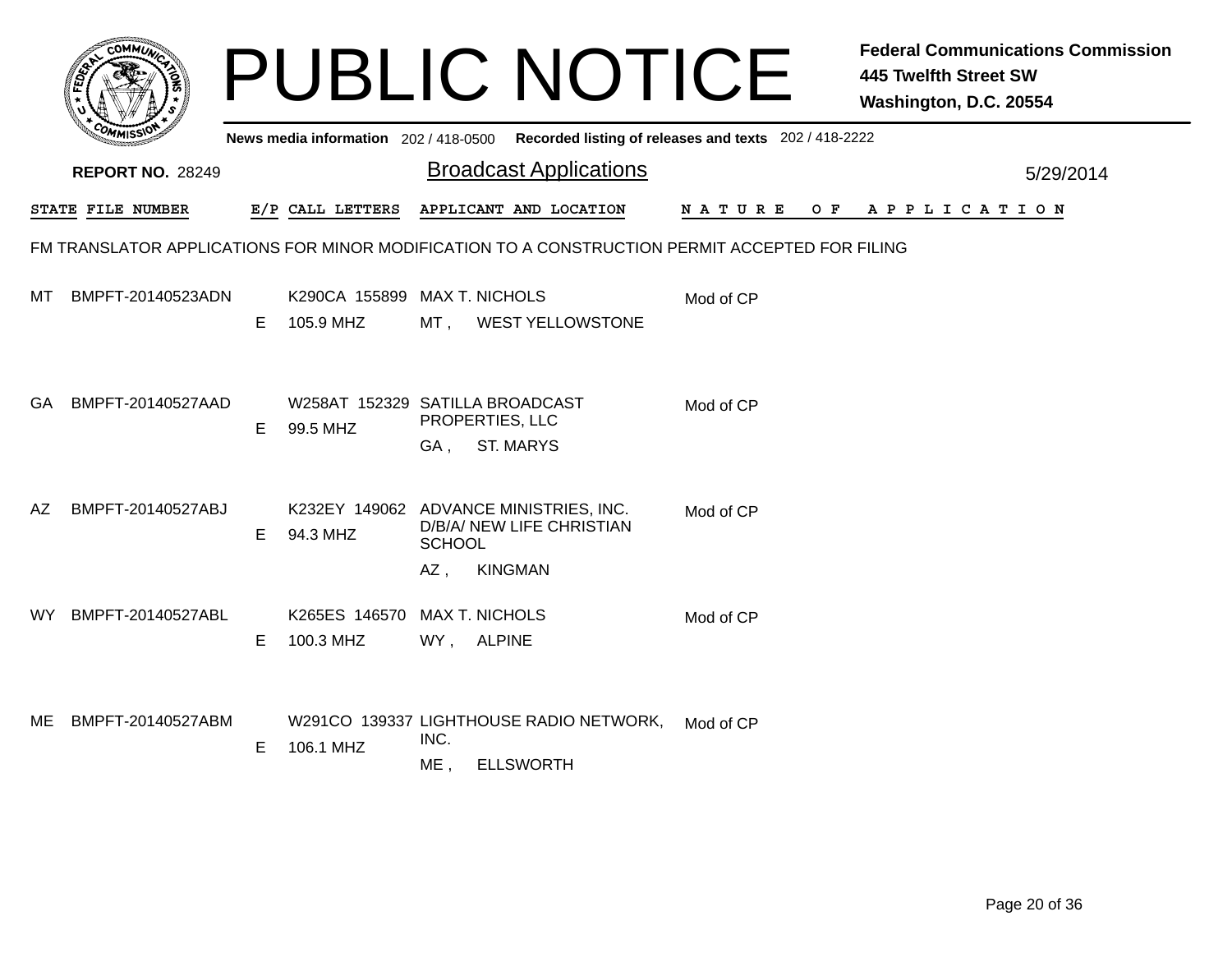|      | <b>COMMUNT</b>               |   |
|------|------------------------------|---|
| ឆ្នំ |                              | ્ |
|      |                              |   |
|      | c <sub>o/</sub><br>MISS<br>M |   |

|    | ັຟຟເຂລທີ<br>News media information 202 / 418-0500 Recorded listing of releases and texts 202 / 418-2222 |   |                        |                                                           |                                                                                                               |  |  |  |  |  |  |  |
|----|---------------------------------------------------------------------------------------------------------|---|------------------------|-----------------------------------------------------------|---------------------------------------------------------------------------------------------------------------|--|--|--|--|--|--|--|
|    | <b>REPORT NO. 28249</b>                                                                                 |   |                        | <b>Broadcast Applications</b>                             | 5/29/2014                                                                                                     |  |  |  |  |  |  |  |
|    | STATE FILE NUMBER                                                                                       |   | E/P CALL LETTERS       | APPLICANT AND LOCATION                                    | O F<br>A P P L I C A T I O N<br>N A T U R E                                                                   |  |  |  |  |  |  |  |
|    | LOW POWER FM APPLICATIONS FOR ORIGINAL CONSTRUCTION PERMIT                                              |   |                        |                                                           |                                                                                                               |  |  |  |  |  |  |  |
| CA | BNPL-20131114AXZ                                                                                        | E | NEW 195577<br>92.7 MHZ | RAZORCAKE/GORSKY PRESS,<br>INC.<br>$CA$ ,<br>PASADENA     | Low Power FM CP New Station.<br>Informal Objection filed 05/23/2014 by EDUCATIONAL MEDIA<br><b>FOUNDATION</b> |  |  |  |  |  |  |  |
| CA | BNPL-20131114BAB                                                                                        | E | NEW 195590<br>92.7 MHZ | <b>LIGHT BRINGER PROJECT</b><br><b>ALTADENA</b><br>$CA$ , | Low Power FM CP New Station.<br>Informal Objection filed 05/23/2014 by EDUCATIONAL MEDIA<br><b>FOUNDATION</b> |  |  |  |  |  |  |  |
| CA | BNPL-20131114BAZ                                                                                        | E | NEW 195601<br>92.7 MHZ | NEWTOWN PASADENA<br><b>FOUNDATION</b><br>ALTADENA<br>CA,  | Low Power FM CP New Station.<br>Informal Objection filed 05/23/2014 by EDUCATIONAL MEDIA<br><b>FOUNDATION</b> |  |  |  |  |  |  |  |
| CA | BNPL-20131114BCF                                                                                        | Е | NEW 195596<br>92.7 MHZ | <b>SIDE STREET PROJECTS</b><br><b>PASADENA</b><br>CA,     | Low Power FM CP New Station.<br>Informal Objection filed 05/23/2014 by EDUCATIONAL MEDIA<br><b>FOUNDATION</b> |  |  |  |  |  |  |  |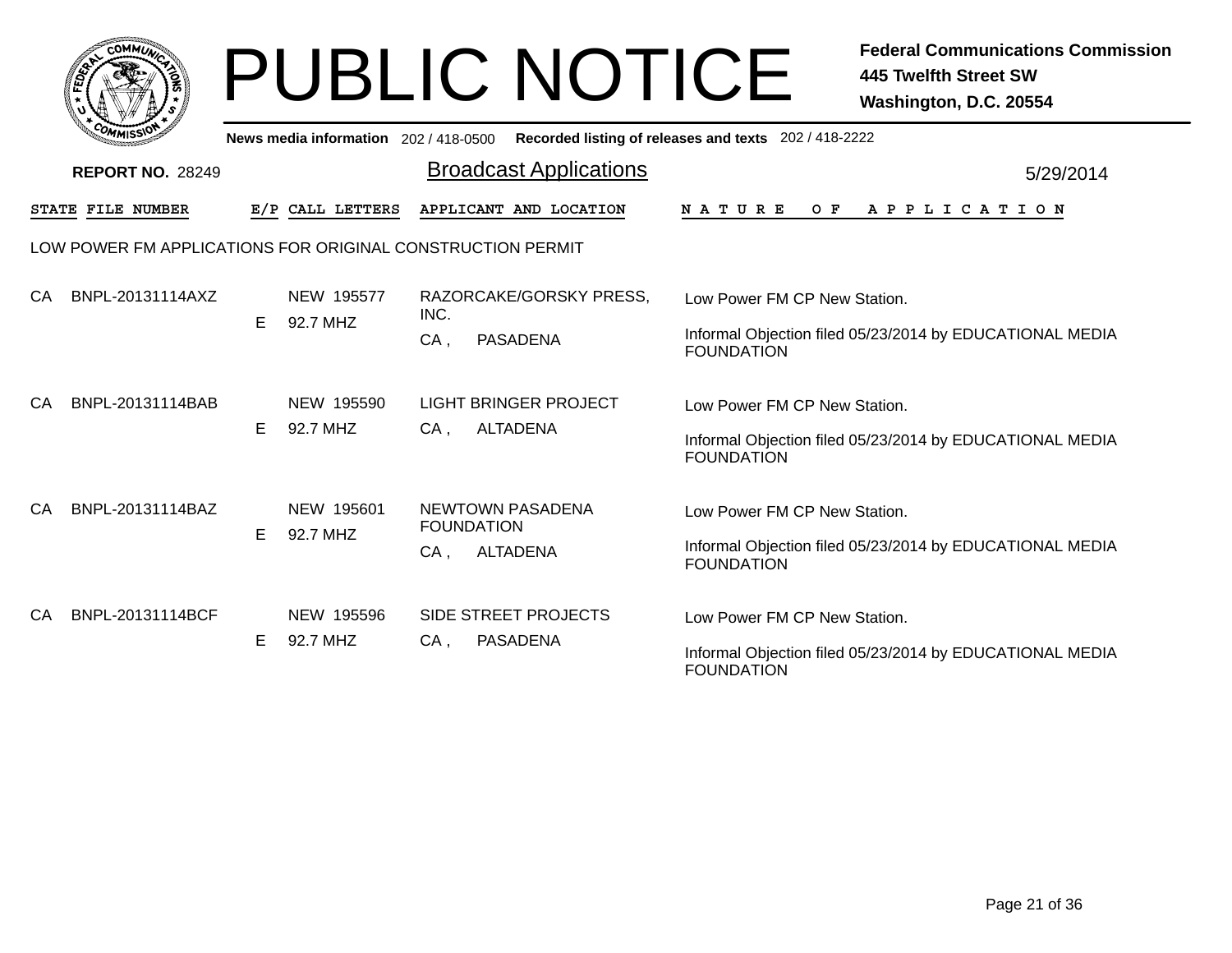|      |                                                                 |    |                                       |               | <b>PUBLIC NOTICE</b>                         | <b>Federal Communications Commission</b><br><b>445 Twelfth Street SW</b><br>Washington, D.C. 20554                                                |  |  |  |  |
|------|-----------------------------------------------------------------|----|---------------------------------------|---------------|----------------------------------------------|---------------------------------------------------------------------------------------------------------------------------------------------------|--|--|--|--|
|      |                                                                 |    | News media information 202 / 418-0500 |               |                                              | Recorded listing of releases and texts 202 / 418-2222                                                                                             |  |  |  |  |
|      | <b>REPORT NO. 28249</b>                                         |    |                                       |               | <b>Broadcast Applications</b>                | 5/29/2014                                                                                                                                         |  |  |  |  |
|      | STATE FILE NUMBER                                               |    | E/P CALL LETTERS                      |               | APPLICANT AND LOCATION                       | N A T U R E<br>O F<br>A P P L I C A T I O N                                                                                                       |  |  |  |  |
|      | LOW POWER FM APPLICATIONS FOR ORIGINAL CONSTRUCTION PERMIT      |    |                                       |               |                                              |                                                                                                                                                   |  |  |  |  |
| OK.  | BNPL-20131115AUM                                                |    | NEW 192166                            | INC.          |                                              | OKLAHOMA JAZZ HALL OF FAME, Low Power FM CP New Station.                                                                                          |  |  |  |  |
|      |                                                                 | Е  | 98.1 MHZ                              | OK,           | <b>TULSA</b>                                 | Requests waiver pursuant to Section 73.807(e)(1) with respect to<br>KVOO-FM.                                                                      |  |  |  |  |
|      |                                                                 |    |                                       |               |                                              | Petitions to deny this application must be on file no later<br>than 30 days from the date of the notice accepting this<br>application for filing. |  |  |  |  |
|      |                                                                 |    |                                       |               |                                              | Petition to Deny filed 01/16/2014 by JOHN JASON BENNETT<br>Engineering Amendment filed 05/16/2014                                                 |  |  |  |  |
|      |                                                                 |    |                                       |               |                                              | Motion to Withdraw Filed 05/07/2014 by JOHN JASON BENNETT                                                                                         |  |  |  |  |
|      |                                                                 |    |                                       |               |                                              | Petition to Deny Dismissed 5/23/2014 per petitioner's request - no letter<br>sent                                                                 |  |  |  |  |
|      | AM STATION APPLICATIONS FOR RENEWAL APPLICATION GRANT RESCINDED |    |                                       |               |                                              |                                                                                                                                                   |  |  |  |  |
| NY.  | BR-20140131ABV                                                  | E  | <b>WENY 71510</b><br>1230 KHZ         | $NY$ ,        | SOUND COMMUNICATIONS, LLC<br><b>ELMIRA</b>   | Renewal of License.                                                                                                                               |  |  |  |  |
|      | CLASS A TV APPLICATIONS FOR RENEWAL ACCEPTED FOR FILING         |    |                                       |               |                                              |                                                                                                                                                   |  |  |  |  |
| NM - | BRTTA-20140516AAC                                               | E. | KVBA-LP 70350<br>CHAN-19              | NETWORK, INC. | <b>VISION BROADCASTING</b><br>NM, ALAMOGORDO | Renewal of License.                                                                                                                               |  |  |  |  |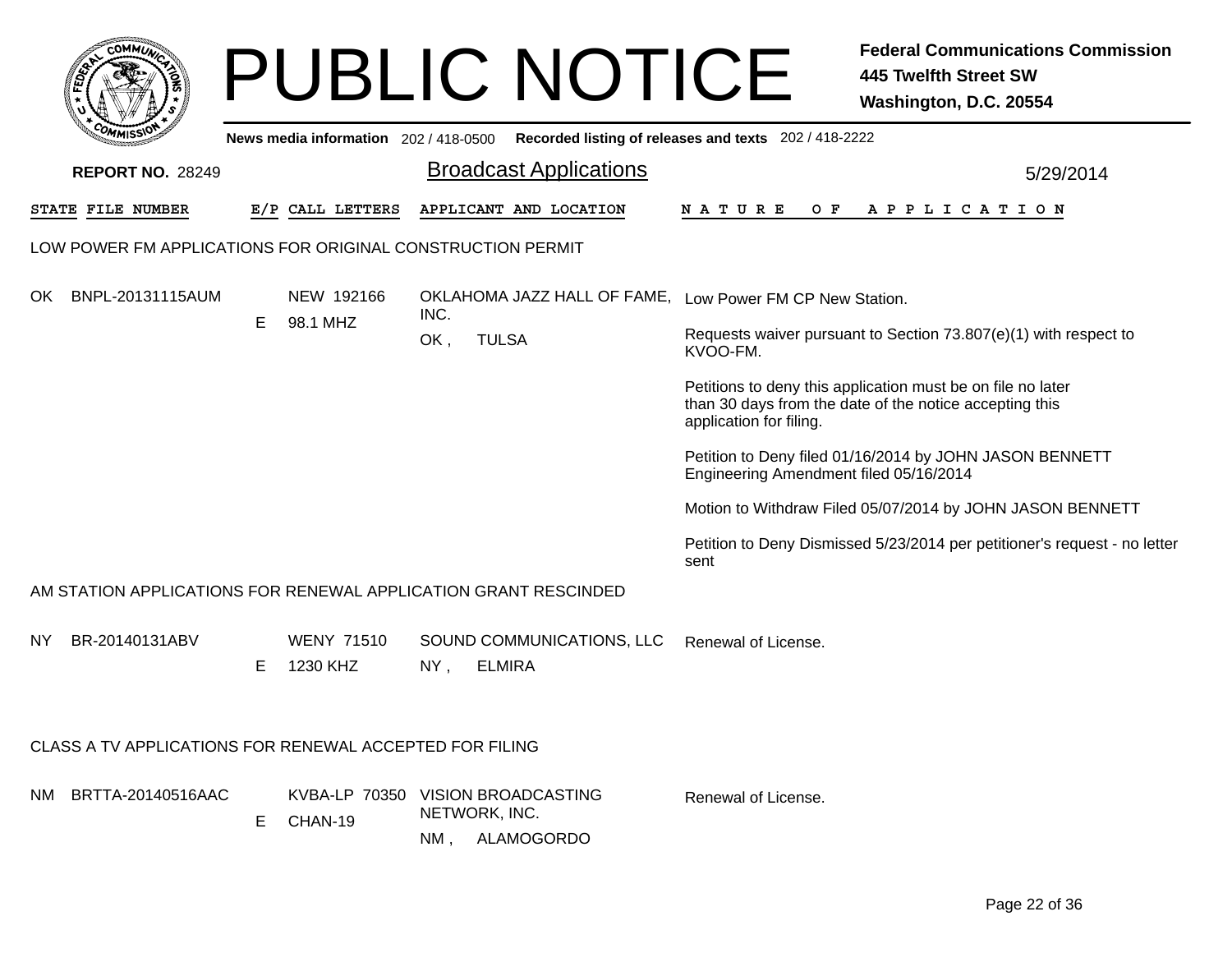|           |                                                                                 |    |                                           |                   | <b>PUBLIC NOTICE</b>                                                                    |                     | <b>Federal Communications Commission</b><br><b>445 Twelfth Street SW</b><br>Washington, D.C. 20554 |  |  |  |
|-----------|---------------------------------------------------------------------------------|----|-------------------------------------------|-------------------|-----------------------------------------------------------------------------------------|---------------------|----------------------------------------------------------------------------------------------------|--|--|--|
|           |                                                                                 |    |                                           |                   | News media information 202/418-0500 Recorded listing of releases and texts 202/418-2222 |                     |                                                                                                    |  |  |  |
|           | <b>REPORT NO. 28249</b>                                                         |    |                                           |                   | <b>Broadcast Applications</b>                                                           |                     | 5/29/2014                                                                                          |  |  |  |
|           | STATE FILE NUMBER                                                               |    | E/P CALL LETTERS                          |                   | APPLICANT AND LOCATION                                                                  | N A T U R E<br>O F  | A P P L I C A T I O N                                                                              |  |  |  |
|           | DIGITAL TRANSLATOR OR DIGITAL LPTV APPLICATIONS FOR RENEWAL ACCEPTED FOR FILING |    |                                           |                   |                                                                                         |                     |                                                                                                    |  |  |  |
| NV.       | BRDTL-20140521ADZ                                                               | E  | KPVM-LD<br>168335<br>CHAN-46              | $NV$ ,            | KPVM TELEVISION, INC.<br><b>PAHRUMP</b>                                                 | Renewal of License. |                                                                                                    |  |  |  |
| <b>WY</b> | BRDTL-20140522ACQ                                                               | E  | <b>KKTQ-LD</b><br>185075<br>CHAN-16       | <b>LLC</b><br>WY, | SILVERTON BROADCASTING,<br><b>CHEYENNE</b>                                              | Renewal of License. |                                                                                                    |  |  |  |
| UT        | BRDTT-20140523AAA                                                               | E. | K23IK-D 168124 GARFIELD COUNTY<br>CHAN-23 | UT,               | CANNONVILLE                                                                             | Renewal of License. |                                                                                                    |  |  |  |
| UT        | BRDTT-20140523AAB                                                               | E. | K27ID-D 125498 GARFIELD COUNTY<br>CHAN-27 | $UT$ ,            | <b>TROPIC &amp; CANNONVILLE</b>                                                         | Renewal of License. |                                                                                                    |  |  |  |
| UT        | BRDTT-20140523AAQ                                                               | E. | K29GJ-D 125494 GARFIELD COUNTY<br>CHAN-29 |                   | UT, TROPIC & CANNONVILLE                                                                | Renewal of License. |                                                                                                    |  |  |  |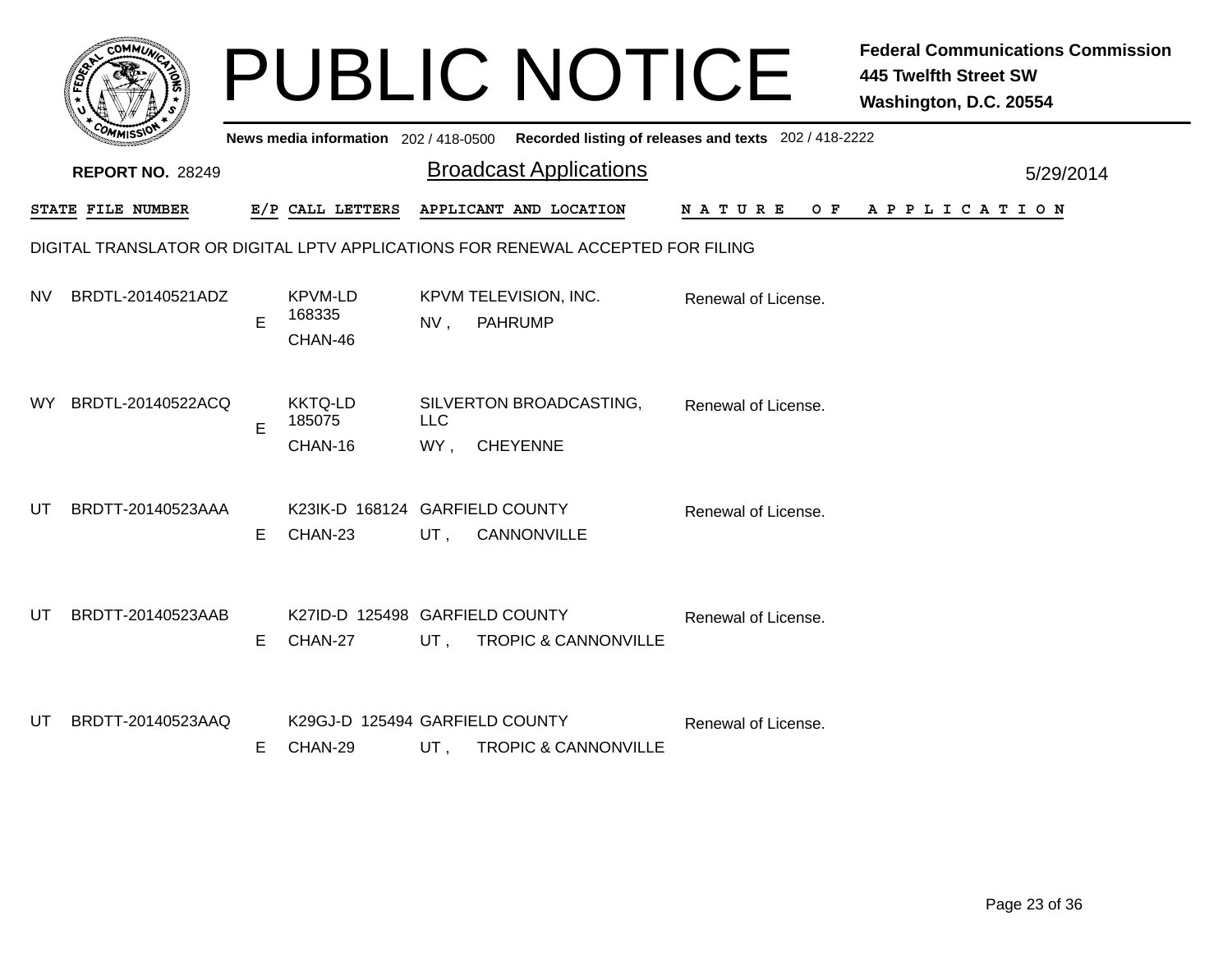|    |                                                                                 |    |                                             |                 | <b>PUBLIC NOTICE</b>                                                                        |                     | <b>Federal Communications Commission</b><br>445 Twelfth Street SW<br>Washington, D.C. 20554 |  |  |  |
|----|---------------------------------------------------------------------------------|----|---------------------------------------------|-----------------|---------------------------------------------------------------------------------------------|---------------------|---------------------------------------------------------------------------------------------|--|--|--|
|    |                                                                                 |    |                                             |                 | News media information 202 / 418-0500 Recorded listing of releases and texts 202 / 418-2222 |                     |                                                                                             |  |  |  |
|    | <b>REPORT NO. 28249</b>                                                         |    |                                             |                 | <b>Broadcast Applications</b>                                                               |                     | 5/29/2014                                                                                   |  |  |  |
|    | STATE FILE NUMBER                                                               |    | E/P CALL LETTERS APPLICANT AND LOCATION     |                 |                                                                                             | N A T U R E         | OF APPLICATION                                                                              |  |  |  |
|    | DIGITAL TRANSLATOR OR DIGITAL LPTV APPLICATIONS FOR RENEWAL ACCEPTED FOR FILING |    |                                             |                 |                                                                                             |                     |                                                                                             |  |  |  |
| UT | BRDTT-20140523AAR                                                               |    | K33HX-D 125563 GARFIELD COUNTY<br>E CHAN-33 |                 | UT, TROPIC & CANNONVILLE                                                                    | Renewal of License. |                                                                                             |  |  |  |
| UT | BRDTT-20140523AAS                                                               | E  | K25NL-D 182921 GARFIELD COUNTY<br>CHAN-25   | UT,             | <b>TROPIC</b>                                                                               | Renewal of License. |                                                                                             |  |  |  |
| UT | BRDTT-20140523AAT                                                               | E  | K39JA-D 168125 GARFIELD COUNTY<br>CHAN-39   | UT, HENRIEVILLE |                                                                                             | Renewal of License. |                                                                                             |  |  |  |
| UT | BRDTT-20140523AAU                                                               | E  | K40JD-D 168126 GARFIELD COUNTY<br>CHAN-40   | UT, HENRIEVILLE |                                                                                             | Renewal of License. |                                                                                             |  |  |  |
| UT | BRDTT-20140523AAV                                                               | E. | K41JY-D 168127 GARFIELD COUNTY<br>CHAN-41   | UT, HENRIEVILLE |                                                                                             | Renewal of License. |                                                                                             |  |  |  |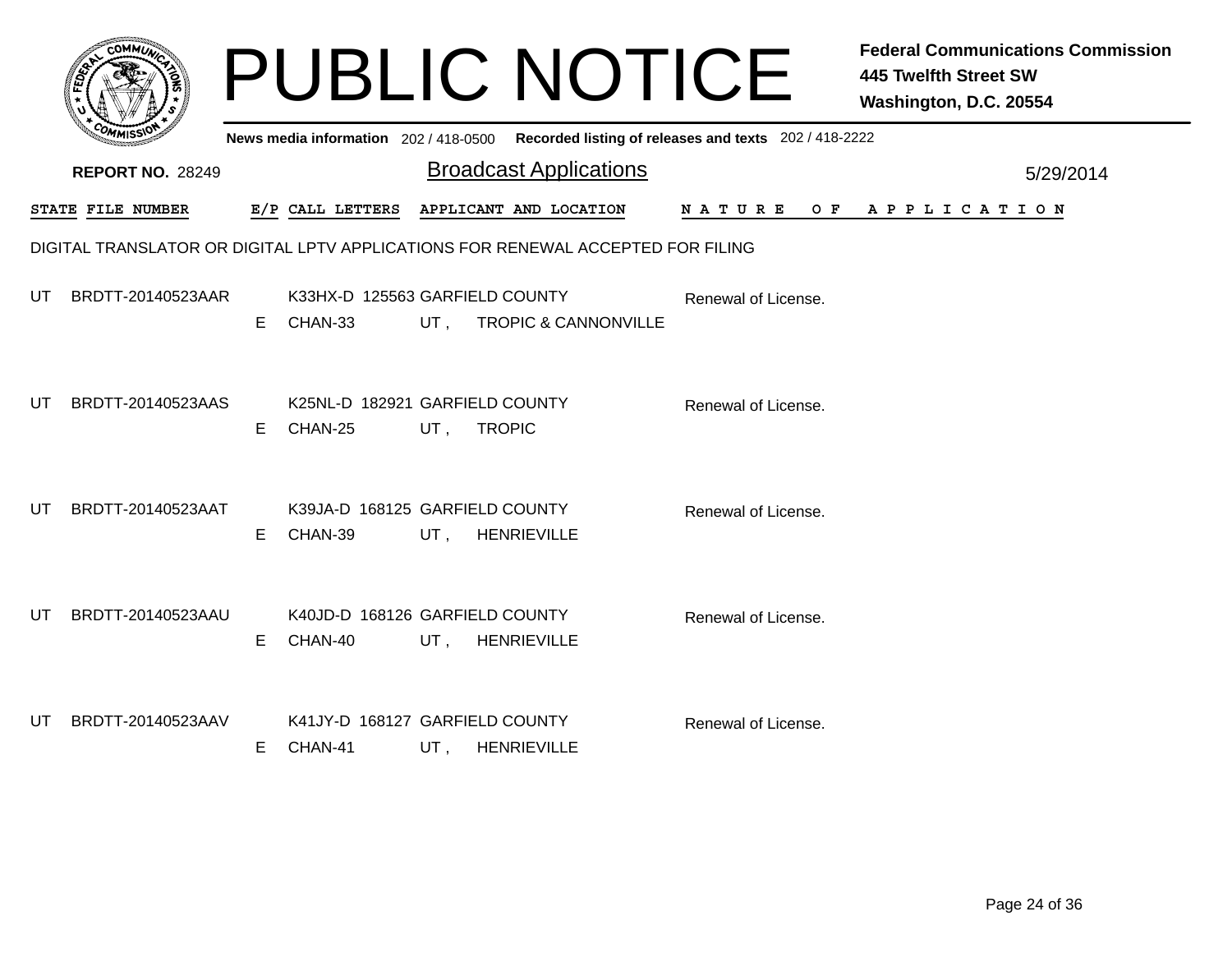|    |                                                                                 |    |                              | <b>PUBLIC NOTICE</b>                                                                    |                     | <b>Federal Communications Commission</b><br><b>445 Twelfth Street SW</b><br>Washington, D.C. 20554 |  |  |  |  |
|----|---------------------------------------------------------------------------------|----|------------------------------|-----------------------------------------------------------------------------------------|---------------------|----------------------------------------------------------------------------------------------------|--|--|--|--|
|    |                                                                                 |    |                              | News media information 202/418-0500 Recorded listing of releases and texts 202/418-2222 |                     |                                                                                                    |  |  |  |  |
|    | <b>REPORT NO. 28249</b>                                                         |    |                              | <b>Broadcast Applications</b>                                                           |                     | 5/29/2014                                                                                          |  |  |  |  |
|    | STATE FILE NUMBER                                                               |    | E/P CALL LETTERS             | APPLICANT AND LOCATION                                                                  | N A T U R E         | OF APPLICATION                                                                                     |  |  |  |  |
|    | DIGITAL TRANSLATOR OR DIGITAL LPTV APPLICATIONS FOR RENEWAL ACCEPTED FOR FILING |    |                              |                                                                                         |                     |                                                                                                    |  |  |  |  |
| UT | BRDTT-20140523AAW                                                               | E  | K47MD-D<br>182261<br>CHAN-47 | <b>GARFIELD COUNTY</b><br><b>HENRIEVILLE</b><br>$UT$ ,                                  | Renewal of License. |                                                                                                    |  |  |  |  |
| UT | BRDTT-20140523AAX                                                               | E. | CHAN-44                      | K44IN-D 168162 GARFIELD COUNTY<br>UT,<br><b>HENRIEVILLE</b>                             | Renewal of License. |                                                                                                    |  |  |  |  |
| UT | BRDTT-20140523AAY                                                               | E. | CHAN-45                      | K45JS-D 168163 GARFIELD COUNTY<br>UT, HENRIVILLE                                        | Renewal of License. |                                                                                                    |  |  |  |  |
| UT | BRDTT-20140523ACG                                                               | E. | CHAN-46                      | K46JB-D 168164 GARFIELD COUNTY<br>UT,<br><b>HENRIEVILLE</b>                             | Renewal of License. |                                                                                                    |  |  |  |  |
| UT | BRDTT-20140523ACH                                                               | E. | CHAN-50                      | K50LU-D 183147 GARFIELD COUNTY<br>UT,<br><b>HENRIEVILLE</b>                             | Renewal of License. |                                                                                                    |  |  |  |  |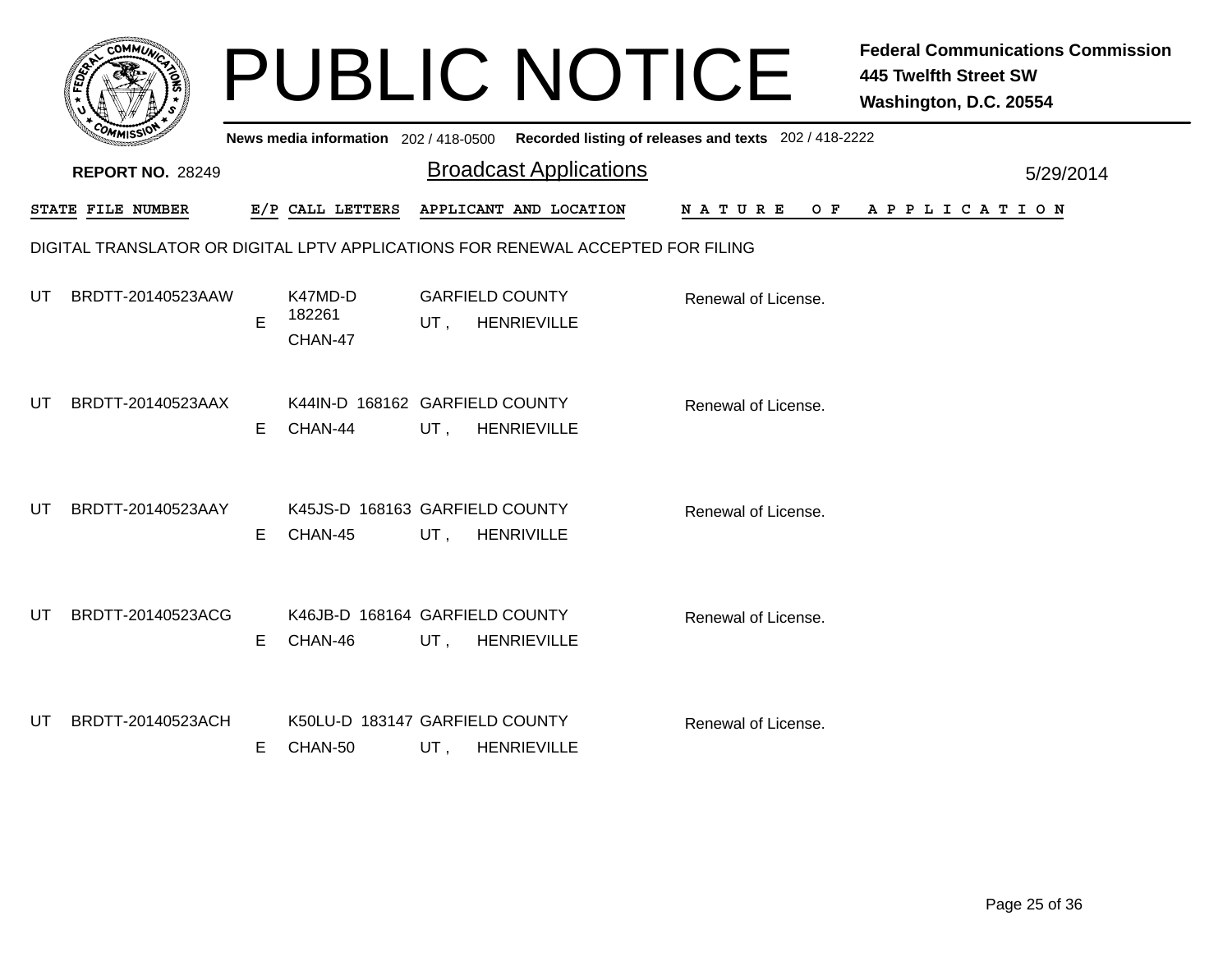|     |                                                                                 |    |                                               |                          | <b>PUBLIC NOTICE</b>                                                                        |                     | <b>Federal Communications Commission</b><br><b>445 Twelfth Street SW</b><br>Washington, D.C. 20554 |  |  |  |  |
|-----|---------------------------------------------------------------------------------|----|-----------------------------------------------|--------------------------|---------------------------------------------------------------------------------------------|---------------------|----------------------------------------------------------------------------------------------------|--|--|--|--|
|     |                                                                                 |    |                                               |                          | News media information 202 / 418-0500 Recorded listing of releases and texts 202 / 418-2222 |                     |                                                                                                    |  |  |  |  |
|     | <b>REPORT NO. 28249</b>                                                         |    |                                               |                          | <b>Broadcast Applications</b>                                                               |                     | 5/29/2014                                                                                          |  |  |  |  |
|     | STATE FILE NUMBER                                                               |    | E/P CALL LETTERS                              |                          | APPLICANT AND LOCATION                                                                      | N A T U R E         | OF APPLICATION                                                                                     |  |  |  |  |
|     | DIGITAL TRANSLATOR OR DIGITAL LPTV APPLICATIONS FOR RENEWAL ACCEPTED FOR FILING |    |                                               |                          |                                                                                             |                     |                                                                                                    |  |  |  |  |
| NV  | BRDTT-20140523ACL                                                               | E. | K29BN-D 59138 SARKES TARZIAN, INC.<br>CHAN-29 | NV,                      | SILVER SPRINGS, ETC.                                                                        | Renewal of License. |                                                                                                    |  |  |  |  |
| UT. | BRDTT-20140523ACM                                                               | E. | K31JF-D 167833 GARFIELD COUNTY<br>CHAN-31     | UT,                      | <b>BOULDER</b>                                                                              | Renewal of License. |                                                                                                    |  |  |  |  |
| UT  | BRDTT-20140523ACN                                                               | F. | K32HQ-D<br>167834<br>CHAN-32                  | UT,                      | <b>GARFIELD COUNTY</b><br><b>BOULDER</b>                                                    | Renewal of License. |                                                                                                    |  |  |  |  |
| ID  | BRDTT-20140523ACO                                                               | E  | K17JR-D 50528<br>CHAN-17                      | <b>UNIVERSITY</b><br>ID, | <b>WASHINGTON STATE</b><br><b>LEWISTON</b>                                                  | Renewal of License. |                                                                                                    |  |  |  |  |
| UT  | BRDTT-20140523ACV                                                               | E. | K33IZ-D 167835 GARFIELD COUNTY<br>CHAN-33     | UT,                      | <b>BOULDER</b>                                                                              | Renewal of License. |                                                                                                    |  |  |  |  |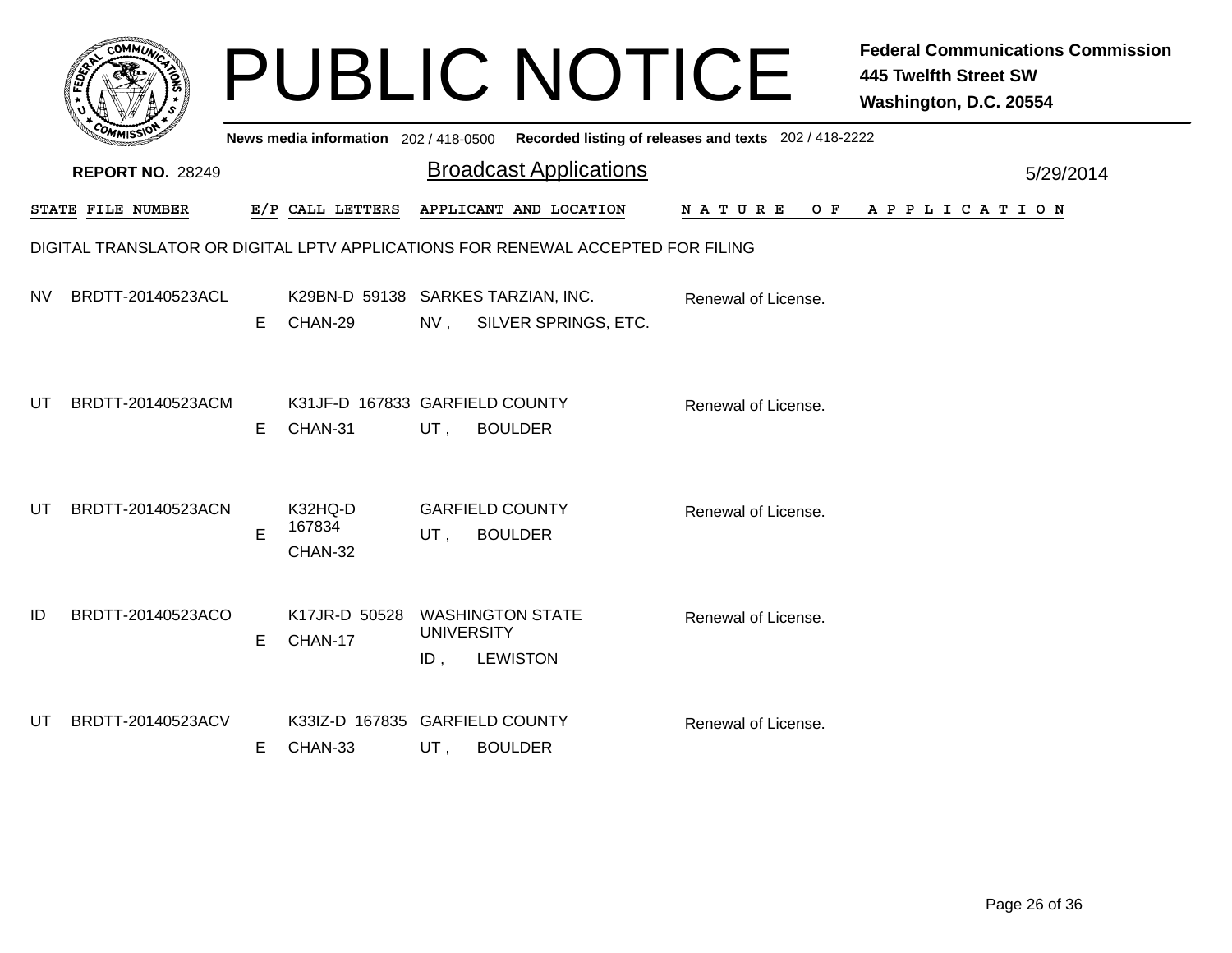|     |                                                                                 |    |                                           |        | <b>PUBLIC NOTICE</b>                                                                    |                     | <b>Federal Communications Commission</b><br><b>445 Twelfth Street SW</b><br>Washington, D.C. 20554 |  |  |  |
|-----|---------------------------------------------------------------------------------|----|-------------------------------------------|--------|-----------------------------------------------------------------------------------------|---------------------|----------------------------------------------------------------------------------------------------|--|--|--|
|     |                                                                                 |    |                                           |        | News media information 202/418-0500 Recorded listing of releases and texts 202/418-2222 |                     |                                                                                                    |  |  |  |
|     | <b>REPORT NO. 28249</b>                                                         |    |                                           |        | <b>Broadcast Applications</b>                                                           |                     | 5/29/2014                                                                                          |  |  |  |
|     | STATE FILE NUMBER                                                               |    | E/P CALL LETTERS                          |        | APPLICANT AND LOCATION                                                                  | N A T U R E         | OF APPLICATION                                                                                     |  |  |  |
|     | DIGITAL TRANSLATOR OR DIGITAL LPTV APPLICATIONS FOR RENEWAL ACCEPTED FOR FILING |    |                                           |        |                                                                                         |                     |                                                                                                    |  |  |  |
| UT  | BRDTT-20140523ACW                                                               | E. | K19IE-D 182239 GARFIELD COUNTY<br>CHAN-19 | UT,    | <b>BOULDER</b>                                                                          | Renewal of License. |                                                                                                    |  |  |  |
| UT  | BRDTT-20140523ACX                                                               | E. | K21JY-D 182242 GARFIELD COUNTY<br>CHAN-21 | UT,    | <b>BOULDER</b>                                                                          | Renewal of License. |                                                                                                    |  |  |  |
| UT. | BRDTT-20140523ACY                                                               | E. | K23JZ-D 182244 GARFIELD COUNTY<br>CHAN-23 | UT,    | <b>BOULDER</b>                                                                          | Renewal of License. |                                                                                                    |  |  |  |
| UT  | BRDTT-20140523ADB                                                               | E. | K25KX-D 182245 GARFIELD COUNTY<br>CHAN-25 | UT,    | <b>BOULDER</b>                                                                          | Renewal of License. |                                                                                                    |  |  |  |
| UT. | BRDTT-20140523ADE                                                               | E. | K17JV-D 183236 GARFIELD COUNTY<br>CHAN-17 | $UT$ , | <b>BOULDER</b>                                                                          | Renewal of License. |                                                                                                    |  |  |  |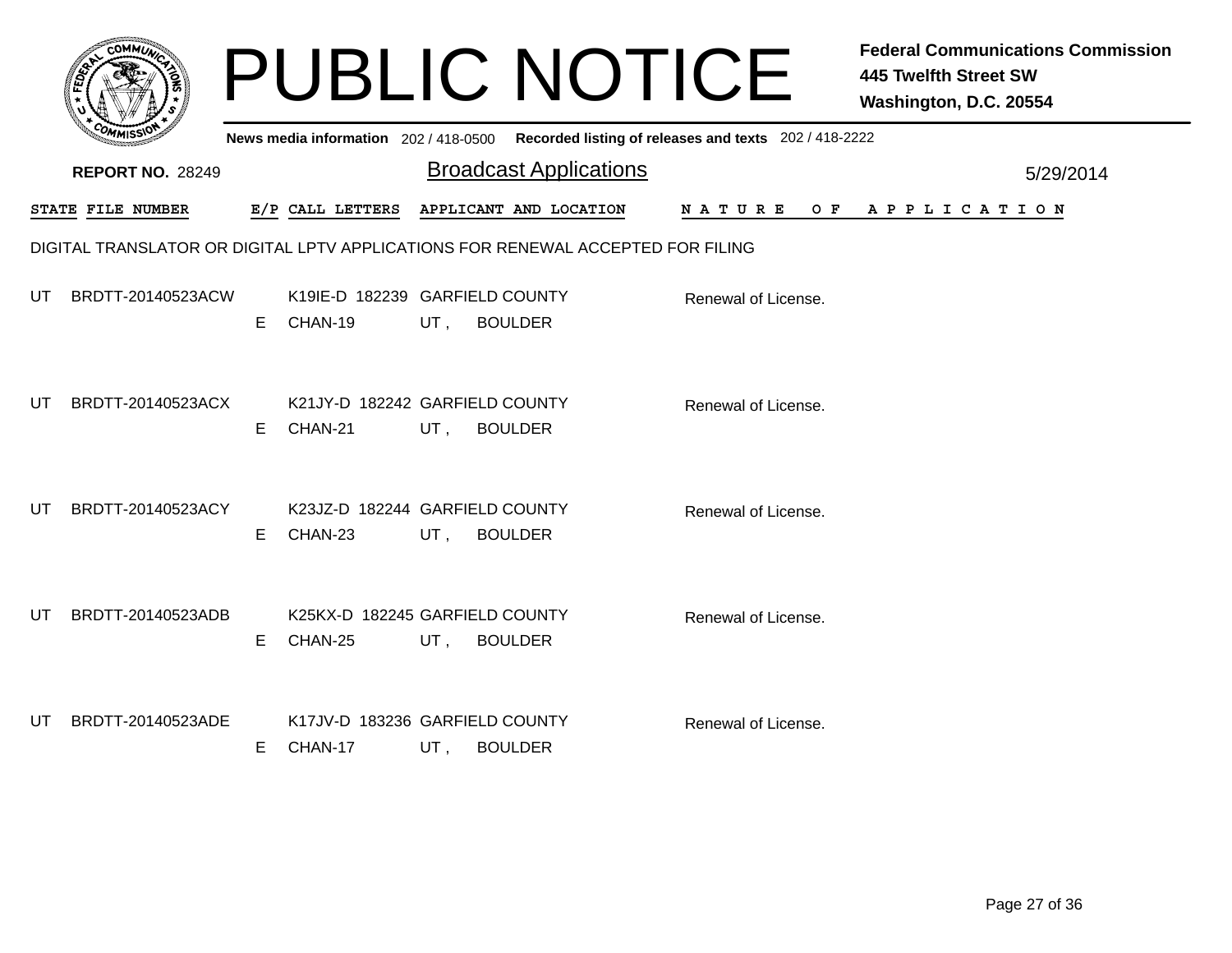|     |                                                                                 |    |                                              |                                      | <b>PUBLIC NOTICE</b>                         |                                                                                         | <b>Federal Communications Commission</b><br><b>445 Twelfth Street SW</b><br>Washington, D.C. 20554 |
|-----|---------------------------------------------------------------------------------|----|----------------------------------------------|--------------------------------------|----------------------------------------------|-----------------------------------------------------------------------------------------|----------------------------------------------------------------------------------------------------|
|     |                                                                                 |    |                                              |                                      |                                              | News media information 202/418-0500 Recorded listing of releases and texts 202/418-2222 |                                                                                                    |
|     | <b>REPORT NO. 28249</b>                                                         |    |                                              |                                      | <b>Broadcast Applications</b>                |                                                                                         | 5/29/2014                                                                                          |
|     | STATE FILE NUMBER                                                               |    | E/P CALL LETTERS                             |                                      | APPLICANT AND LOCATION                       | N A T U R E<br>O F                                                                      | A P P L I C A T I O N                                                                              |
|     | DIGITAL TRANSLATOR OR DIGITAL LPTV APPLICATIONS FOR RENEWAL ACCEPTED FOR FILING |    |                                              |                                      |                                              |                                                                                         |                                                                                                    |
| ID  | BRDTT-20140523ADK                                                               | E. | K35BW-D 50530 KHQ, INCORPORATED<br>CHAN-35   | ID,                                  | <b>LEWISTON</b>                              | Renewal of License.                                                                     |                                                                                                    |
| ID  | BRDTT-20140523ADL                                                               | E. | K48DX-D 34538 KHQ, INCORPORATED<br>CHAN-48   | ID,                                  | <b>SANDPOINT</b>                             | Renewal of License.                                                                     |                                                                                                    |
| NM. | BRDTT-20140523ADX                                                               | E  | K21IM-D 168076 EASTERN NEW MEXICO<br>CHAN-21 | <b>UNIVERSITY</b><br>NM, FORT SUMNER |                                              | Renewal of License.                                                                     |                                                                                                    |
| NM. | BRDTT-20140523ADY                                                               | E  | K23MV-D<br>168077<br>CHAN-23                 | <b>UNIVERSITY</b><br>NM.             | <b>EASTERN NEW MEXICO</b><br><b>CARLSBAD</b> | Renewal of License.                                                                     |                                                                                                    |
| NM. | BRDTT-20140523ADZ                                                               | E  | K29FM-D<br>130369<br>CHAN-29                 | <b>UNIVERSITY</b><br>NM, ARTESIA     | <b>EASTERN NEW MEXICO</b>                    | Renewal of License.                                                                     |                                                                                                    |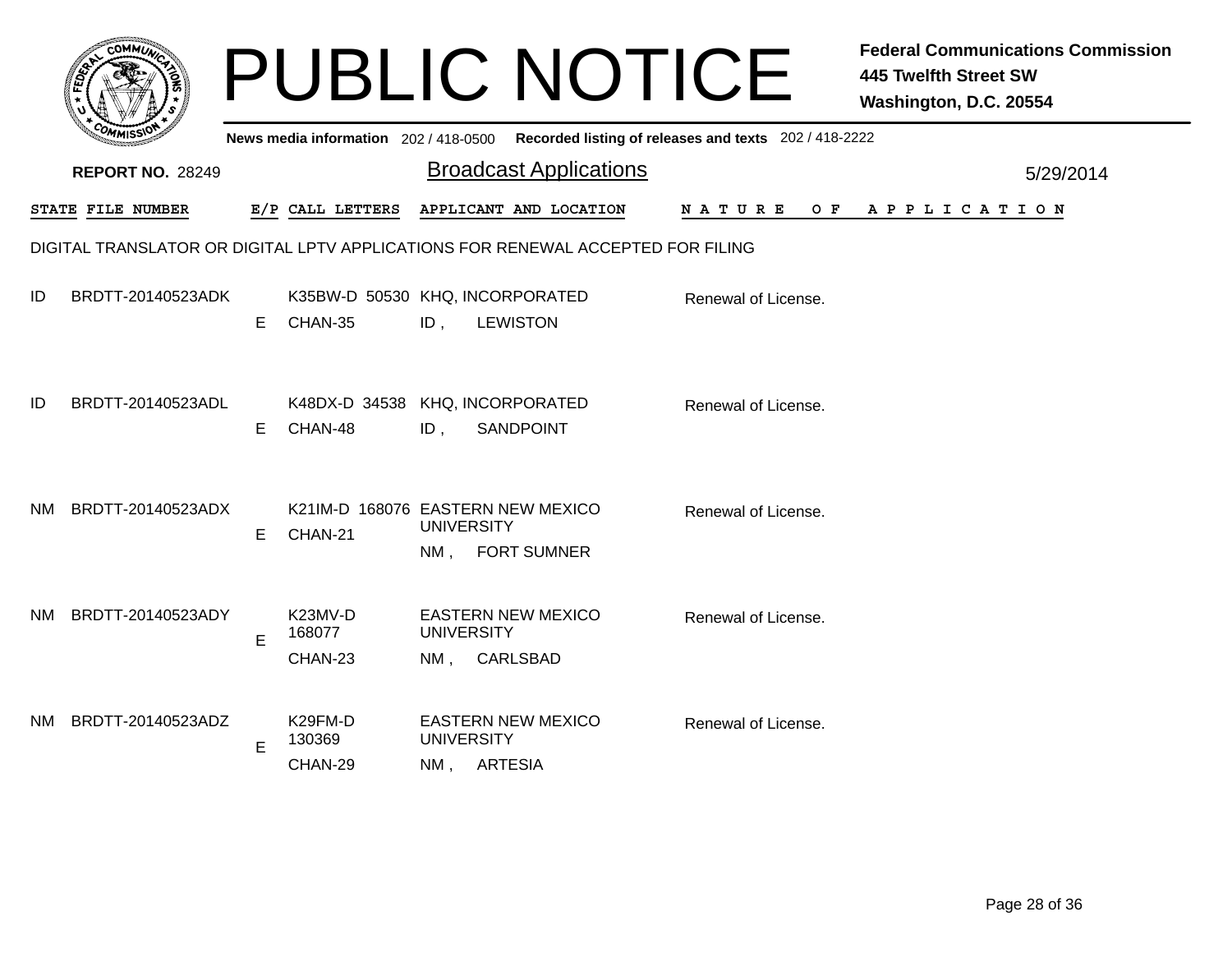|     |                                                                                 |    |                                       | <b>PUBLIC NOTICE</b>                                   |                                                       | <b>Federal Communications Commission</b><br><b>445 Twelfth Street SW</b><br>Washington, D.C. 20554 |  |  |  |  |
|-----|---------------------------------------------------------------------------------|----|---------------------------------------|--------------------------------------------------------|-------------------------------------------------------|----------------------------------------------------------------------------------------------------|--|--|--|--|
|     |                                                                                 |    | News media information 202 / 418-0500 |                                                        | Recorded listing of releases and texts 202 / 418-2222 |                                                                                                    |  |  |  |  |
|     | <b>REPORT NO. 28249</b>                                                         |    |                                       | <b>Broadcast Applications</b>                          |                                                       | 5/29/2014                                                                                          |  |  |  |  |
|     | STATE FILE NUMBER                                                               |    | E/P CALL LETTERS                      | APPLICANT AND LOCATION                                 | <b>NATURE</b><br>O F                                  | A P P L I C A T I O N                                                                              |  |  |  |  |
|     | DIGITAL TRANSLATOR OR DIGITAL LPTV APPLICATIONS FOR RENEWAL ACCEPTED FOR FILING |    |                                       |                                                        |                                                       |                                                                                                    |  |  |  |  |
| NM. | BRDTT-20140523AEA                                                               | E  | K31GS-D<br>130376                     | <b>EASTERN NEW MEXICO</b><br><b>UNIVERSITY</b>         | Renewal of License.                                   |                                                                                                    |  |  |  |  |
|     |                                                                                 |    | CHAN-31                               | <b>ROSWELL</b><br>NM,                                  |                                                       |                                                                                                    |  |  |  |  |
| NM. | BRDTT-20140523AEB                                                               | E  | K30HD-D<br>131009                     | <b>EASTERN NEW MEXICO</b><br><b>UNIVERSITY</b>         | Renewal of License.                                   |                                                                                                    |  |  |  |  |
|     |                                                                                 |    | CHAN-30                               | <b>TUCUMCARI</b><br>NM.                                |                                                       |                                                                                                    |  |  |  |  |
| NM. | BRDTT-20140523AEC                                                               | E  | K35GU-D<br>130964                     | <b>EASTERN NEW MEXICO</b><br><b>UNIVERSITY</b>         | Renewal of License.                                   |                                                                                                    |  |  |  |  |
|     |                                                                                 |    | CHAN-35                               | <b>RUIDOSO</b><br>$NM$ ,                               |                                                       |                                                                                                    |  |  |  |  |
| NM. | BRDTT-20140523AED                                                               |    |                                       | K42FX-D 130381 EASTERN NEW MEXICO<br><b>UNIVERSITY</b> | Renewal of License.                                   |                                                                                                    |  |  |  |  |
|     |                                                                                 | E. | CHAN-42                               | <b>HOBBS</b><br>$NM$ ,                                 |                                                       |                                                                                                    |  |  |  |  |
| NV. | BRDTT-20140523AEM                                                               |    | K51DJ-D 71060                         | <b>WASHOE COUNTY TV TAX</b>                            | Renewal of License.                                   |                                                                                                    |  |  |  |  |
|     |                                                                                 | E. | CHAN-51                               | <b>DISTRICT</b><br><b>VERDI/MOGUL</b><br>NV,           |                                                       |                                                                                                    |  |  |  |  |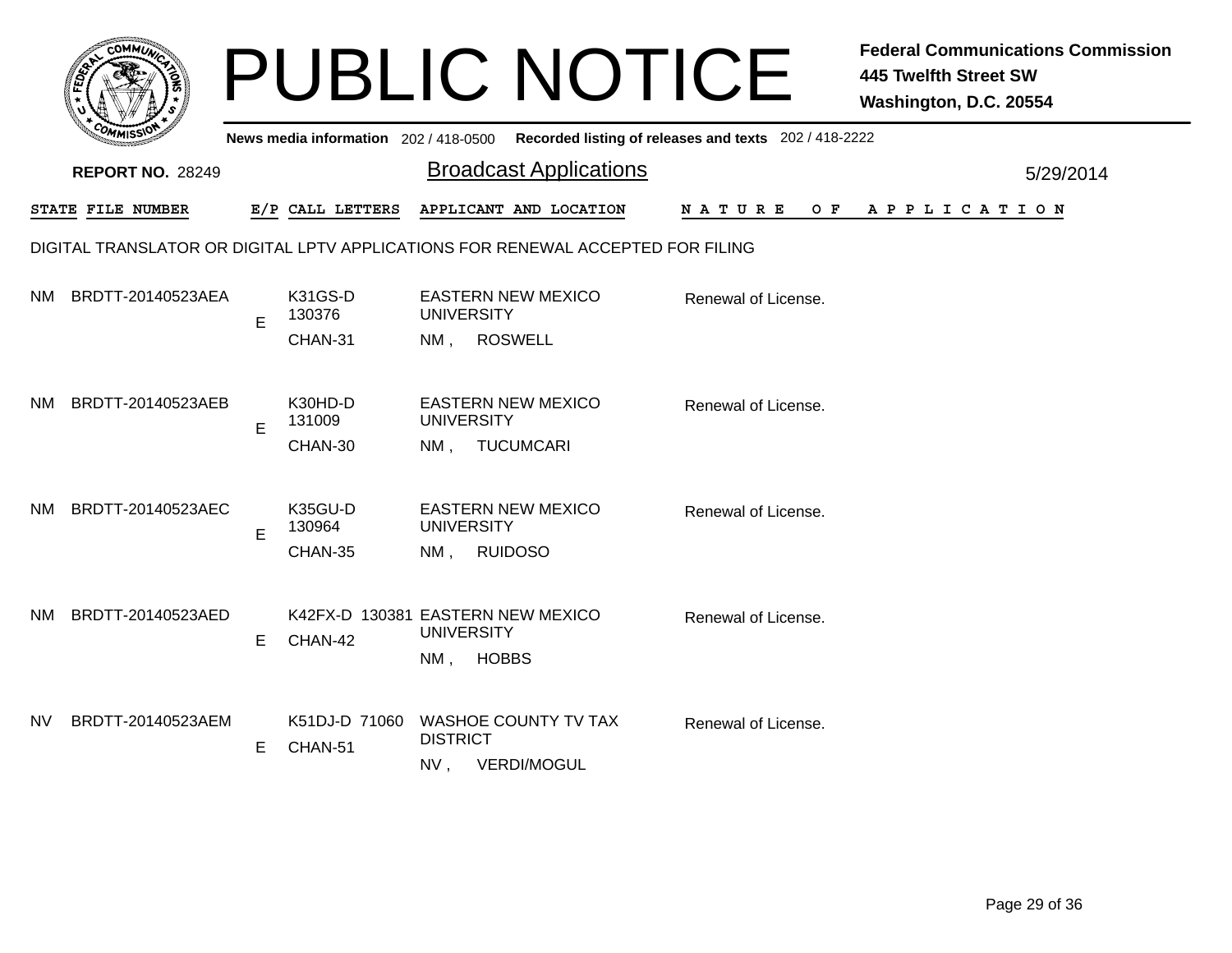|           |                                                                                 |    |                                          |                       | <b>PUBLIC NOTICE</b>          |                                                       | <b>Federal Communications Commission</b><br><b>445 Twelfth Street SW</b><br>Washington, D.C. 20554 |  |  |  |
|-----------|---------------------------------------------------------------------------------|----|------------------------------------------|-----------------------|-------------------------------|-------------------------------------------------------|----------------------------------------------------------------------------------------------------|--|--|--|
|           |                                                                                 |    | News media information 202 / 418-0500    |                       |                               | Recorded listing of releases and texts 202 / 418-2222 |                                                                                                    |  |  |  |
|           | <b>REPORT NO. 28249</b>                                                         |    |                                          |                       | <b>Broadcast Applications</b> |                                                       | 5/29/2014                                                                                          |  |  |  |
|           | STATE FILE NUMBER                                                               |    | E/P CALL LETTERS                         |                       | APPLICANT AND LOCATION        | N A T U R E                                           | OF APPLICATION                                                                                     |  |  |  |
|           | DIGITAL TRANSLATOR OR DIGITAL LPTV APPLICATIONS FOR RENEWAL ACCEPTED FOR FILING |    |                                          |                       |                               |                                                       |                                                                                                    |  |  |  |
| <b>NV</b> | BRDTT-20140523AEN                                                               | E. | K24IB-D 71061<br>CHAN-24                 | <b>DISTRICT</b>       | <b>WASHOE COUNTY TV TAX</b>   | Renewal of License.                                   |                                                                                                    |  |  |  |
|           |                                                                                 |    |                                          | NV, VERDI/MOGUL       |                               |                                                       |                                                                                                    |  |  |  |
| UT        | BRDTT-20140527AAI                                                               |    | K22EC-D 42433 MILLARD COUNTY             |                       |                               | Renewal of License.                                   |                                                                                                    |  |  |  |
|           |                                                                                 | E  | CHAN-22                                  | UT,<br><b>JUAB</b>    |                               |                                                       |                                                                                                    |  |  |  |
| UΤ        | BRDTT-20140527AAJ                                                               |    | K18GX-D                                  | <b>MILLARD COUNTY</b> |                               | Renewal of License.                                   |                                                                                                    |  |  |  |
|           |                                                                                 | E  | 125581<br>CHAN-18                        | <b>JUAB</b><br>UT,    |                               |                                                       |                                                                                                    |  |  |  |
| UT        | BRDTT-20140527AAK                                                               |    | K36KI-D 167906 MILLARD COUNTY            |                       |                               | Renewal of License.                                   |                                                                                                    |  |  |  |
|           |                                                                                 | E. | CHAN-36                                  | UT,                   | FILLMORE, ETC.                |                                                       |                                                                                                    |  |  |  |
|           |                                                                                 |    |                                          |                       |                               |                                                       |                                                                                                    |  |  |  |
| UT        | BRDTT-20140527AAL                                                               | E. | K40LO-D 167907 MILLARD COUNTY<br>CHAN-40 |                       | UT, FILLMORE, ETC.            | Renewal of License.                                   |                                                                                                    |  |  |  |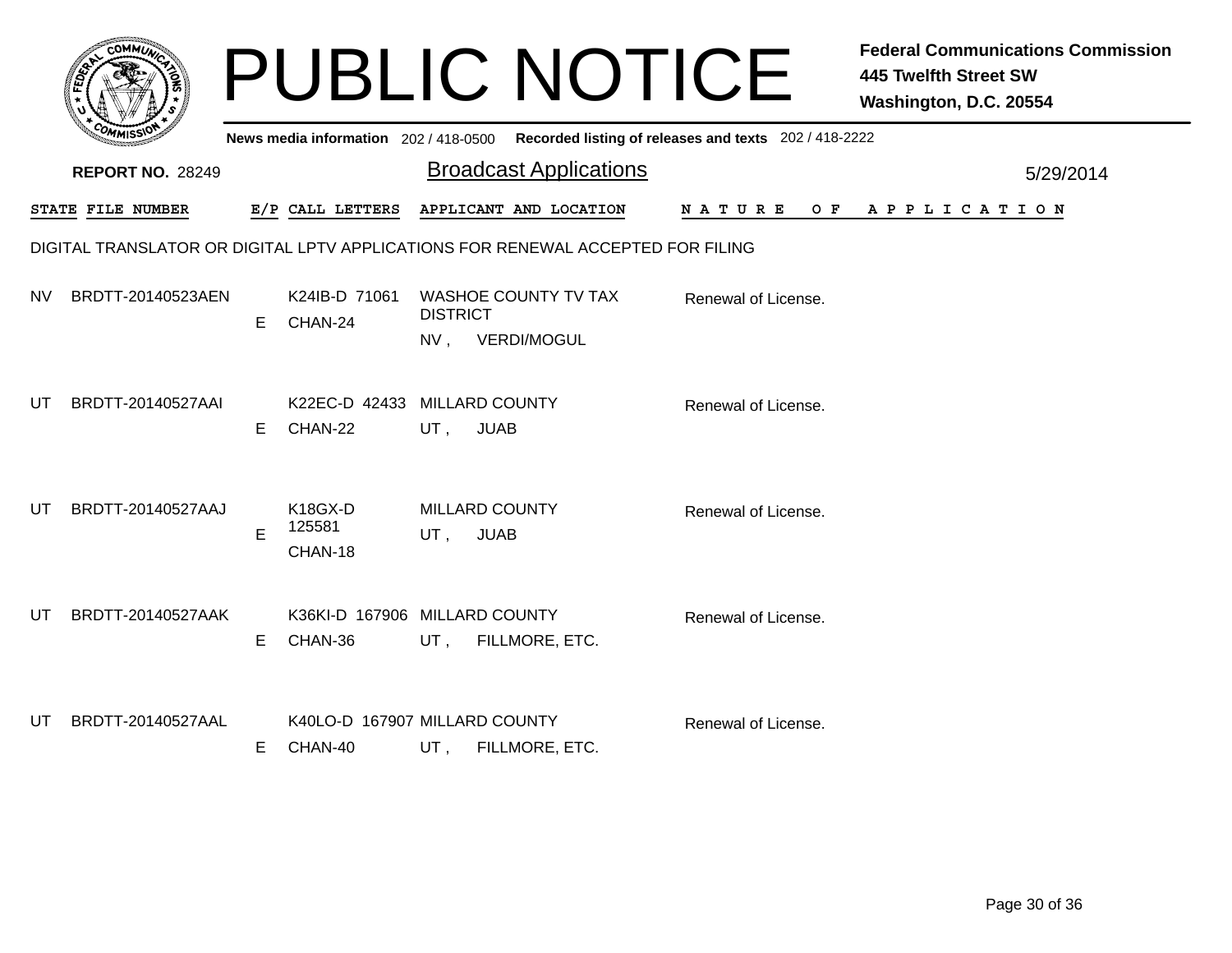|     |                                                                                 |    |                                           |                                                | <b>PUBLIC NOTICE</b>          |                                                       | <b>Federal Communications Commission</b><br><b>445 Twelfth Street SW</b><br>Washington, D.C. 20554 |
|-----|---------------------------------------------------------------------------------|----|-------------------------------------------|------------------------------------------------|-------------------------------|-------------------------------------------------------|----------------------------------------------------------------------------------------------------|
|     |                                                                                 |    | News media information 202 / 418-0500     |                                                |                               | Recorded listing of releases and texts 202 / 418-2222 |                                                                                                    |
|     | <b>REPORT NO. 28249</b>                                                         |    |                                           |                                                | <b>Broadcast Applications</b> |                                                       | 5/29/2014                                                                                          |
|     | STATE FILE NUMBER                                                               |    | E/P CALL LETTERS                          | APPLICANT AND LOCATION                         |                               | <b>NATURE</b>                                         | OF APPLICATION                                                                                     |
|     | DIGITAL TRANSLATOR OR DIGITAL LPTV APPLICATIONS FOR RENEWAL ACCEPTED FOR FILING |    |                                           |                                                |                               |                                                       |                                                                                                    |
| UT. | BRDTT-20140527AAM                                                               | E  | K38MG-D<br>167908<br>CHAN-38              | <b>MILLARD COUNTY</b><br>FILLMORE, ETC.<br>UT, |                               | Renewal of License.                                   |                                                                                                    |
| WY. | BRDTT-20140527AAV                                                               | E. | K18JA-D 182949 SUBLETTE COUNTY<br>CHAN-18 | WY,<br><b>PINEDALE</b>                         |                               | Renewal of License.                                   |                                                                                                    |
| WY. | BRDTT-20140527AAW                                                               | E. | K32JN-D 182955 SUBLETTE COUNTY<br>CHAN-32 | WY,<br><b>BIG PINEY, ETC</b>                   |                               | Renewal of License.                                   |                                                                                                    |
| WY. | BRDTT-20140527AAX                                                               | E. | K33JQ-D 167599 SUBLETTE COUNTY<br>CHAN-33 | WY,<br>BIG PINEY, ETC.                         |                               | Renewal of License.                                   |                                                                                                    |
| WY. | BRDTT-20140527AAZ                                                               | Е  | K19HJ-D 167598 SUBLETTE COUNTY<br>CHAN-19 | WY, PINEDALE, ETC.                             |                               | Renewal of License.                                   |                                                                                                    |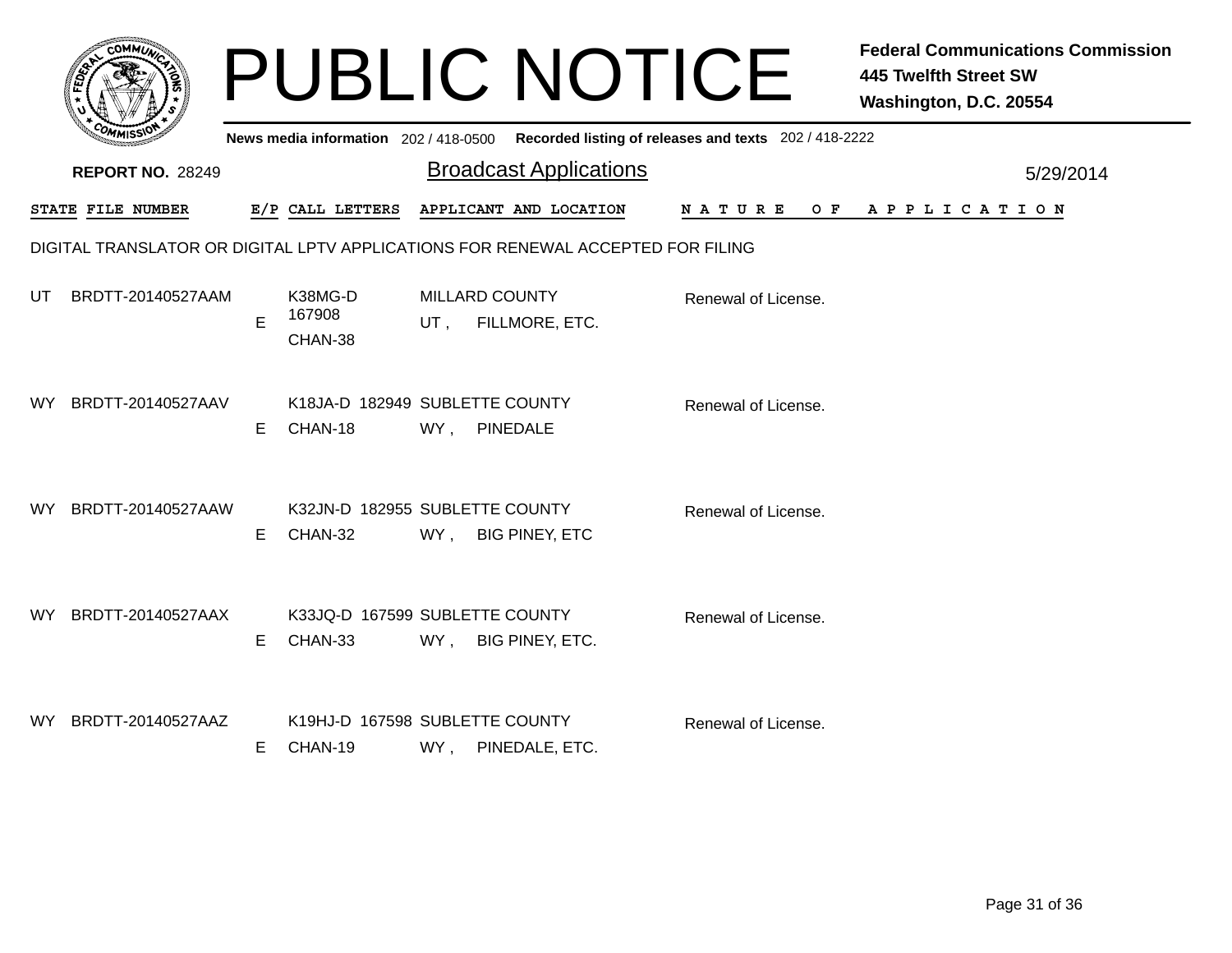|      |                                                         |    |                                               |                                            | <b>PUBLIC NOTICE</b>                                    |                                                                                             | <b>Federal Communications Commission</b><br><b>445 Twelfth Street SW</b><br>Washington, D.C. 20554 |
|------|---------------------------------------------------------|----|-----------------------------------------------|--------------------------------------------|---------------------------------------------------------|---------------------------------------------------------------------------------------------|----------------------------------------------------------------------------------------------------|
|      |                                                         |    |                                               |                                            |                                                         | News media information 202 / 418-0500 Recorded listing of releases and texts 202 / 418-2222 |                                                                                                    |
|      | <b>REPORT NO. 28249</b>                                 |    |                                               |                                            | <b>Broadcast Applications</b>                           | 5/29/2014                                                                                   |                                                                                                    |
|      | STATE FILE NUMBER                                       |    | E/P CALL LETTERS                              |                                            | APPLICANT AND LOCATION                                  | NATURE<br>O F                                                                               | APPLICATION                                                                                        |
|      | DIGITAL TV APPLICATIONS FOR RENEWAL ACCEPTED FOR FILING |    |                                               |                                            |                                                         |                                                                                             |                                                                                                    |
| WY l | BRCDT-20140522ACV                                       | E. | CHAN-17                                       | COMPANY, LLC<br>WY, CASPER                 | KTWO-TV 18286 SILVERTON BROADCASTING                    | Renewal of License.                                                                         |                                                                                                    |
| WY l | BRCDT-20140522ACX                                       | E. | KGWC-TV 63177 MARK III MEDIA, INC.<br>CHAN-14 | WY, CASPER                                 |                                                         | Renewal of License.                                                                         |                                                                                                    |
| NV   | BRCDT-20140523ACK                                       | E. | KTVN 59139<br>CHAN-13                         | SARKES TARZIAN, INC.<br><b>RENO</b><br>NV, |                                                         | Renewal of License.                                                                         |                                                                                                    |
| NM.  | BRCDT-20140523ACS                                       | E. | KNAT-TV 993<br>CHAN-24                        | <b>NETWORK</b>                             | TRINITY BROADCASTING<br>NM, ALBUQUERQUE                 | Renewal of License.                                                                         |                                                                                                    |
| AZ   | BRCDT-20140523ACU                                       | E. | CHAN-20                                       | ARIZONA, INC.<br>AZ,                       | KPAZ-TV 67868 TRINITY BROADCASTING OF<br><b>PHOENIX</b> | Renewal of License.                                                                         |                                                                                                    |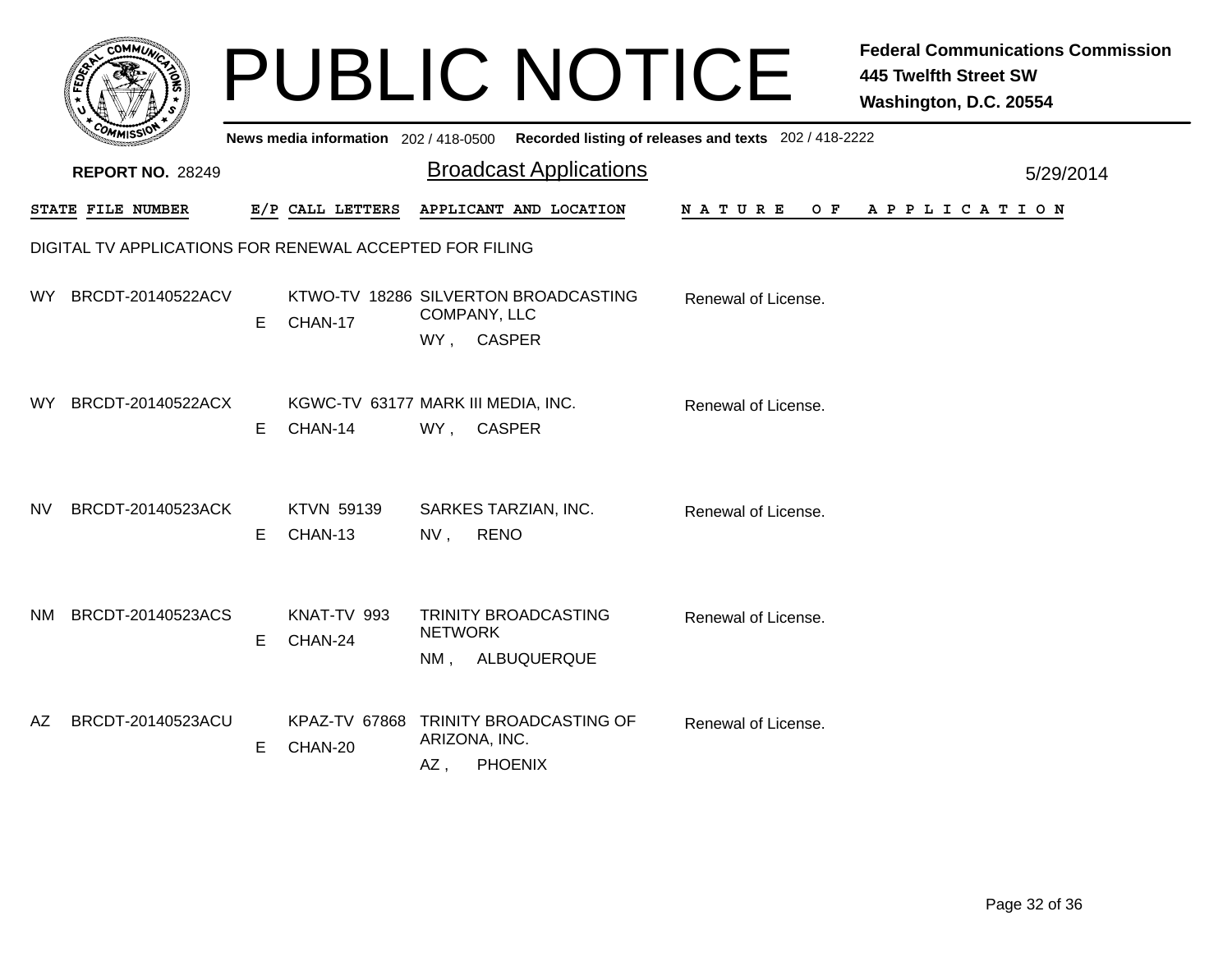|     |                                                         |    |                              |                                                       | <b>PUBLIC NOTICE</b>                                                                    |                                                   | <b>Federal Communications Commission</b><br><b>445 Twelfth Street SW</b><br>Washington, D.C. 20554 |  |  |
|-----|---------------------------------------------------------|----|------------------------------|-------------------------------------------------------|-----------------------------------------------------------------------------------------|---------------------------------------------------|----------------------------------------------------------------------------------------------------|--|--|
|     |                                                         |    |                              |                                                       | News media information 202/418-0500 Recorded listing of releases and texts 202/418-2222 |                                                   |                                                                                                    |  |  |
|     | <b>REPORT NO. 28249</b>                                 |    |                              |                                                       | <b>Broadcast Applications</b>                                                           |                                                   | 5/29/2014                                                                                          |  |  |
|     | STATE FILE NUMBER                                       |    | E/P CALL LETTERS             |                                                       | APPLICANT AND LOCATION                                                                  | N A T U R E<br>O F                                | A P P L I C A T I O N                                                                              |  |  |
|     | DIGITAL TV APPLICATIONS FOR RENEWAL ACCEPTED FOR FILING |    |                              |                                                       |                                                                                         |                                                   |                                                                                                    |  |  |
| NM. | BREDT-20140523ADD                                       | E  | CHAN-8                       | KNMD-TV 84215 THE REGENTS OF THE<br><b>UNIVERSITY</b> |                                                                                         | Renewal of License.                               |                                                                                                    |  |  |
|     |                                                         |    |                              |                                                       | NM, SANTA FE                                                                            |                                                   |                                                                                                    |  |  |
| NM. | BREDT-20140523ADW                                       | Е  | <b>KENW 18338</b><br>CHAN-32 | <b>UNIVERSITY</b>                                     | <b>EASTERN NEW MEXICO</b>                                                               | Renewal of License.                               |                                                                                                    |  |  |
|     |                                                         |    |                              | $NM$ .                                                | <b>PORTALES</b>                                                                         |                                                   |                                                                                                    |  |  |
|     | FM STATION APPLICATIONS FOR RENEWAL                     |    |                              |                                                       |                                                                                         |                                                   |                                                                                                    |  |  |
| AKI | BRED-20130930BSV                                        |    |                              | SYSTEM, INC                                           | KABN-FM 93588 ALASKA EDUCATIONAL RADIO                                                  | Renewal of License.<br>Amendment filed 02/18/2014 |                                                                                                    |  |  |
|     |                                                         | E. | 88.9 MHZ                     | AK,                                                   | <b>KASILOF</b>                                                                          |                                                   | Informal Objection filed 05/27/2014 by TURQUOISE BROADCASTING                                      |  |  |
|     |                                                         |    |                              |                                                       |                                                                                         | COMPANY, LLC                                      |                                                                                                    |  |  |
|     | FM TRANSLATOR APPLICATIONS FOR RENEWAL                  |    |                              |                                                       |                                                                                         |                                                   |                                                                                                    |  |  |
| AKI | BRFT-20130930AST                                        |    |                              | SYSTEM, INC.                                          | K287AO 155542 ALASKA EDUCATIONAL RADIO                                                  | Renewal of License.                               |                                                                                                    |  |  |
|     |                                                         | Е  | 105.3 MHZ                    | AK,                                                   | <b>HOPE</b>                                                                             | COMPANY, LLC                                      | Informal Objection filed 05/27/2014 by TURQUOISE BROADCASTING                                      |  |  |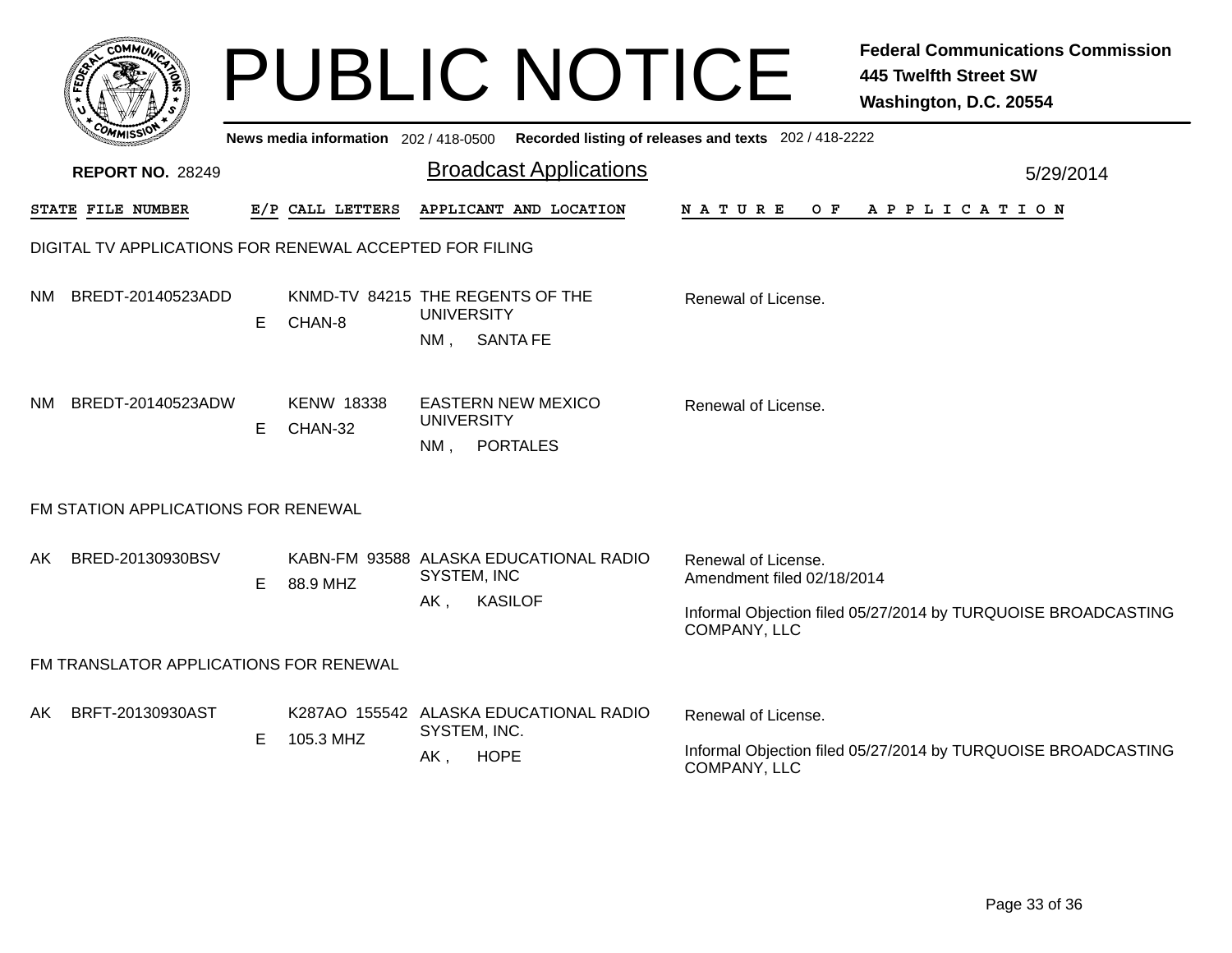|     | <b>COMMIT</b>                                                              |    |                                       | <b>PUBLIC NOTICE</b>                                                             |                                                       | <b>Federal Communications Commission</b><br><b>445 Twelfth Street SW</b><br>Washington, D.C. 20554 |  |  |
|-----|----------------------------------------------------------------------------|----|---------------------------------------|----------------------------------------------------------------------------------|-------------------------------------------------------|----------------------------------------------------------------------------------------------------|--|--|
|     |                                                                            |    | News media information $202/418-0500$ |                                                                                  | Recorded listing of releases and texts 202 / 418-2222 |                                                                                                    |  |  |
|     | <b>REPORT NO. 28249</b>                                                    |    |                                       | <b>Broadcast Applications</b>                                                    |                                                       | 5/29/2014                                                                                          |  |  |
|     | STATE FILE NUMBER                                                          |    | E/P CALL LETTERS                      | APPLICANT AND LOCATION                                                           | N A T U R E<br>O F                                    | A P P L I C A T I O N                                                                              |  |  |
|     | FM TRANSLATOR APPLICATIONS FOR RENEWAL                                     |    |                                       |                                                                                  |                                                       |                                                                                                    |  |  |
| AK. | BRFT-20130930ASZ                                                           | E. | 107.9 MHZ                             | K300BY 146578 ALASKA EDUCATIONAL RADIO<br>SYSTEM, INC.                           | Renewal of License.                                   |                                                                                                    |  |  |
|     |                                                                            |    |                                       | <b>WILLOW CREEK</b><br>$AK$ ,                                                    | COMPANY, LLC                                          | Informal Objection filed 05/27/2014 by TURQUOISE BROADCASTING                                      |  |  |
|     | TV TRANSLATOR OR LPTV STATION APPLICATIONS FOR RENEWAL ACCEPTED FOR FILING |    |                                       |                                                                                  |                                                       |                                                                                                    |  |  |
| NM. | BRTTL-20140516AAD                                                          | E  | K63GU 129804<br>CHAN-63               | <b>VISION BROADCASTING</b><br>NETWORK, INC.<br>NM, ALAMOGORDO                    | Renewal of License.                                   |                                                                                                    |  |  |
| NV. | BRTTL-20140521ADY                                                          | E. | CHAN-41                               | KPVM-LP 67420 VERNON VAN WINKLE tr/as<br><b>KPVM-TV</b><br>NV,<br><b>PAHRUMP</b> | Renewal of License.                                   |                                                                                                    |  |  |
| NM. | BRTT-20140523ACQ                                                           | E. | K35FP 68710<br>CHAN-35                | UHF TV ASSOCIATION<br><b>TUCUMCARI</b><br>NM.                                    | Renewal of License.                                   |                                                                                                    |  |  |
| NM. | BRTT-20140523AEE                                                           | E. | K32FE 55481<br>CHAN-32                | <b>EASTERN NEW MEXICO</b><br><b>UNIVERSITY</b><br>NM,<br><b>TUCUMCARI</b>        | Renewal of License.                                   |                                                                                                    |  |  |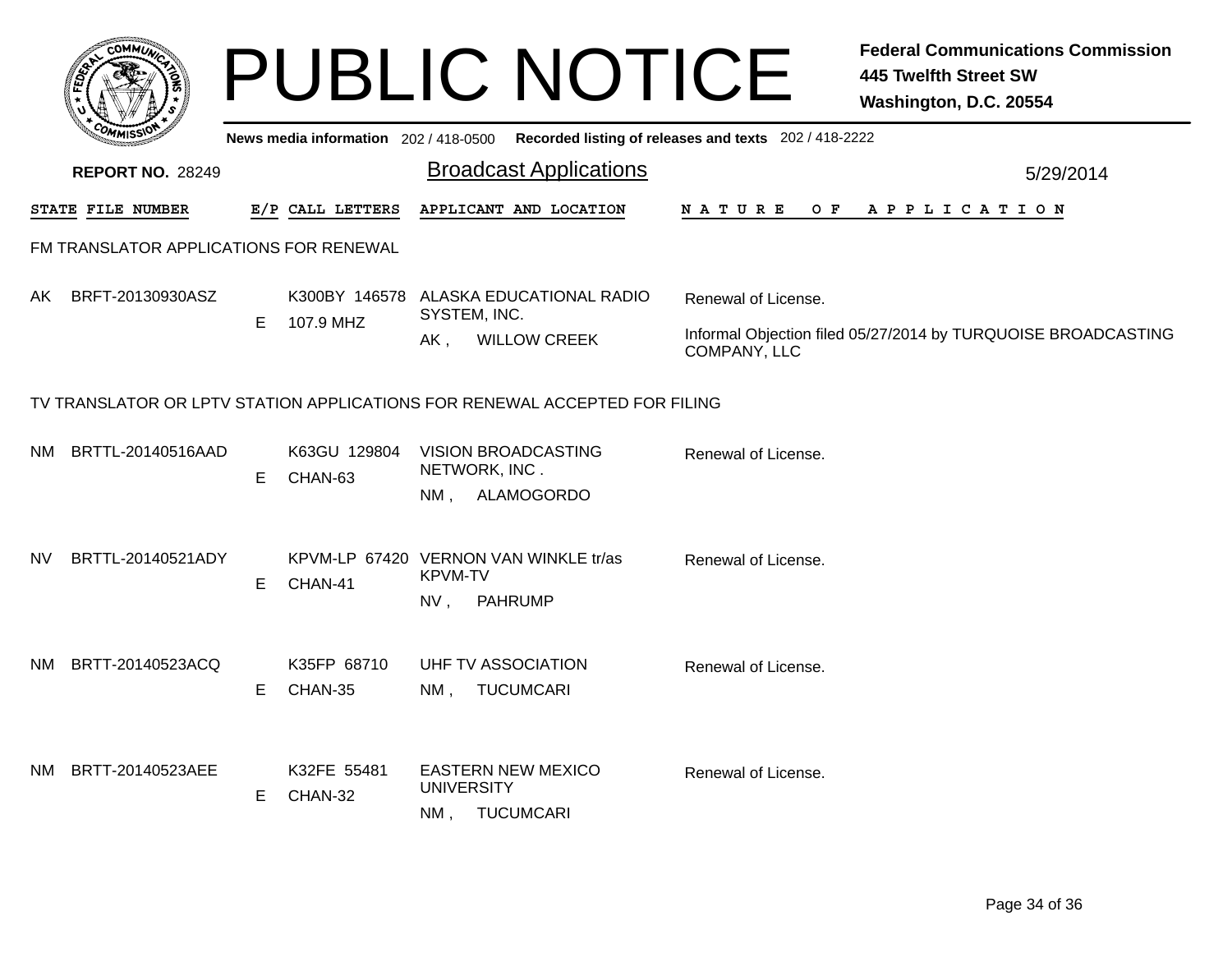|     | <b>COMMUT</b>           |    |                                       | <b>Federal Communications Commission</b><br><b>PUBLIC NOTICE</b><br><b>445 Twelfth Street SW</b><br>Washington, D.C. 20554 |           |
|-----|-------------------------|----|---------------------------------------|----------------------------------------------------------------------------------------------------------------------------|-----------|
|     |                         |    | News media information 202 / 418-0500 | Recorded listing of releases and texts 202 / 418-2222                                                                      |           |
|     | <b>REPORT NO. 28249</b> |    |                                       | <b>Broadcast Applications</b>                                                                                              | 5/29/2014 |
|     | STATE FILE NUMBER       |    | E/P CALL LETTERS                      | APPLICANT AND LOCATION<br>N A T U R E<br>O F<br>A P P L I C A T I O N                                                      |           |
|     |                         |    |                                       | TV TRANSLATOR OR LPTV STATION APPLICATIONS FOR RENEWAL ACCEPTED FOR FILING                                                 |           |
| NM. | BRTT-20140523AEF        | E. | K34GU 130999<br>CHAN-34               | EASTERN NEW MEXICO<br>Renewal of License.<br><b>UNIVERSITY</b><br><b>FORT SUMNER</b><br>$NM$ ,                             |           |
| NM. | BRTT-20140523AEG        | Е  | K49ES 55508<br>CHAN-49                | <b>EASTERN NEW MEXICO</b><br>Renewal of License.<br><b>UNIVERSITY</b><br>CARLSBAD<br>NM.                                   |           |
| NM. | BRTT-20140523AEH        | E. | K49EW 18339<br>CHAN-49                | <b>EASTERN NEW MEXICO</b><br>Renewal of License.<br><b>UNIVERSITY</b><br><b>RUIDOSO</b><br>NM,                             |           |
| WY. | BRTTV-20140527AAP       | E. | K10HO 69480<br>CHAN-10                | <b>UPPER GREEN TV SYSTEM</b><br>Renewal of License.<br>BIG PINEY, ETC.<br>WY,                                              |           |
| WY. | BRTTV-20140527AAQ       | E. | K07HM 69482<br>CHAN-7                 | <b>UPPER GREEN TV SYSTEM</b><br>Renewal of License.<br>BIG PINEY, ETC.<br>WY,                                              |           |